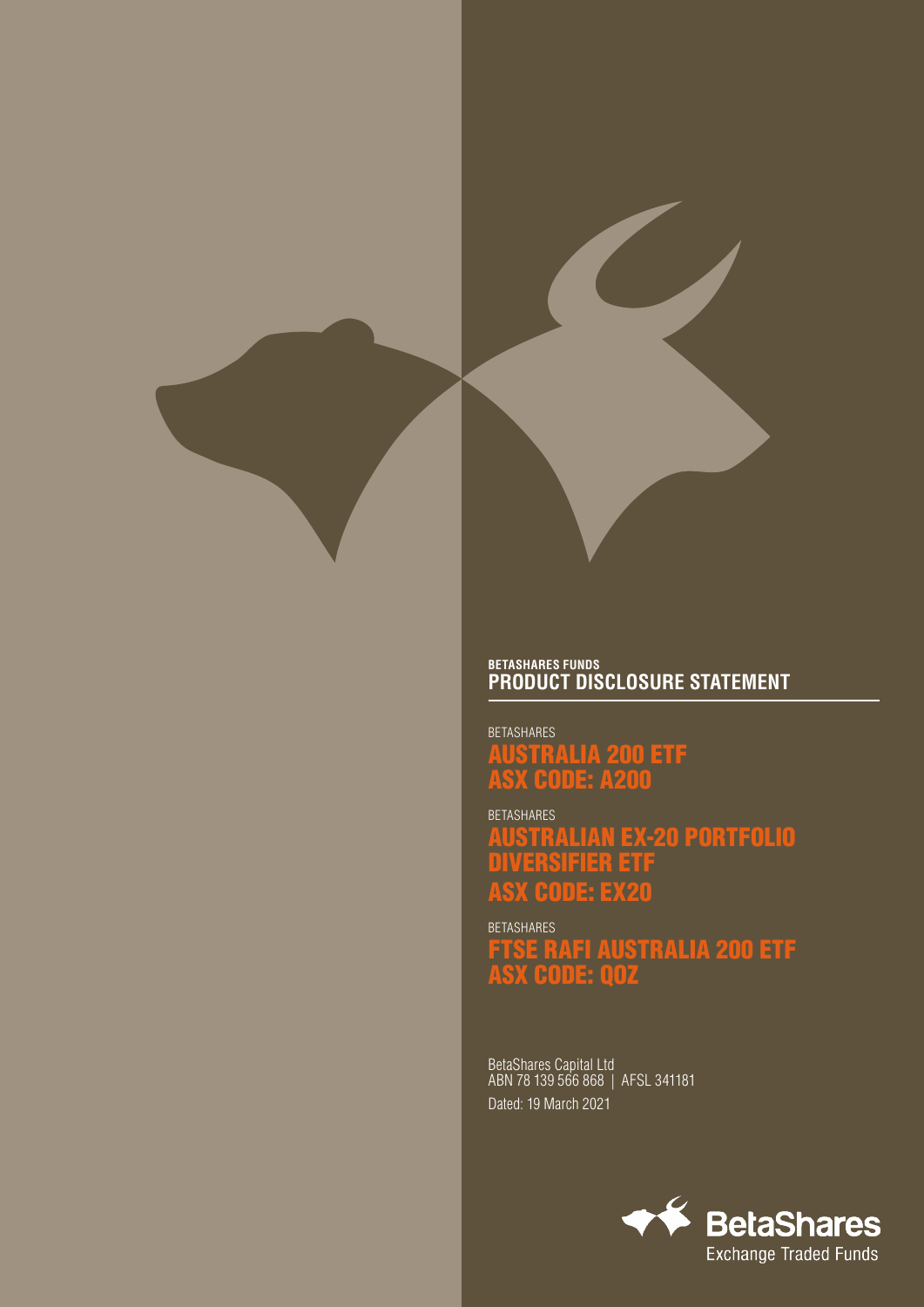#### **IMPORTANT INFORMATION**

## **About this PDS About this PDS**

This Product Disclosure Statement (PDS) is dated 19 March 2021.

BetaShares Capital Ltd ABN 78 139 566 868 AFS Licence 341181 is the issuer of this PDS and is responsible for its contents. In this PDS references to the "Responsible Entity", "BetaShares", "we", "our" and "us" refer to BetaShares Capital Ltd.

This PDS is the offer document for the following registered managed investment schemes: BetaShares FTSE RAFI Australia 200 ETF (ARSN 155 637 219), BetaShares Australian Ex-20 Portfolio Diversifier ETF (ARSN 613 691 688) and BetaShares Australia 200 ETF (ARSN 623 014 326). These are referred to in this PDS individually as "Fund" and collectively as "Funds" or "BetaShares Funds".

A copy of this PDS has been lodged with the Australian Securities and Investments Commission (**ASIC**) on 19 March 2021. Neither ASIC nor ASX Limited ("ASX") takes any responsibility for the contents of this PDS.

The BetaShares FTSE RAFI Australia 200 ETF commenced operations on 10 July 2013, BetaShares Australian Ex-20 Portfolio Diversifier ETF commenced operations on 5 October 2016 and BetaShares Australia 200 ETF commenced operations on 7 May 2018. An application was made to, and approved by, the ASX for Units in each Fund to be quoted for trading on the AQUA market of the ASX. The Units are currently quoted for trading on the AQUA market of the ASX under the AQUA Rules.

The PDS is designed so that one or a number of BetaShares exchange traded funds may be offered under it over time. Additional Funds may be added by the Responsible Entity issuing a supplementary PDS or a new PDS.

A copy of the latest PDS for the Fund or Funds being offered is available on the BetaShares website at <u>www.betashares.com.au</u> or by contacting BetaShares on (02) 9290 6888. A paper copy will be provided free of charge on request.

#### **The offer**

The offer under this PDS is for persons who have been authorised as 'trading participants' under the ASX Operating Rules. Certain sections of the PDS (particularly those relating to applications for and redemptions of Units in the normal course) are of direct relevance to such persons only.

Other investors cannot apply for Units under this PDS, but can buy Units on the ASX through a stockbroker, or via a financial adviser. Such investors may use this PDS for information purposes only.

The offer to which this PDS relates is available to Authorised Participants receiving the PDS (electronically or otherwise) in Australia.

This PDS does not constitute an offer of securities in any jurisdiction where, or to any person to whom, it would be unlawful to make such an offer.

No action has been taken to register or qualify the Funds in any jurisdiction outside Australia and New Zealand, although the Responsible Entity reserves the right to do so at any time. The distribution of this PDS outside Australia and New Zealand may be restricted by law and persons who come into possession of this PDS outside Australia and New Zealand should seek advice on and observe any such restrictions. Any failure to comply with such restrictions may constitute a violation of applicable securities law.

Units have not been registered under the United States Securities Act of 1933 (as amended) and except in a transaction which does not violate such Act, may not be directly or indirectly offered or sold in the United States of America or any of its territories or for the benefit of a US Person (as defined in Regulation S of such Act).

#### **PDS updates**

Information in this PDS that is not materially adverse to investors is subject to change from time to time and may be updated by the Responsible Entity by publishing such information on the BetaShares website at www.betashares.com.au. A paper copy of any updated information will be provided free of charge on request. Any new or updated information that is materially adverse to investors will be available to investors via a supplementary or new PDS accessible via the ASX Market Announcements Platform.

#### **Risks**

An investment in the Units is subject to risk (refer to section 4 and the Product Supplement), which may include possible delays in repayment and loss of income and capital invested.

None of BetaShares, BetaShares Holdings Pty Ltd or any of their related entities, directors or officers gives any guarantee or assurance as to the performance of, or the repayment of capital or income reinvested in, the Funds described in this PDS. BetaShares Holdings Pty Ltd and its related entities may invest in, lend to or provide other services to the Funds.

#### **Not personal advice**

This PDS is prepared for general information only and is not financial product advice. It is not intended to be a recommendation by the Responsible Entity, any of the Responsible Entity's associates or any other person to invest in the Funds. In preparing this PDS, the Responsible Entity did not take into account the investment objectives, financial situation or particular needs of any particular person. Before making an investment decision, investors need to consider whether an investment in the Funds is appropriate to their needs, objectives and circumstances.

Investors should consult a professional financial adviser and ensure they understand the risks of the Funds before investing.

#### **Definitions**

Certain capitalised terms used in this PDS are defined in the Glossary in section 8. All references to dollar amounts in this PDS are to Australian dollars unless otherwise stated.

For further details on BetaShares Funds, please contact a stockbroker or financial adviser or visit www.betashares.com.au.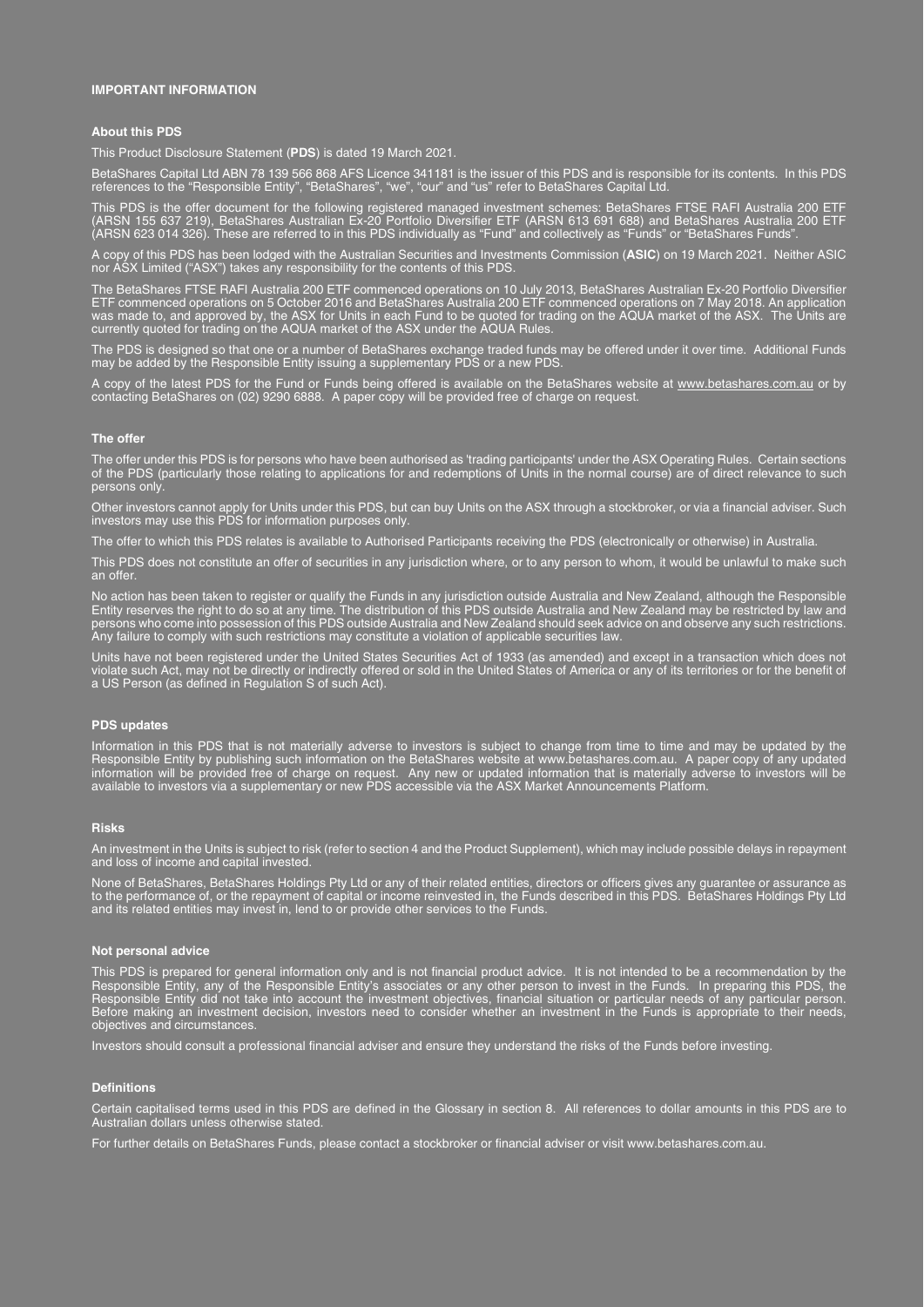## PRODUCT DISCLOSURE STATEMENT **CONTENTS**

| 1              | <b>Key features</b>                                                                     | 3              |  |
|----------------|-----------------------------------------------------------------------------------------|----------------|--|
| $\overline{2}$ | <b>About the Funds</b>                                                                  | $\overline{7}$ |  |
| 3              | <b>Fees and other costs</b>                                                             | $\Theta$       |  |
| 4              | <b>Risks</b>                                                                            | 16             |  |
| 5              | <b>How to buy and sell Units</b>                                                        | 19             |  |
| 6              | <b>Additional information</b>                                                           | 22             |  |
| $\overline{7}$ | <b>Taxation</b>                                                                         | 31             |  |
| 8              | Glossary                                                                                | 34             |  |
|                | <b>PRODUCT SUPPLEMENT - BETASHARES FTSE RAFI AUSTRALIA 200 ETF</b><br>37                |                |  |
|                | <b>PRODUCT SUPPLEMENT - BETASHARES AUSTRALIAN EX-20 PORTFOLIO DIVERSIFIER ETF</b><br>39 |                |  |
|                | <b>PRODUCT SUPPLEMENT - BETASHARES AUSTRALIA 200 ETF</b><br>41                          |                |  |
|                | 44<br><b>APPLICATION FORM</b>                                                           |                |  |
|                | 45<br><b>REDEMPTION FORM</b>                                                            |                |  |
|                | 46<br><b>DIRECTORY</b>                                                                  |                |  |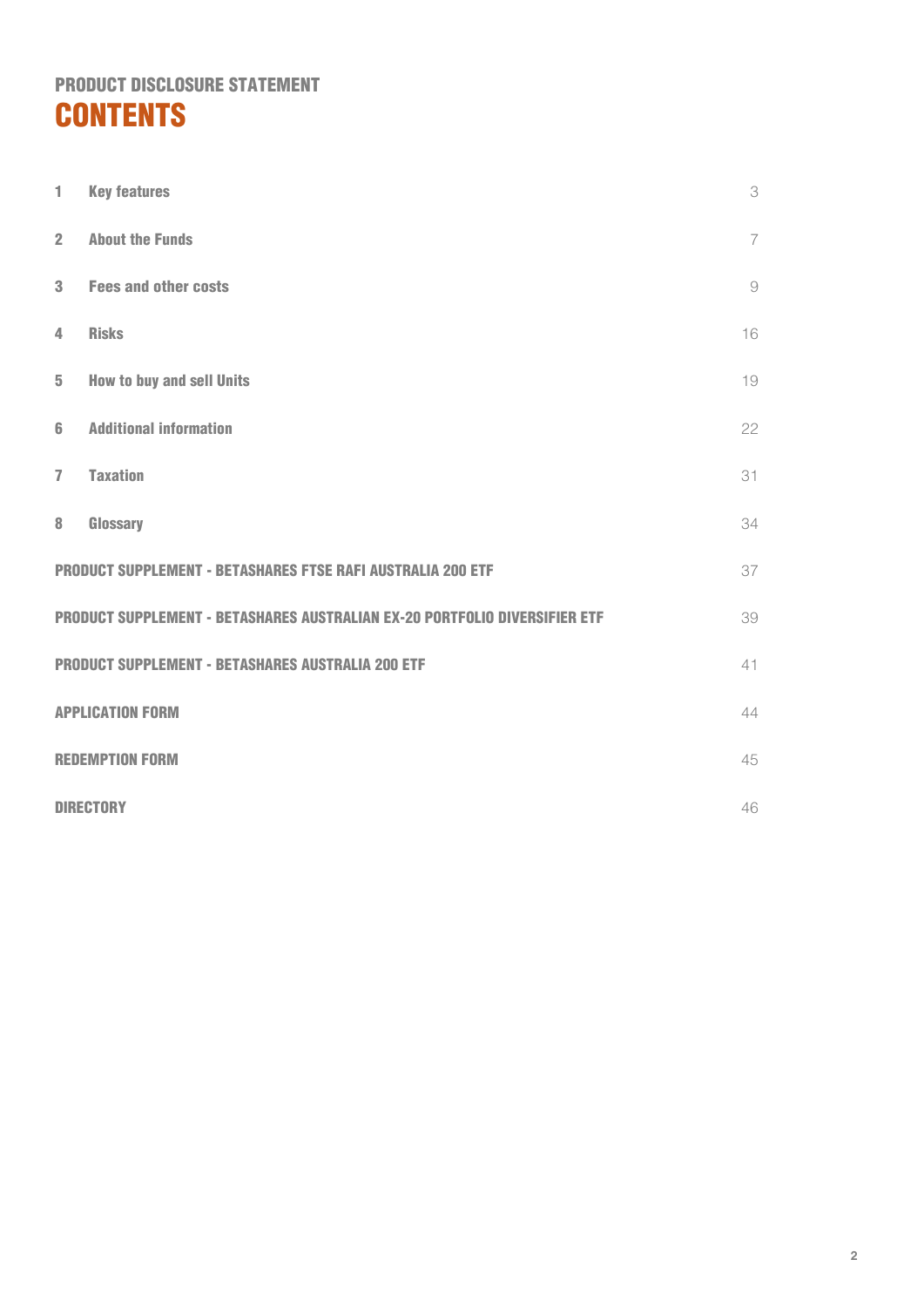# <span id="page-3-0"></span>**KEY FEATURES**

## 1.1 ABOUT THE FUNDS

Each Fund is an exchange traded fund (or "ETF"), which is a managed investment whose units trade on the ASX. ETFs generally aim to provide investors with exposure to a return that tracks the return of a particular index, before fees and expenses.

Indices are a method of measuring the performance of a financial market, or a segment of a financial market. Most commonly, an index measures the performance of a particular portfolio of shares, bonds or other securities that comprise the index.

Information on the indices applicable to the BetaShares Funds is set out in the Product Supplement appearing after section 8.

An ETF may not replicate the performance of the relevant index exactly, but rather generally aims to minimise any deviation from the index, before fees and expenses, as much as possible.

ETFs combine certain features of index managed funds and listed shares in one investment. Like index managed funds, ETFs come with the benefits of diversification, transparency and attractive fee levels. Unlike index managed funds, however, ETFs trade on a stock exchange so they also benefit from simple trading, including the

ability to buy and sell during the course of the trading day, much like listed shares.

Each Fund carries certain investment risks. For information on the risks applicable to each Fund, see sectio[n 4](#page-16-0) and the Product Supplement.

## 1.2 SUMMARY OF KEY INFORMATION

The following table briefly summarises some of the key information contained in this PDS. It is not a complete summary of this PDS and you should read the PDS in its entirety. You should seek your own professional investment advice before deciding to invest in a Fund.

The PDS is designed so that a number of BetaShares exchange traded funds may be offered under it over time. Such funds are referred to in this PDS as "Funds" or "BetaShares Funds". Additional Funds may be added by the Responsible Entity issuing a supplementary PDS or a new PDS.

Sections 1 to 8 of this PDS contain general information concerning the common features of all of the BetaShares Funds that may be offered under the PDS. The Product Supplement appearing after section 8 contains information specific to each BetaShares Fund being offered.

#### TABLE 1.2: SUMMARY OF KEY INFORMATION

| <b>TOPIC</b>                | <b>SUMMARY</b>                                                                                                                                                                                                                                                                                                                                                                                                    | <b>SECTION</b>                                   |
|-----------------------------|-------------------------------------------------------------------------------------------------------------------------------------------------------------------------------------------------------------------------------------------------------------------------------------------------------------------------------------------------------------------------------------------------------------------|--------------------------------------------------|
| <b>Investment objective</b> | Each Fund provides investors with the opportunity to earn a return that aims to track<br>the performance of a particular Index, before fees and expenses.                                                                                                                                                                                                                                                         | $2.1$ and<br><b>Product</b><br><b>Supplement</b> |
|                             | The Product Supplement sets out information specific to each Fund, including the<br>investment objective and information about the Index applicable to the Fund.                                                                                                                                                                                                                                                  |                                                  |
| Investing                   | The offer in this PDS is only available to Authorised Participants.<br>Units can only be acquired in whole multiples of a "Creation Unit" unless the<br>Responsible Entity agrees otherwise. The number of Units in a Creation Unit for<br>each Fund is determined by the Responsible Entity and notified to Authorised<br>Participants.                                                                          | 5 and Product<br><b>Supplement</b>               |
|                             | Application amounts must be in the form of a parcel of quoted securities selected by<br>the Responsible Entity from time to time which generally corresponds to the<br>composition of the Index applicable to the Fund, together with any balancing cash<br>payment, unless the Responsible Entity agrees to accept a cash application.<br>Applications are subject to an application fee described in section 3. |                                                  |
|                             | Subject to market conditions, investors may purchase Units by trading on the ASX.<br>The purchase of Units on the ASX is not governed by the terms of this PDS and<br>therefore the minimum investment does not apply to purchases of Units on the ASX.                                                                                                                                                           |                                                  |
| <b>Redemptions</b>          | A Unitholder can generally only redeem Units if it is an Authorised Participant.                                                                                                                                                                                                                                                                                                                                  | 5, 6.2.8, 6.2.9 and<br><b>Product</b>            |
|                             | Units can only be redeemed in whole multiples of a Creation Unit unless the<br>Responsible Entity agrees otherwise. The number of Units that constitute a Creation<br>Unit for each Fund is determined by the Responsible Entity and notified to<br>Authorised Participants.                                                                                                                                      | <b>Supplement</b>                                |
|                             | The amount payable to a Unitholder on redemption will be in the form of a parcel of<br>quoted securities selected by the Responsible Entity from time to time which<br>generally corresponds to the composition of the Index applicable to the Fund,<br>together with any balancing cash payment, unless the Responsible Entity agrees to<br>accept a cash redemption.                                            |                                                  |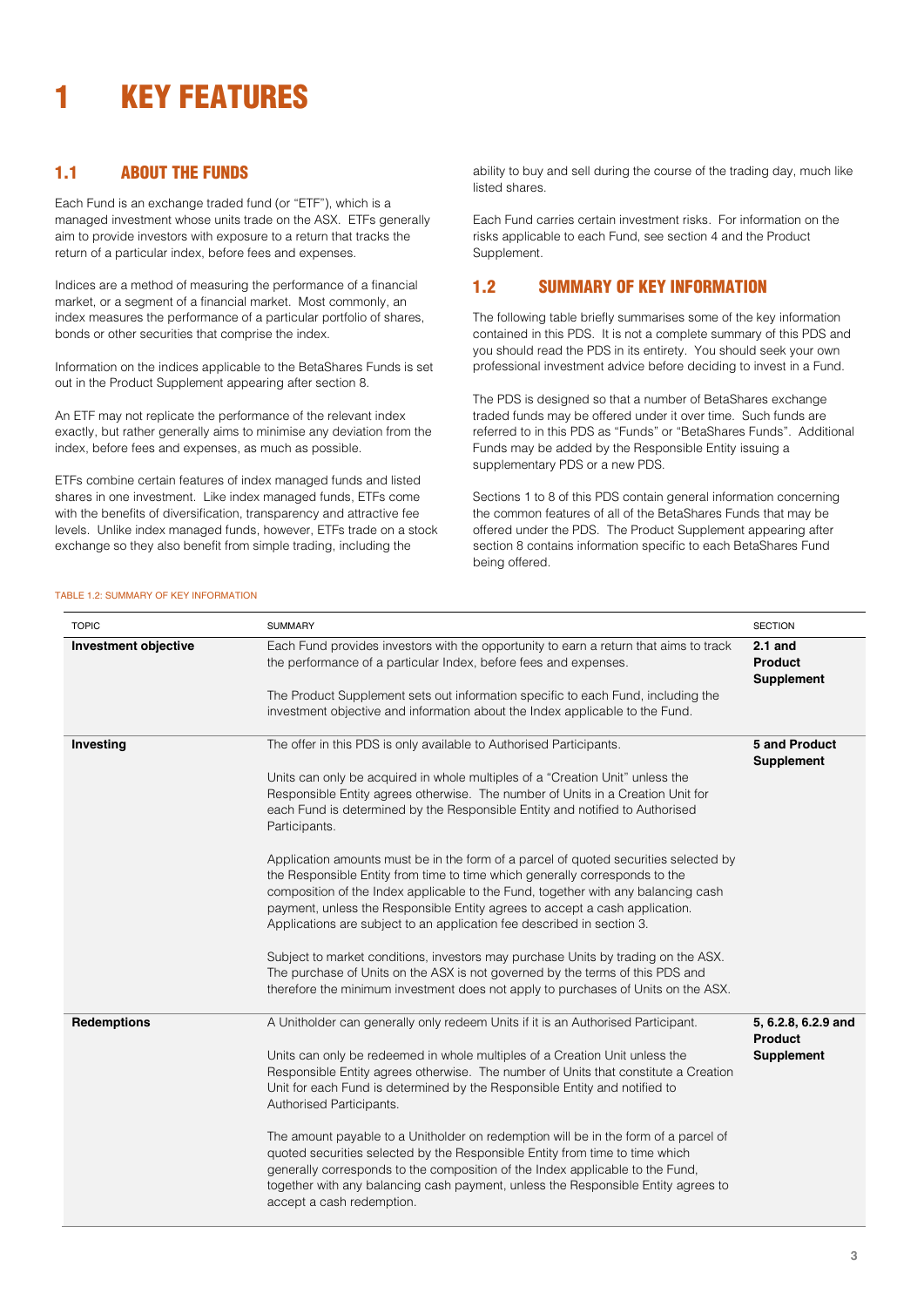| <b>TOPIC</b>         | <b>SUMMARY</b>                                                                                                                                                                                                                                                                                                                                         | <b>SECTION</b>                       |
|----------------------|--------------------------------------------------------------------------------------------------------------------------------------------------------------------------------------------------------------------------------------------------------------------------------------------------------------------------------------------------------|--------------------------------------|
|                      | In certain specified circumstances, redemption requests may be delayed, rejected<br>or scaled down. See section 6.2.8 and 6.2.9 for further information.                                                                                                                                                                                               |                                      |
|                      | Subject to market conditions, investors may sell their Units by trading on the ASX.<br>The sale of Units on the ASX is not governed by the terms of this PDS and therefore<br>the minimum redemption does not apply to sales of Units on the ASX.                                                                                                      |                                      |
|                      | A Unitholder who is not an Authorised Participant can only redeem Units in the<br>special circumstances described in section 5.6.                                                                                                                                                                                                                      |                                      |
| <b>Distributions</b> | The distribution period in relation to each Fund is set out in the Product Supplement.<br>The Responsible Entity intends to make distributions in respect of each Fund at least<br>annually (assuming there is distributable income).                                                                                                                  | 2.2 and Product<br><b>Supplement</b> |
| Risks                | There are a number of risks associated with investing in the Funds. The key risks<br>include the following:                                                                                                                                                                                                                                            | 4 and Product<br><b>Supplement</b>   |
|                      | Investment objective risk - There is no guarantee that a Fund's investment<br>strategy will be successful or that the investment objective will be<br>achieved.                                                                                                                                                                                        |                                      |
|                      | Index tracking risk - A Fund should not be expected to track the<br>$\bullet$<br>performance of an Index exactly, but generally aims to minimise any<br>deviation from the Index, before fees and expenses, as much as possible.                                                                                                                       |                                      |
|                      | Market risk - A Fund's investment returns will be influenced by the<br>$\bullet$<br>performance of the share market as a whole. Changes in share prices,<br>which may be volatile and fluctuate from day to day, may result in a loss in<br>the value of Units.                                                                                        |                                      |
|                      | Concentration risk - A significant percentage of a Fund's Index may be<br>$\bullet$<br>comprised of securities concentrated in a relatively small group of industry<br>sectors. Similarly, each Fund's exposure is concentrated in securities<br>listed in Australia.                                                                                  |                                      |
|                      | Counterparty risk - There is a risk of loss due to a counterparty to a Fund<br>$\bullet$<br>not honouring a financial commitment. Counterparties include service<br>providers such as the Fund's trading counterparties, unit registrar, fund<br>administrator and custodian.                                                                          |                                      |
|                      | Fund trading risk - In certain circumstances, the ASX may suspend trading<br>$\bullet$<br>of the Units of a Fund and in that event Unitholders would not be able to<br>buy or sell Units of that Fund on the ASX.                                                                                                                                      |                                      |
|                      | Suspension risk - In certain circumstances, the Responsible Entity can<br>$\bullet$<br>suspend or scale down applications or redemptions.                                                                                                                                                                                                              |                                      |
|                      | Trading price risk - The trading price of Units on the ASX may differ from<br>$\bullet$<br>the Net Asset Value per Unit.                                                                                                                                                                                                                               |                                      |
|                      | Liquidity risk - Although the Units will be quoted on the AQUA market of<br>$\bullet$<br>the ASX, there can be no assurance that there will be a liquid market for<br>Units, and no assurance that there will be a liquid market for a Fund's<br>investments.                                                                                          |                                      |
|                      | Operational risk - External events or a breakdown in administrative<br>$\bullet$<br>procedures or operational controls may adversely affect the operation and<br>performance of a Fund.                                                                                                                                                                |                                      |
|                      | Index risk - The sponsor of an Index may change the Index methodology<br>$\bullet$<br>or stop publishing the Index, or the Responsible Entity's licence to use the<br>Index may terminate.                                                                                                                                                             |                                      |
|                      | This is not a comprehensive summary of all the risks of investing in the Funds.<br>Before investing in the Funds, investors should carefully consider the risks<br>associated with an investment in the Funds and obtain financial advice on whether<br>an investment in the Funds is suitable for their objectives, financial situation and<br>needs. |                                      |
|                      | For further details of the risks of investing, see section 4 and the Product<br>Supplement.                                                                                                                                                                                                                                                            |                                      |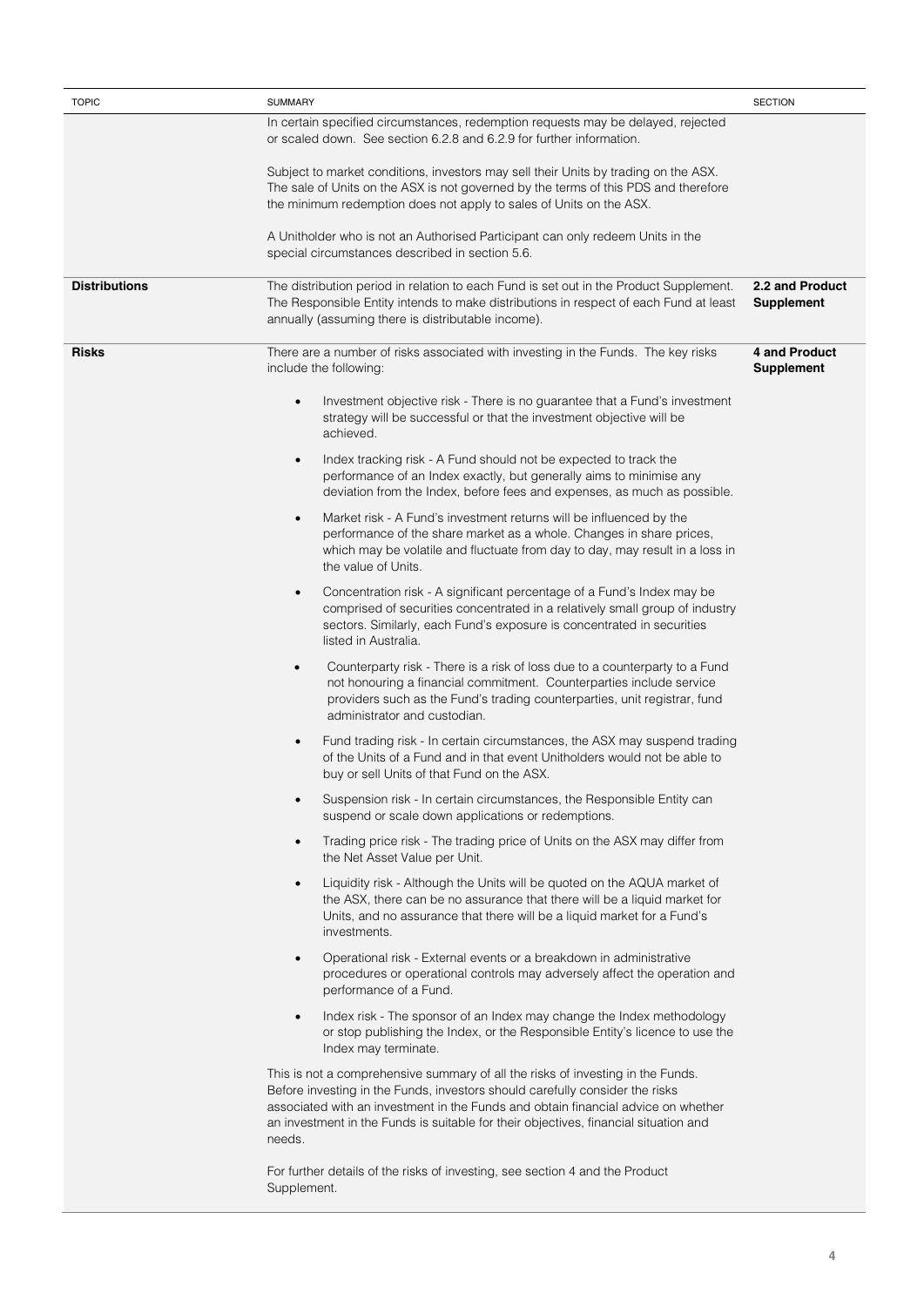| <b>TOPIC</b>              | <b>SUMMARY</b>                                                                                                                                                                      | <b>SECTION</b> |
|---------------------------|-------------------------------------------------------------------------------------------------------------------------------------------------------------------------------------|----------------|
| Fees and other costs      | Fees and other costs as described in section 3 of this PDS will apply.                                                                                                              | 3              |
| Tax                       | Tax information of a general nature is set out in section 7. Investors should seek<br>their own professional tax advice which takes into account their particular<br>circumstances. | 7              |
| <b>Complaints</b>         | The Responsible Entity has a process in place to deal with complaints from<br>Unitholders.                                                                                          | 6.2.23         |
| <b>Responsible Entity</b> | BetaShares Capital Ltd is the responsible entity of each Fund and is the issuer of<br>this PDS.                                                                                     | 1.3            |

## <span id="page-5-0"></span>1.3 ABOUT BETASHARES

BetaShares Capital Ltd is the responsible entity of the Funds and is responsible for the ongoing management of the Funds.

The Responsible Entity is an Australian asset management business located in Sydney which was established in 2009 to be a specialist provider of fund products that are exchange traded. The Responsible Entity launched its first funds in 2010. As at the date of this PDS, it manages over \$16 billion in assets and acts as

## 1.4 ADMISSION TO TRADING UNDER THE AQUA RULES

Units in in each Fund have been admitted to trading status on the ASX under the AQUA Rules. The AQUA Rules form part of the ASX Operating Rules. The Funds will not be listed on the ASX under the ASX Listing Rules.

The AQUA Rules provide a tailored framework for the quotation of exchange traded funds, managed funds and structured products on the ASX.

In operational terms, the market for products quoted under the AQUA Rules operates in the same way that it does for listed equities, with continuous matching of bids and offers and an opening and closing auction.

responsible entity for more than 60 funds whose units are quoted for trading on the Australian Securities Exchange under the AQUA Rules. These funds provide exposure to the performance of specific equity strategies, equity indices, fixed income strategies, fixed income indices, currencies, commodities or commodity indices. The primary focus of the Responsible Entity's business is the operation of funds that are exchange traded.

The Responsible Entity has sufficient working capital to enable it to operate the Funds as outlined in this PDS.

#### **AQUA Rules: fundamental difference**

The key distinction between products admitted under the ASX Listing Rules and those quoted under the AQUA Rules is the level of control and influence that the issuer of the relevant product has over the value of the underlying assets of the product.

Under the ASX Listing Rules, listed equity securities typically reflect the value of the business operated by the issuer. By contrast, the value of a product quoted under the AQUA Rules typically reflects the performance of the underlying assets.

The following table highlights the key specific differences between the AQUA Rules and the ASX Listing Rules.

| <b>ASX LISTING RULES</b>                                                                                                                                                                                                                                                                                                                                                  | <b>AQUA RULES</b>                                                                                                                                                                                                                                                                                                                                                                                                                                                              |  |
|---------------------------------------------------------------------------------------------------------------------------------------------------------------------------------------------------------------------------------------------------------------------------------------------------------------------------------------------------------------------------|--------------------------------------------------------------------------------------------------------------------------------------------------------------------------------------------------------------------------------------------------------------------------------------------------------------------------------------------------------------------------------------------------------------------------------------------------------------------------------|--|
| Control                                                                                                                                                                                                                                                                                                                                                                   |                                                                                                                                                                                                                                                                                                                                                                                                                                                                                |  |
| An issuer of an entity listed under the ASX Listing Rules:                                                                                                                                                                                                                                                                                                                | An issuer of a product quoted under the AQUA Rules:                                                                                                                                                                                                                                                                                                                                                                                                                            |  |
| controls the value of its own securities and<br>the business it runs; and<br>the value of those securities is directly<br>٠<br>influenced by the equity issuer's<br>performance and conduct.<br>For example, the management and board of a listed<br>company generally control the fate of the business<br>and, therefore, have direct influence over the share<br>price. | does not control the value of the assets underlying its products, but<br>offers products that give investors exposure to the underlying assets -<br>such as shares, indices, currencies or commodities.<br>The value (price) of products quoted under the AQUA Rules is dependent upon<br>the performance of the underlying assets rather than the financial performance of<br>the issuer itself e.g. an ETF issuer does not control the value of the shares it<br>invests in. |  |
| <b>Continuous Disclosure</b>                                                                                                                                                                                                                                                                                                                                              |                                                                                                                                                                                                                                                                                                                                                                                                                                                                                |  |
| Issuers are subject to the continuous disclosure<br>requirements under ASX Listing Rule 3.1 and Section<br>674 of the Corporations Act.                                                                                                                                                                                                                                   | Issuers of products quoted under the AQUA Rules are not subject to the<br>continuous disclosure requirements under ASX Listing Rule 3.1 and section 674 of<br>the Corporations Act but must disclose information about:                                                                                                                                                                                                                                                        |  |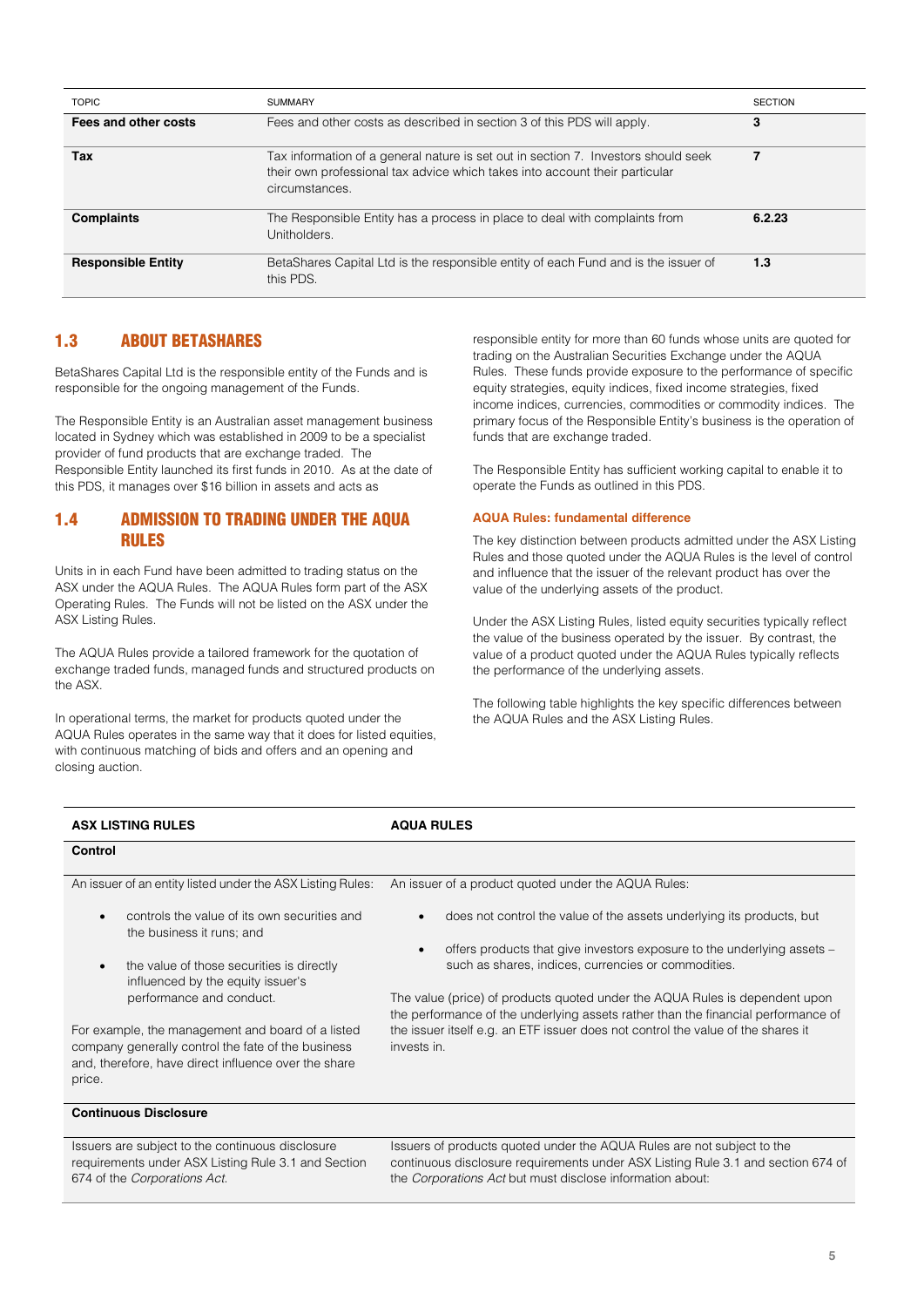| <b>ASX LISTING RULES</b>                                                                                                                                                                                                                                                                                    | <b>AQUA RULES</b>                                                                                                                                                                                                                                                                                                                                                                                                                                                                                                  |  |
|-------------------------------------------------------------------------------------------------------------------------------------------------------------------------------------------------------------------------------------------------------------------------------------------------------------|--------------------------------------------------------------------------------------------------------------------------------------------------------------------------------------------------------------------------------------------------------------------------------------------------------------------------------------------------------------------------------------------------------------------------------------------------------------------------------------------------------------------|--|
|                                                                                                                                                                                                                                                                                                             | the Net Tangible Assets ("NTA") or the Net Asset Value ("NAV") of the<br>$\bullet$<br>funds;                                                                                                                                                                                                                                                                                                                                                                                                                       |  |
|                                                                                                                                                                                                                                                                                                             | distributions declared; and                                                                                                                                                                                                                                                                                                                                                                                                                                                                                        |  |
|                                                                                                                                                                                                                                                                                                             | any other information that is required to be disclosed to ASIC under<br>$\bullet$<br>section 675 of the Corporations Act must be disclosed via the ASX<br>Market Announcements Platform at the same time it is disclosed to<br>ASIC. The Responsible Entity also intends to post any such information<br>on its website www.betashares.com.au at the same time.                                                                                                                                                    |  |
|                                                                                                                                                                                                                                                                                                             | AQUA Product issuers must also disclose to the ASX any information the non-<br>disclosure of which may lead to the establishment of a false market in its products<br>or would materially affect the price of its products.                                                                                                                                                                                                                                                                                        |  |
| <b>Periodic Disclosure</b>                                                                                                                                                                                                                                                                                  |                                                                                                                                                                                                                                                                                                                                                                                                                                                                                                                    |  |
| Issuers are required to disclose their half-yearly and<br>annual financial information or annual reports to the<br>ASX under Chapter 4 of the ASX Listing Rules.                                                                                                                                            | Financial reports relating to the issuer itself are not required to be disclosed to the<br>ASX. However, periodic financial reports relating to the AQUA Product must be<br>disclosed to the ASX at the same time they are lodged with ASIC under Chapter<br>2M of the Corporations Act.                                                                                                                                                                                                                           |  |
| <b>Corporate Control</b>                                                                                                                                                                                                                                                                                    |                                                                                                                                                                                                                                                                                                                                                                                                                                                                                                                    |  |
| Requirements in the Corporations Act and the ASX<br>Listing Rules in relation to matters such as takeover<br>bids, share buy-backs, change of capital, new issues,<br>restricted securities, disclosure of directors' interests<br>and substantial shareholdings, apply to companies<br>and listed schemes. | These requirements do not apply to AQUA Product issuers. Section 601FM of the<br>Corporations Act continues to apply to the removal or change of the responsible<br>entity. An extraordinary resolution would be required to change the responsible<br>entity. An extraordinary resolution is a resolution passed by a majority of the total<br>votes that may be cast by members entitled to vote on the resolution.                                                                                              |  |
| <b>Related Party Transactions</b>                                                                                                                                                                                                                                                                           |                                                                                                                                                                                                                                                                                                                                                                                                                                                                                                                    |  |
| Chapter 10 of the ASX Listing Rules, which relates to<br>transactions between an entity and persons in a<br>position to influence the entity, specifies controls over<br>related party transactions.                                                                                                        | Chapter 10 of the ASX Listing Rules does not apply to AQUA Products. Products<br>quoted under the AQUA Rules which are registered managed investment<br>schemes remain subject to the related party requirements in Part 5C.7 and<br>Chapter 2E of the Corporations Act.                                                                                                                                                                                                                                           |  |
| <b>Auditor Rotation Obligations</b>                                                                                                                                                                                                                                                                         |                                                                                                                                                                                                                                                                                                                                                                                                                                                                                                                    |  |
| There are specific requirements in relation to auditor<br>rotation under Part 2M.4 Division 5 of the Corporations<br>Act.                                                                                                                                                                                   | Issuers of products quoted under the AQUA Rules are not subject to the<br>requirements under Part 2M.4 Division 5 of the Corporations Act. A responsible<br>entity of a registered managed investment scheme will continue to be required to<br>undertake an independent audit of its compliance with the scheme's compliance<br>plan in accordance with Section 601HG of the Corporations Act and the auditor<br>must not be the auditor of the scheme's financial statements (but may be from the<br>same firm). |  |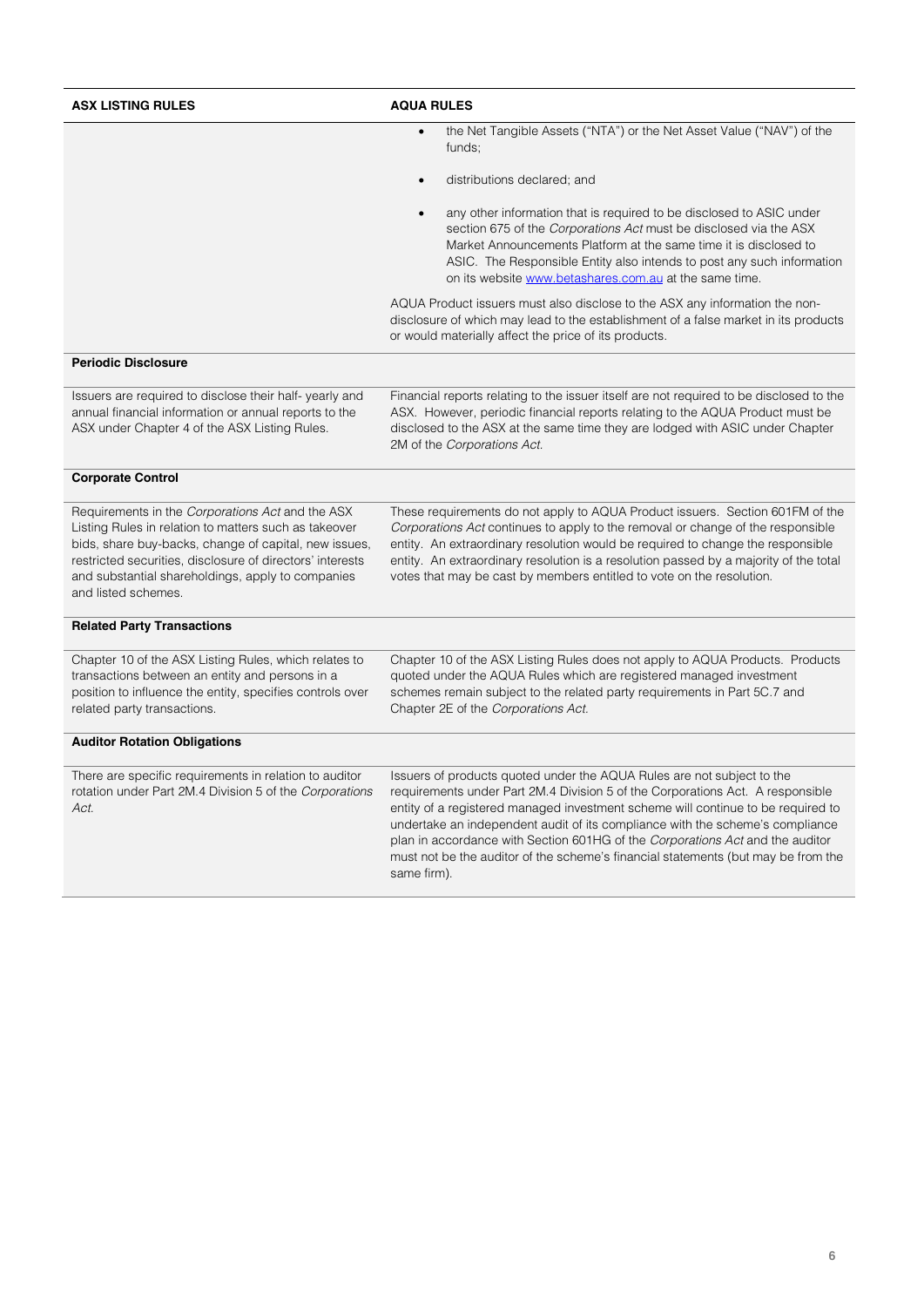# <span id="page-7-0"></span>2 ABOUT THE FUNDS

## <span id="page-7-1"></span>2.1 INVESTMENT POLICY

#### <span id="page-7-2"></span>**2.1.1 Investment objective**

The investment objective of each Fund is to provide an investment return that aims to track the performance of the relevant Index, before taking into account fees and expenses.

The Index in relation to each Fund is set out in the Product Supplement. The Product Supplement also sets out more information about the investment objective of each Fund.

There is no assurance or guarantee that the returns of a Fund will meet its investment objective.

#### <span id="page-7-3"></span>**2.1.2 Investment strategy**

In seeking to achieve the investment objective for each Fund, the Responsible Entity will employ a passive management approach designed to track the performance of the relevant Index, before fees and expenses.

Unless otherwise set out in the Product Supplement, each Fund will generally seek to invest in the securities that comprise the relevant Index in proportion to the weightings of the securities in the Index. This is known as a "full replication" strategy. As far as practicable, the timing and nature of any changes to the composition of the Fund's investments will generally correspond with the timing and nature of changes to the relevant Index.

The holdings of a Fund may not always exactly replicate its Index. For example, it may not be possible or practical to do so in some circumstances, such as where investment restrictions apply which would prevent direct investment in a particular security. A Fund, from time to time, may not hold all of the securities comprising the Index and may hold securities in weightings which differ from the Index.

Some Funds will generally not hold all of the securities comprising the relevant Index and may hold securities in weightings which differ from the Index. This is referred to as a "sampling" strategy. A sampling strategy is often used for funds tracking an index that is too broad to efficiently purchase all of the index's securities. For Funds where a sampling strategy is used, this is noted in the relevant Product Supplement.

For such Funds, the sampling strategy is based on a portfolio of securities that may be a sub-set of the constituents of the Index and that aims to be representative of the characteristics of the constituents of the Index as a whole. The aim of a sampling strategy is to construct a portfolio that provides a return profile comparable to that of the Index.

Under the sampling strategy, a Fund's exposure to individual securities may be above or below that security's actual weighting in the Index. The Fund may hold as many securities as the Responsible Entity believes is necessary to achieve the Fund's investment objective. The sample of securities will be determined based on a number of factors, including the liquidity of the security, the size of the Fund, the portfolio's exposure to countries, currencies and industry sectors and market capitalisations (in each case, relative to the corresponding exposures under the Index).

Investors will be able to regularly compare the performance of a Fund against the performance of its index via the BetaShares website a[t www.betashares.com.au.](http://www.betashares.com.au/)

A Fund may hold exchange-traded derivatives contracts from time to time (e.g. futures contracts) and other investments that do not form part of the Index where this may help to achieve a Fund's investment objective. For example, exchange-traded derivatives may be used where direct investment in a particular security or securities is not possible or practical, to obtain an investment exposure without physically buying or selling the underlying asset, to manage cash flows or to facilitate timely exposure to the market. Such derivatives will only be used in limited circumstances and will not be used to leverage a Fund.

As at the date of this PDS, the Responsible Entity does not intend to engage in securities lending in connection with a Fund, although it may do so in the future provided that any such change is notified in advance to investors and potential investors via a supplementary or new PDS accessible through the ASX Market Announcements Platform.

Small cash balances may be held in a Fund from time to time.

The assets of the Fund, whether securities or cash, will be held by the Fund's custodian, other than cash held as collateral for futures positions.

#### **2.1.3 Labour standards and environmental, social and ethical considerations**

The Responsible Entity does not take into account labour standards or environmental, social or ethical considerations when selecting, retaining or realising investments.

#### **2.1.4 Performance**

Performance information for each Fund, and the Net Asset Value for each Fund, will be published on the BetaShares website at [www.betashares.com.au.](http://www.betashares.com.au/) Information relating to past performance is not a reliable indicator of future performance.

#### **2.1.5 Changes to investment objectives and strategy**

The Responsible Entity may from time to time vary the investment mandate (i.e. the investment objective and strategy as described in sections [2.1.1](#page-7-2) and [2.1.2](#page-7-3) and, if applicable, in the Product Supplement) for any Fund as set out in this PDS.

Any significant change to the investment mandate will be notified to investors and potential investors via a supplementary or new PDS accessible through the ASX Market Announcements Platform.

## 2.2 DISTRIBUTIONS

The Funds intend to pay distributions at least annually. Distribution amounts may include dividends, realised gains or losses from disposal of securities, or other assessable income derived by the Funds, after allowing for fees and expenses.

#### <span id="page-7-4"></span>**2.2.1 Distributions**

Unitholders holding Units in a Fund at the end of a distribution period are entitled to a pro-rata share of the distributable income (if any) for that period based on the number of Units held in the Fund at the end of the distribution period.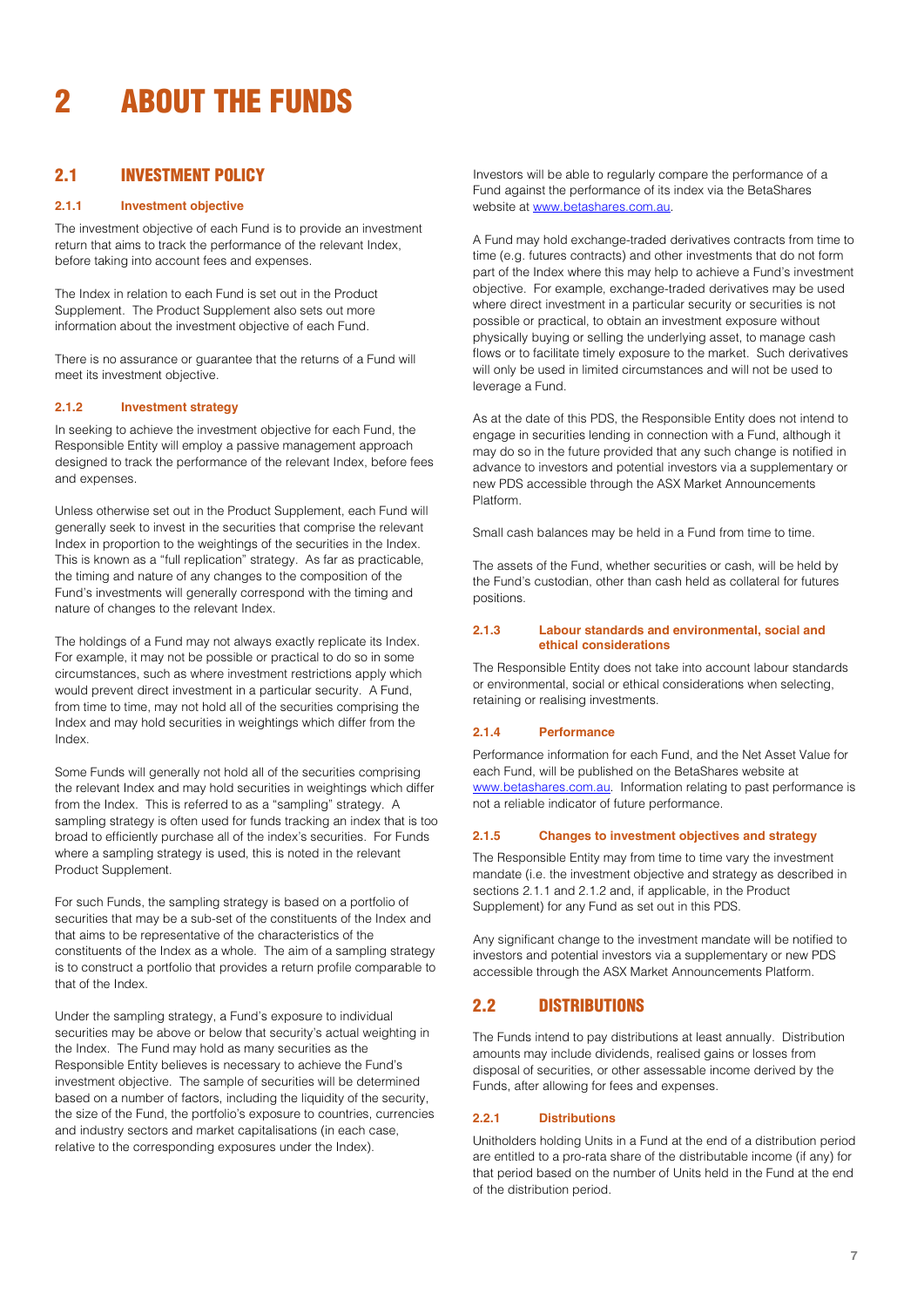The distribution periods in relation to a Fund are set out in the Product Supplement. The amount of distributable income at the end of any distribution period will be determined by the Responsible Entity.

A Fund's NAV per Unit will normally fall after the end of each distribution period if a distribution is payable. Consequently, if you invest just before the end of a distribution period, some of your capital may be returned to you as income in the form of a distribution.

Distributions will generally be paid within 15 business days of the end of the distribution period to which they relate by deposit to a Unitholder's nominated Australian bank, building society or credit union account.

The amount of the distribution paid by a Fund may vary from period to period, and there may be periods when a Fund will not pay a distribution.

Any franking credits available for distribution will be determined as at the end of the financial year and may differ from any estimates provided during the year due to various factors, including changes in the number of units on issue.

The Responsible Entity may, in its discretion, change the duration of a distribution period for a Fund (provided that distribution periods cannot be longer than one year).

Unitholders may also become entitled to the distributable income of a Fund on the redemption of their Units. See section 7.1.6 for further information.

Information about the timetable for each distribution and the declared distribution amount will be announced via the ASX Market Announcements Platform.

#### **2.2.2 Tax statement**

The Responsible Entity will, as soon as reasonably practicable after the end of each financial year, issue to each Unitholder who received an entitlement to the distributable income and/or who was attributed taxable income of the Fund during a financial year, a tax statement which outlines the amount and composition of the taxable income to which the Unitholder became entitled and/or was attributed. Where the Fund is an Attribution Managed Investment Trust ("AMIT") for the financial year, the tax statement is referred to as an AMIT member annual statement ("AMMA").

#### <span id="page-8-0"></span>**2.2.3 Distribution Reinvestment Plan**

The Product Supplement states whether a distribution reinvestment plan ("DRP") is available for each Fund.

Participation in any DRP is subject to the terms and conditions of the DRP policy document, which is available at no charge by contacting BetaShares on 1300 487 577 (within Australia). Any DRP is currently available only to Unitholders who have a registered address in Australia or New Zealand, unless otherwise determined by the Responsible Entity.

Where a DRP is available, Unitholders can choose to:

- if eligible, participate in the DRP, meaning distributions from the relevant Fund will be reinvested in additional Units in the Fund; or
- have the distributions paid directly to a nominated Australian bank, building society or credit union account.

Full or partial reinvestment is available. If no DRP election is made, the distributions will automatically be paid into the nominated Australian bank, building society or credit union account.

Eligible Unitholders can elect to participate in the DRP by completing an on-line form available on the Registrar's website or by contacting the Registrar (further information will be provided in the information pack sent to you when you become a Unitholder).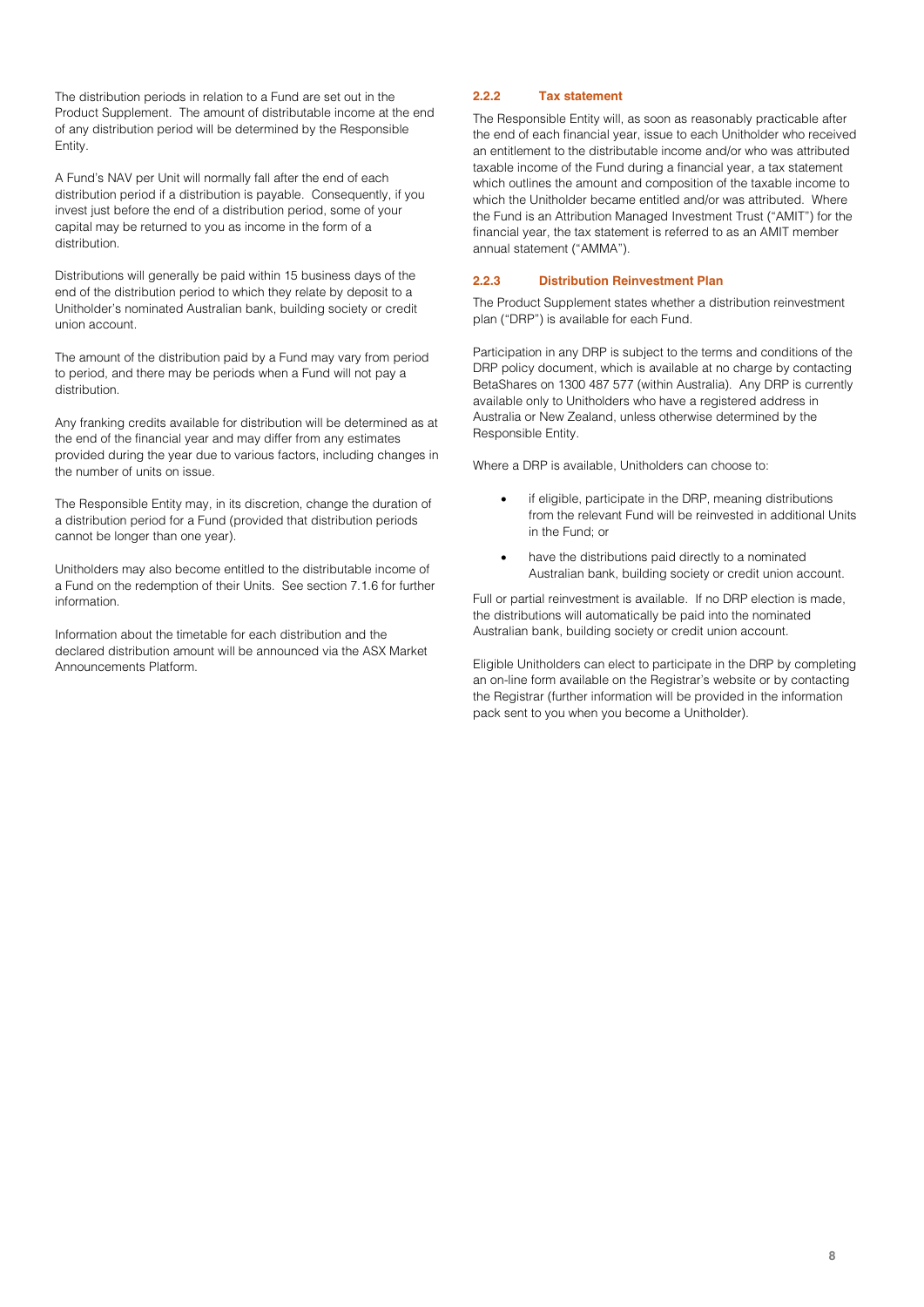# <span id="page-9-1"></span><span id="page-9-0"></span>3 FEES AND OTHER COSTS

### DID YOU KNOW?

Small differences in both investment performance and fees and costs can have a substantial impact on your long term returns.

For example, total annual fees and costs of 2% of your account balance rather than 1% could reduce your final return by up to 20% over a 30 year period (for example, reduce it from \$100,000 to \$80,000).

You should consider whether features such as superior investment performance or the provision of better member services justify higher fees and costs.

You may be able to negotiate to pay lower fees. Ask the fund or your financial adviser.

#### TO FIND OUT MORE

If you would like to find out more, or see the impact of the fees based on your own circumstances, the Australian Securities and Investments Commission (ASIC) Moneysmart website (www.moneysmart.gov.au) has a managed funds fee calculator to help you check out different fee options.

## 3.1 FEES AND OTHER COSTS

This section shows fees and other costs that you may be charged. These fees and costs may be deducted from your money, from the returns on your investment or from the assets of each managed investment scheme as a whole.

Taxes are set out in another part of this PDS.

You should read all the information about fees and costs because it is important to understand their impact on your investment.

#### TABLE 3.1: FEES AND COSTS SUMMARY

BETASHARES FTSE RAFI AUSTRALIA 200 ETF, BETASHARES AUSTRALIAN EX-20 PORTFOLIO DIVERSIFIER ETF AND BETASHARES AUSTRALIA 200 ETF

| TYPE OF FEE OR COST                                | <b>AMOUNT</b>                                                                                                     | HOW AND WHEN PAID                                                                                                                                 |
|----------------------------------------------------|-------------------------------------------------------------------------------------------------------------------|---------------------------------------------------------------------------------------------------------------------------------------------------|
| Ongoing annual fees and costs                      |                                                                                                                   |                                                                                                                                                   |
| <b>Management fees and costs:</b>                  | BetaShares FTSE RAFI Australia 200 ETF - 0.40%<br>per annum of the Fund's Net Asset Value                         |                                                                                                                                                   |
| The fees and costs for<br>managing your investment | BetaShares Australian Ex-20 Portfolio Diversifier<br>ETF - 0.25% per annum of the Fund's Net Asset<br>Value       |                                                                                                                                                   |
|                                                    | BetaShares Australia 200 ETF - 0.07% per annum<br>of the Fund's Net Asset Value                                   |                                                                                                                                                   |
|                                                    | As at the date of this PDS, the management fees<br>and costs of each Fund consist of the following<br>components: |                                                                                                                                                   |
|                                                    | Management fee                                                                                                    |                                                                                                                                                   |
|                                                    | BetaShares FTSE RAFI Australia 200 ETF - 0.30%<br>per annum of the Fund's Net Asset Value                         | The management fee is calculated and accrued<br>daily as a percentage of the Fund's Net Asset<br>Value and reflected in the daily Net Asset Value |
|                                                    | BetaShares Australian Ex-20 Portfolio Diversifier<br>ETF - 0.20% per annum of the Fund's Net Asset<br>Value       | per Unit. The amount is deducted from the Fund's<br>assets monthly on or after the first day of the<br>following month.                           |
|                                                    | BetaShares Australia 200 ETF - 0.07% per annum<br>of the Fund's Net Asset Value                                   |                                                                                                                                                   |
|                                                    |                                                                                                                   |                                                                                                                                                   |
|                                                    |                                                                                                                   |                                                                                                                                                   |
|                                                    |                                                                                                                   |                                                                                                                                                   |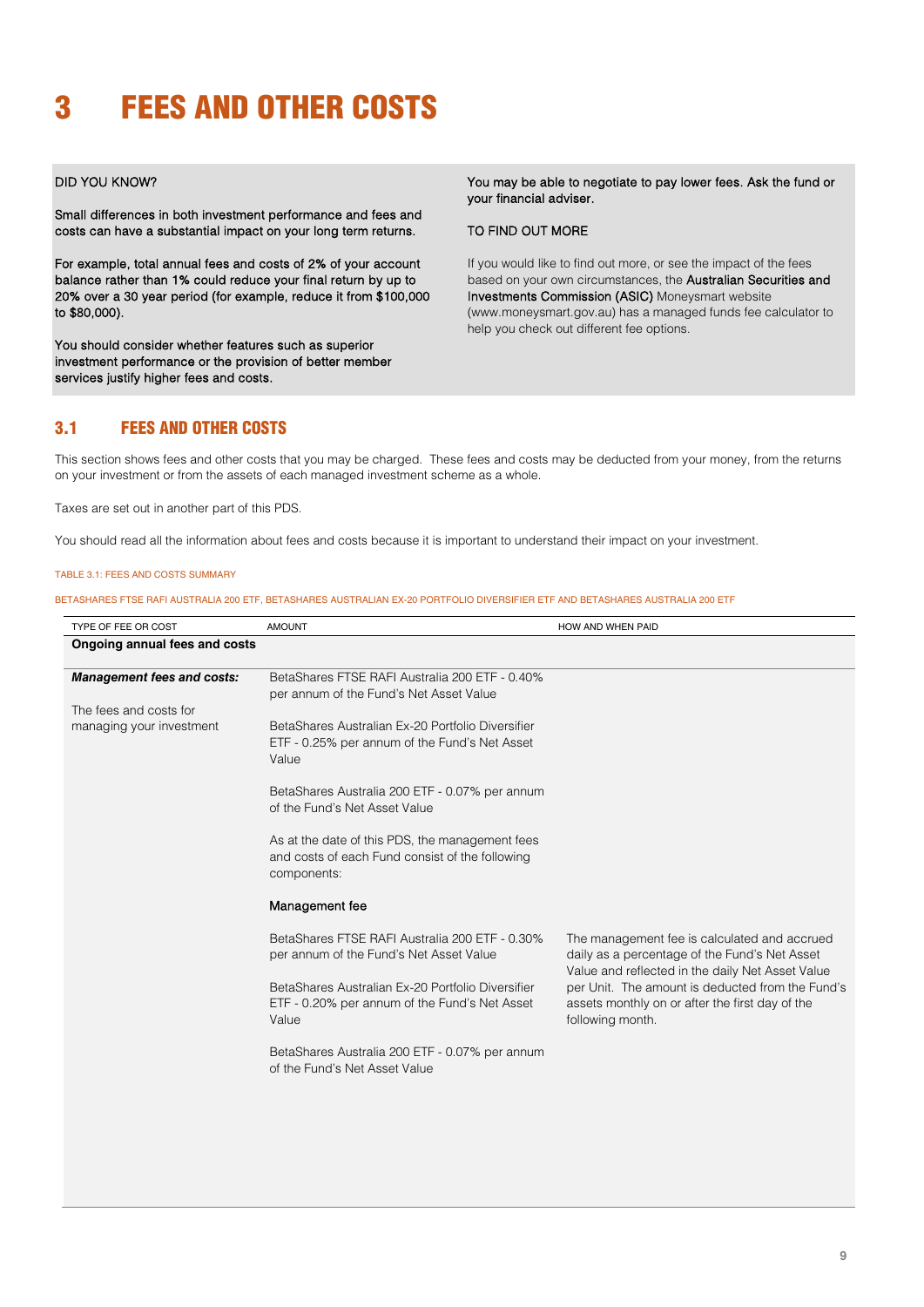| TYPE OF FEE OR COST                                                                       | <b>AMOUNT</b><br>HOW AND WHEN PAID                                                                                                    |                                                                                                                                                                                                                                                                                 |  |
|-------------------------------------------------------------------------------------------|---------------------------------------------------------------------------------------------------------------------------------------|---------------------------------------------------------------------------------------------------------------------------------------------------------------------------------------------------------------------------------------------------------------------------------|--|
|                                                                                           | Plus                                                                                                                                  |                                                                                                                                                                                                                                                                                 |  |
|                                                                                           | Recoverable expenses                                                                                                                  |                                                                                                                                                                                                                                                                                 |  |
|                                                                                           | BetaShares FTSE RAFI Australia 200 ETF -<br>Estimated at 0.10% per annum of the Fund's Net<br>Asset Value <sup>1</sup>                | The recoverable expenses are calculated and<br>accrued daily as a percentage of the Fund's Net<br>Asset Value and reflected in the daily Net Asset<br>Value per Unit. The amount is deducted from the                                                                           |  |
|                                                                                           | BetaShares Australian Ex-20 Portfolio Diversifier<br>ETF - Estimated at 0.05% per annum of the<br>Fund's Net Asset Value <sup>1</sup> | Fund's assets monthly on or after the first day of<br>the following month.                                                                                                                                                                                                      |  |
|                                                                                           | BetaShares Australia 200 ETF - Estimated at<br>0.00% per annum of the Fund's Net Asset Value <sup>1</sup>                             | Any expenses normally incurred in operating the<br>BetaShares Australia 200 ETF are paid as and<br>when incurred by the Responsible Entity out of the<br>management fee it receives. Any extraordinary<br>expenses are deducted from the Fund's assets as<br>and when incurred. |  |
|                                                                                           | Plus                                                                                                                                  |                                                                                                                                                                                                                                                                                 |  |
|                                                                                           | Indirect costs                                                                                                                        |                                                                                                                                                                                                                                                                                 |  |
|                                                                                           | Estimated at 0.00% per annum of each Fund's Net<br>Asset Value <sup>2</sup>                                                           | The indirect costs are calculated and accrued<br>daily as a percentage of the Fund's Net Asset<br>Value and reflected in the daily Net Asset Value<br>per Unit. The amount is deducted from the Fund's<br>assets as and when incurred.                                          |  |
| <b>Performance fees:</b>                                                                  | Nil                                                                                                                                   | Not applicable                                                                                                                                                                                                                                                                  |  |
| Amounts deducted from your<br>investment in relation to the<br>performance of the product |                                                                                                                                       |                                                                                                                                                                                                                                                                                 |  |
| <b>Transaction costs:</b>                                                                 | BetaShares FTSE RAFI Australia 200 ETF -                                                                                              | Transaction costs reduce the Fund's Net Asset                                                                                                                                                                                                                                   |  |
| The costs incurred by the<br>scheme when buying or selling                                | Estimated at 0.01% per annum of the Fund's Net<br>Asset Value <sup>3</sup>                                                            | Value. How and when they are paid varies<br>depending on the type of transaction cost. Certain<br>costs, e.g. brokerage, are added to or deducted                                                                                                                               |  |
| assets                                                                                    | BetaShares Australian Ex-20 Portfolio Diversifier<br>ETF – Estimated at 0.02% per annum of the<br>Fund's Net Asset Value <sup>3</sup> | from the amounts payable from the Fund's assets<br>or receivable by the Fund at the time of settlement<br>in respect of investments purchased or sold for<br>the Fund. Other costs, e.g. transactional                                                                          |  |
|                                                                                           | BetaShares Australia 200 ETF - Estimated at<br>0.00% per annum of the Fund's Net Asset Value <sup>3</sup>                             | custodian fees, are invoiced to the Fund and paid<br>from the Fund's assets according to a regular<br>monthly or quarterly cycle.                                                                                                                                               |  |
|                                                                                           | Member activity related fees and costs (fees for services or when your money moves in or out of the scheme)                           |                                                                                                                                                                                                                                                                                 |  |
| <b>Establishment fee:</b>                                                                 | Nil                                                                                                                                   | Not applicable                                                                                                                                                                                                                                                                  |  |
| The fee to open your investment                                                           |                                                                                                                                       |                                                                                                                                                                                                                                                                                 |  |
| <b>Contribution fee:</b>                                                                  | If you are not an Authorised Participant - \$0                                                                                        | Payable only by Authorised Participants. <sup>5</sup>                                                                                                                                                                                                                           |  |
| The fee on each amount<br>contributed to your investment                                  | If you are an Authorised Participant - up to \$3,000<br>for in-kind applications <sup>4</sup>                                         | This fee will be payable by Authorised Participants<br>together with the transfer of the application<br>securities and balancing cash component (if<br>positive) at the time of the application for in-kind<br>applications.                                                    |  |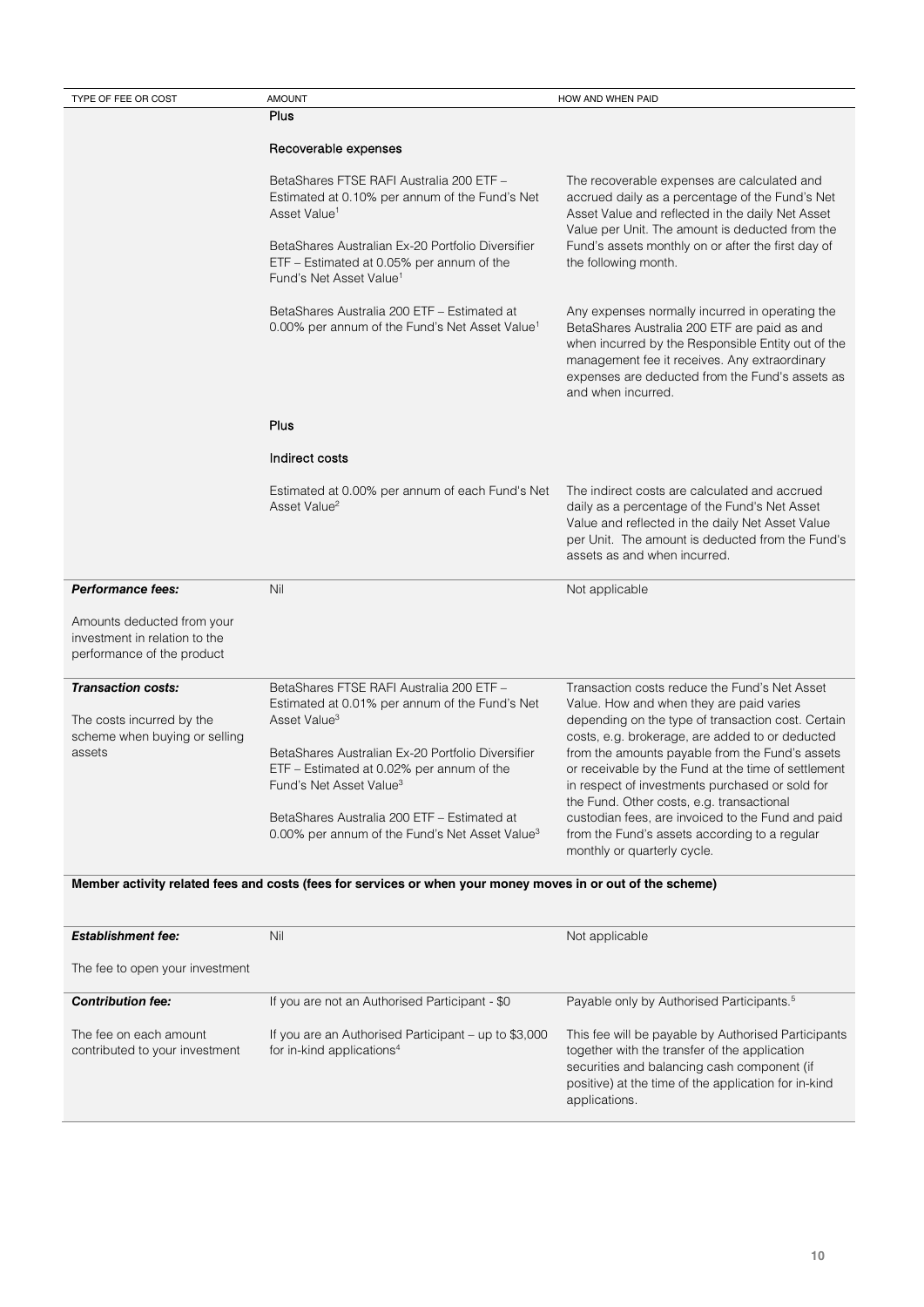| TYPE OF FEE OR COST                                                                                        | <b>AMOUNT</b>                                                                                  | <b>HOW AND WHEN PAID</b>                                                    |
|------------------------------------------------------------------------------------------------------------|------------------------------------------------------------------------------------------------|-----------------------------------------------------------------------------|
| <b>Buy-sell spread:</b>                                                                                    | Nil <sup>6</sup>                                                                               | Not applicable.                                                             |
| An amount deducted from your<br>investment representing costs<br>incurred in transactions by the<br>scheme |                                                                                                |                                                                             |
| Withdrawal fee:                                                                                            | If you are not an Authorised Participant - \$0                                                 | Payable only by Authorised Participants. <sup>5</sup>                       |
| The fee on each amount you<br>take out of your investment                                                  | If you are an Authorised Participant $-$ up to \$3,000<br>for in-kind redemptions <sup>4</sup> | This fee will be paid at the time of redemption for<br>in-kind redemptions. |
| Exit fee:                                                                                                  | Nil                                                                                            | Not applicable                                                              |
| The fee to close your investment                                                                           |                                                                                                |                                                                             |
| <b>Switching fee:</b>                                                                                      | Nil                                                                                            | Not applicable                                                              |
| The fee for changing investment<br>options                                                                 |                                                                                                |                                                                             |

<sup>1</sup> This figure reflects the recoverable expenses incurred by the Fund for the previous financial year ended 30 June 2020. For more information on recoverable expenses, see "Recoverable expenses" in the "Additional Explanation of Fees and Costs" section below.

<sup>2</sup> This figure reflects the indirect costs incurred by the Fund for the previous financial year ended 30 June 2020. For more information on the calculation of indirect costs, see "Indirect costs" in the "Additional Explanation of Fees and Costs" section below.

<sup>3</sup>. This figure reflects the transaction costs incurred by the Fund for the previous financial year ended 30 June 2020. This figure is net of transaction costs for which the Responsible Entity reimbursed the Fund out of the application and redemption fees it receives from Authorised Participants, as described in section 3.3.6. For more information on transaction costs and the application and redemption fees payable by Authorised Participants, see "Transaction costs" and "Application and redemption fees for Authorised Participants" in the "Additional Explanation of Fees and Costs" section below.

4 Cash applications and redemptions are only available if agreed by the Responsible Entity. Additional contribution and withdrawal fees may apply in the case of a cash application or redemption as agreed with the Responsible Entity from time to time.

5 An Authorised Participant is a trading participant under the ASX Operating Rules who has entered into an agreement with the Responsible Entity in relation to Unit applications and redemptions. For an explanation of the contribution fees and withdrawal fees (also referred to in this PDS as application fees and redemption fees) please see section 3.3.6 "Application and Redemption Fees for Authorised Participants" in the "Additional Explanation of Fees and Costs" section below. Unitholders who are not Authorised Participants may be charged a redemption fee if they redeem Units pursuant to their right to redeem in the special circumstances described in section 5.6 - see "Additional Explanation of Fees and Costs" section below for more information.

<sup>6</sup> While the Funds do not charge a buy-sell spread, as each Fund is traded on a securities exchange, investors may incur a bid-offer spread when trading on the exchange.

Certain additional costs may apply. See the "Additional Explanation of Fees and Costs" section below for more information.

Each fee set out in this table may in some cases be negotiated with wholesale clients. For more information, refer to the explanation of "Differential fees, rebates and related payments" in the "Additional Explanation of Fees and Costs" section below.

All fees and costs in the table above include Goods and Services Tax (GST) net of any reduced input tax credits and are shown without any other adjustment in relation to any tax deduction available to the Responsible Entity.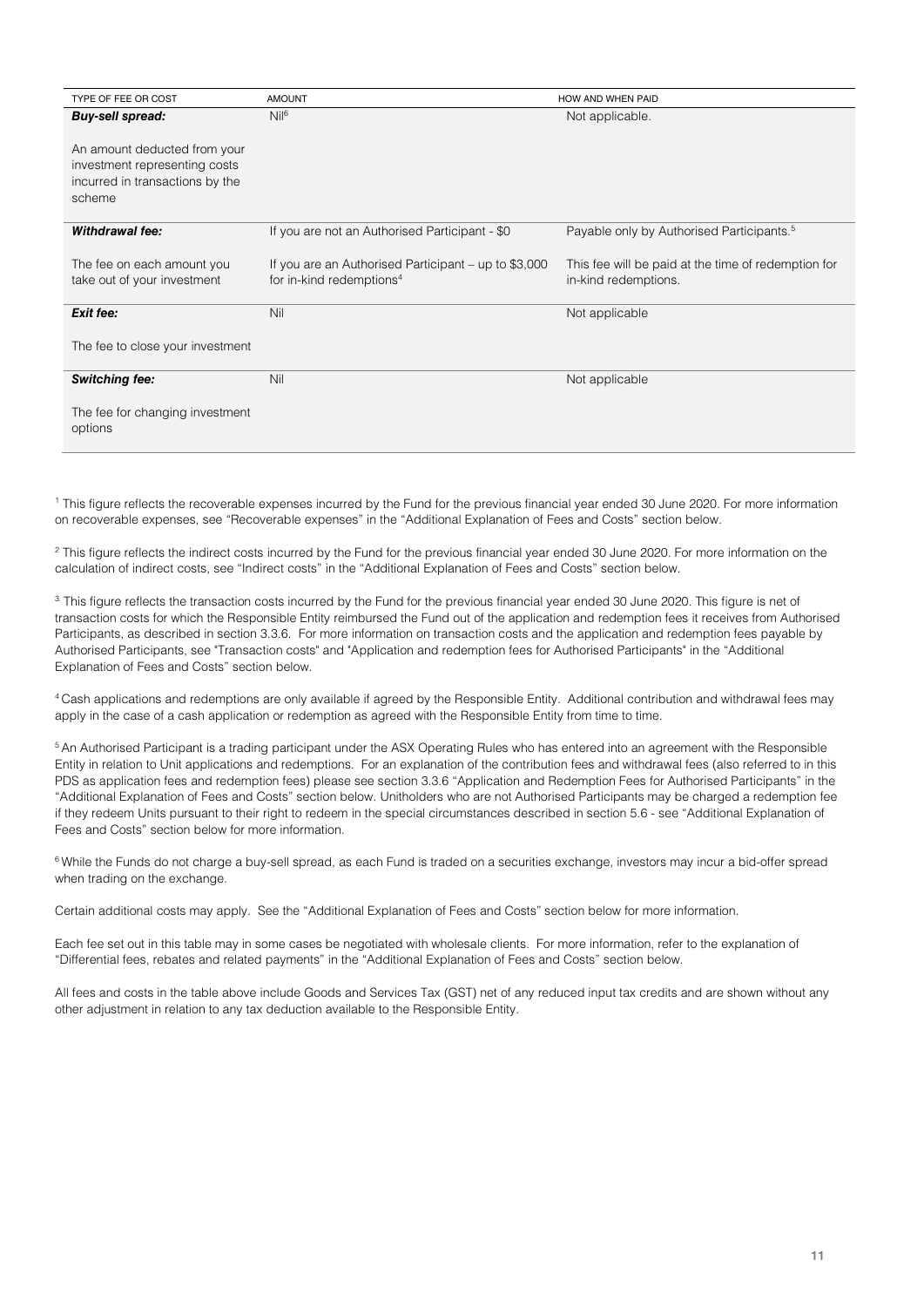## 3.2 EXAMPLE OF ANNUAL FEES AND COSTS

This table gives an example of how the ongoing annual fees and costs in each Fund can affect your investment over a one year period. You should use this table to compare each product with other managed investment schemes.

#### TABLE 3.2: EXAMPLE OF ANNUAL FEES AND COSTS

| EXAMPLE - APPLICABLE TO BETASHARES                                                         | <b>AMOUNT</b>                                                                  | BALANCE OF \$50,000 WITH A CASH CONTRIBUTION OF \$5,000 DURING THE YEAR                                                                                                                                                                                                                                                                                                                                                                                  |
|--------------------------------------------------------------------------------------------|--------------------------------------------------------------------------------|----------------------------------------------------------------------------------------------------------------------------------------------------------------------------------------------------------------------------------------------------------------------------------------------------------------------------------------------------------------------------------------------------------------------------------------------------------|
| FTSE RAFI AUSTRALIA 200 ETF                                                                |                                                                                |                                                                                                                                                                                                                                                                                                                                                                                                                                                          |
| <b>CONTRIBUTION FEES<sup>2</sup></b>                                                       | \$0 if you are not an<br>Authorised Participant;                               | For every additional \$5,000 you put in, you will be charged:                                                                                                                                                                                                                                                                                                                                                                                            |
|                                                                                            | or                                                                             | \$0 if you are not an Authorised Participant; or                                                                                                                                                                                                                                                                                                                                                                                                         |
|                                                                                            | \$3,000 for in-kind<br>applications if you are<br>an Authorised<br>Participant | \$3,000 if you are an Authorised Participant.                                                                                                                                                                                                                                                                                                                                                                                                            |
| <b>PLUS MANAGEMENT FEES</b><br>AND COSTS $^3$                                              | 0.40% p.a. of the Fund's<br>Net Asset Value                                    | And, for every \$50,000 you have in the Fund you will be charged or have<br>deducted from your investment \$200 each year                                                                                                                                                                                                                                                                                                                                |
| <b>PLUS PERFORMANCE FEES</b>                                                               | Nil                                                                            | And, you will be charged or have deducted from your investment \$0 in<br>performance fees each year. <sup>4</sup>                                                                                                                                                                                                                                                                                                                                        |
| <b>PLUS TRANSACTION COSTS<sup>5</sup></b>                                                  | Estimated at 0.01% of<br>the Fund's Net Asset<br>Value                         | And, you will be charged or have deducted from your investment \$5 in<br>transaction costs.                                                                                                                                                                                                                                                                                                                                                              |
| <b>EQUALS COST OF FUND</b>                                                                 |                                                                                | If you had an investment of \$50,000 at the beginning of the year and you<br>put in an additional \$5,000 <sup>6</sup> during that year, you would be charged fees<br>and costs of \$205 (if you are not an Authorised Participant) or \$3,205 (if<br>you are an Authorised Participant for the Fund).<br>What it costs you will depend on whether you are an Authorised<br>Participant, the investment option you choose and the fees you<br>negotiate. |
| EXAMPLE - APPLICABLE TO BETASHARES<br>AUSTRALIAN EX-20 PORTFOLIO<br><b>DIVERSIFIER ETF</b> | <b>AMOUNT</b>                                                                  | BALANCE OF \$50,000 WITH A CASH CONTRIBUTION OF \$5,000 <sup>1</sup> DURING THE YEAR                                                                                                                                                                                                                                                                                                                                                                     |
| <b>CONTRIBUTION FEES<sup>2</sup></b>                                                       | \$0 if you are not an                                                          | For every additional \$5,000 you put in, you will be charged:                                                                                                                                                                                                                                                                                                                                                                                            |
|                                                                                            | Authorised Participant;<br>or                                                  | \$0 if you are not an Authorised Participant; or                                                                                                                                                                                                                                                                                                                                                                                                         |
|                                                                                            | \$3,000 for in-kind<br>applications if you are<br>an Authorised<br>Participant | \$3,000 if you are an Authorised Participant.                                                                                                                                                                                                                                                                                                                                                                                                            |
| <b>PLUS MANAGEMENT FEES</b>                                                                | 0.25% p.a. of the Fund's                                                       | And, for every \$50,000 you have in the Fund you will be charged or have                                                                                                                                                                                                                                                                                                                                                                                 |
| <b>AND COSTS<sup>3</sup></b>                                                               | Net Asset Value                                                                | deducted from your investment \$125 each year                                                                                                                                                                                                                                                                                                                                                                                                            |
| <b>PLUS PERFORMANCE FEES</b>                                                               | Nil                                                                            | And, you will be charged or have deducted from your investment \$0 in<br>performance fees each year. <sup>4</sup>                                                                                                                                                                                                                                                                                                                                        |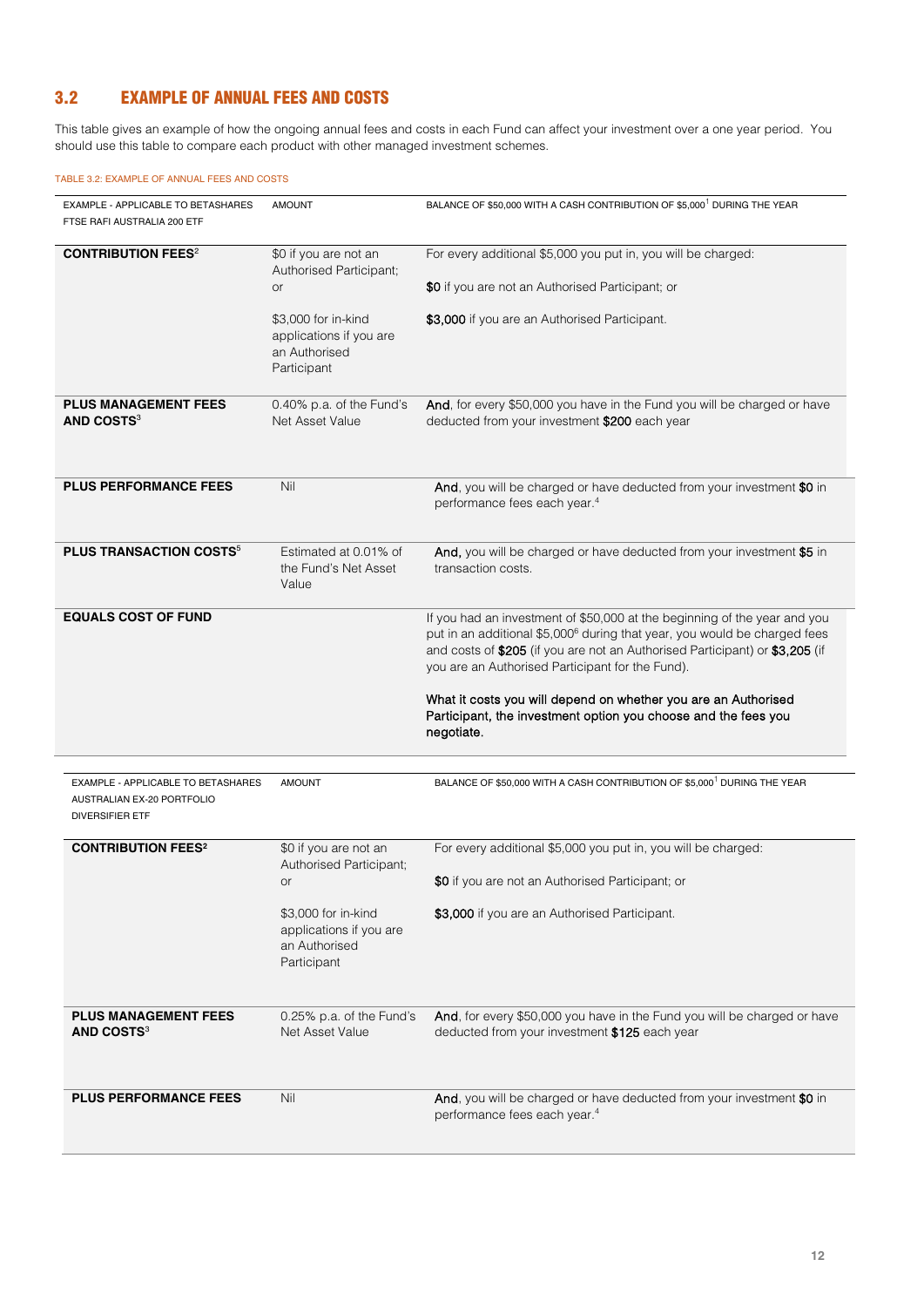| <b>PLUS TRANSACTION COSTS<sup>5</sup></b>               | Estimated at 0.02% of<br>the Fund's Net Asset<br>Value                         | And, you will be charged or have deducted from your investment \$10 in<br>transaction costs.                                                                                                                                                                                                           |
|---------------------------------------------------------|--------------------------------------------------------------------------------|--------------------------------------------------------------------------------------------------------------------------------------------------------------------------------------------------------------------------------------------------------------------------------------------------------|
| <b>EQUALS COST OF FUND</b>                              |                                                                                | If you had an investment of \$50,000 at the beginning of the year and you<br>put in an additional \$5,000 <sup>6</sup> during that year, you would be charged fees<br>and costs of \$135 (if you are not an Authorised Participant) or \$3,135 (if<br>you are an Authorised Participant for the Fund). |
|                                                         |                                                                                | What it costs you will depend on whether you are an Authorised<br>Participant, the investment option you choose and the fees you<br>negotiate.                                                                                                                                                         |
| EXAMPLE - APPLICABLE TO BETASHARES<br>AUSTRALIA 200 ETF | <b>AMOUNT</b>                                                                  | BALANCE OF \$50,000 WITH A CASH CONTRIBUTION OF \$5,000 <sup>1</sup> DURING THE YEAR                                                                                                                                                                                                                   |
| <b>CONTRIBUTION FEES-2</b>                              | \$0 if you are not an<br>Authorised Participant;                               | For every additional \$5,000 you put in, you will be charged:                                                                                                                                                                                                                                          |
|                                                         | <b>or</b>                                                                      | \$0 if you are not an Authorised Participant; or                                                                                                                                                                                                                                                       |
|                                                         | \$3,000 for in-kind<br>applications if you are<br>an Authorised<br>Participant | \$3,000 if you are an Authorised Participant.                                                                                                                                                                                                                                                          |
| <b>PLUS MANAGEMENT FEES</b><br>AND COSTS $^3$           | 0.07% p.a. of the Fund's<br>Net Asset Value                                    | And, for every \$50,000 you have in the Fund you will be charged or have<br>deducted from your investment \$35 each year                                                                                                                                                                               |
| <b>PLUS PERFORMANCE FEES</b>                            | Nil                                                                            | And, you will be charged or have deducted from your investment \$0 in<br>performance fees each year. <sup>4</sup>                                                                                                                                                                                      |
| <b>PLUS TRANSACTION COSTS<sup>5</sup></b>               | Estimated at 0.00% of<br>the Fund's Net Asset<br>Value                         | And, you will be charged or have deducted from your investment \$0 in<br>transaction costs.                                                                                                                                                                                                            |
| <b>EQUALS COST OF FUND</b>                              |                                                                                | If you had an investment of \$50,000 at the beginning of the year and you<br>put in an additional \$5,000 <sup>6</sup> during that year, you would be charged fees<br>and costs of \$35 (if you are not an Authorised Participant) or \$3,035 (if<br>you are an Authorised Participant for the Fund).  |
|                                                         |                                                                                | What it costs you will depend on whether you are an Authorised<br>Participant, the investment option you choose and the fees you<br>negotiate.                                                                                                                                                         |

An Authorised Participant who redeems Units directly will also be charged a withdrawal fee of up to \$3,000 for an in-kind redemption. Unitholders who are not Authorised Participants may be charged a redemption fee if they redeem Units pursuant to their right to redeem in the special circumstances described in section 5.6 - see "Additional Explanation of Fees and Costs" section below for more information.

Each fee in this table may in some cases be negotiated with wholesale clients. For more information, refer to the explanation of "Differential fees, rebates and related payments" in the "Additional Explanation of Fees and Costs" section below.

<sup>1</sup> Please note the minimum investment in each Fund by an Authorised Participant is for the number of Units that make up a Creation Unit, unless the Responsible Entity agrees otherwise.

<sup>2</sup> Assumes the maximum contribution fee set out in table 3.1 applies for in-kind applications. Application fees payable by Authorised Participants for cash applications (if agreed by the Responsible Entity) may be higher than for in-kind applications.

<sup>3</sup> Management fees and costs are made up of the management fee, recoverable expenses and indirect costs. This figure reflects the management fees and costs incurred by the Fund for the previous financial year ended 30 June 2020. For more information, refer to the "Additional Explanation of Fees and Costs" section below.

4 The Fund does not charge, and there is no right for the Responsible Entity to charge, a performance fee.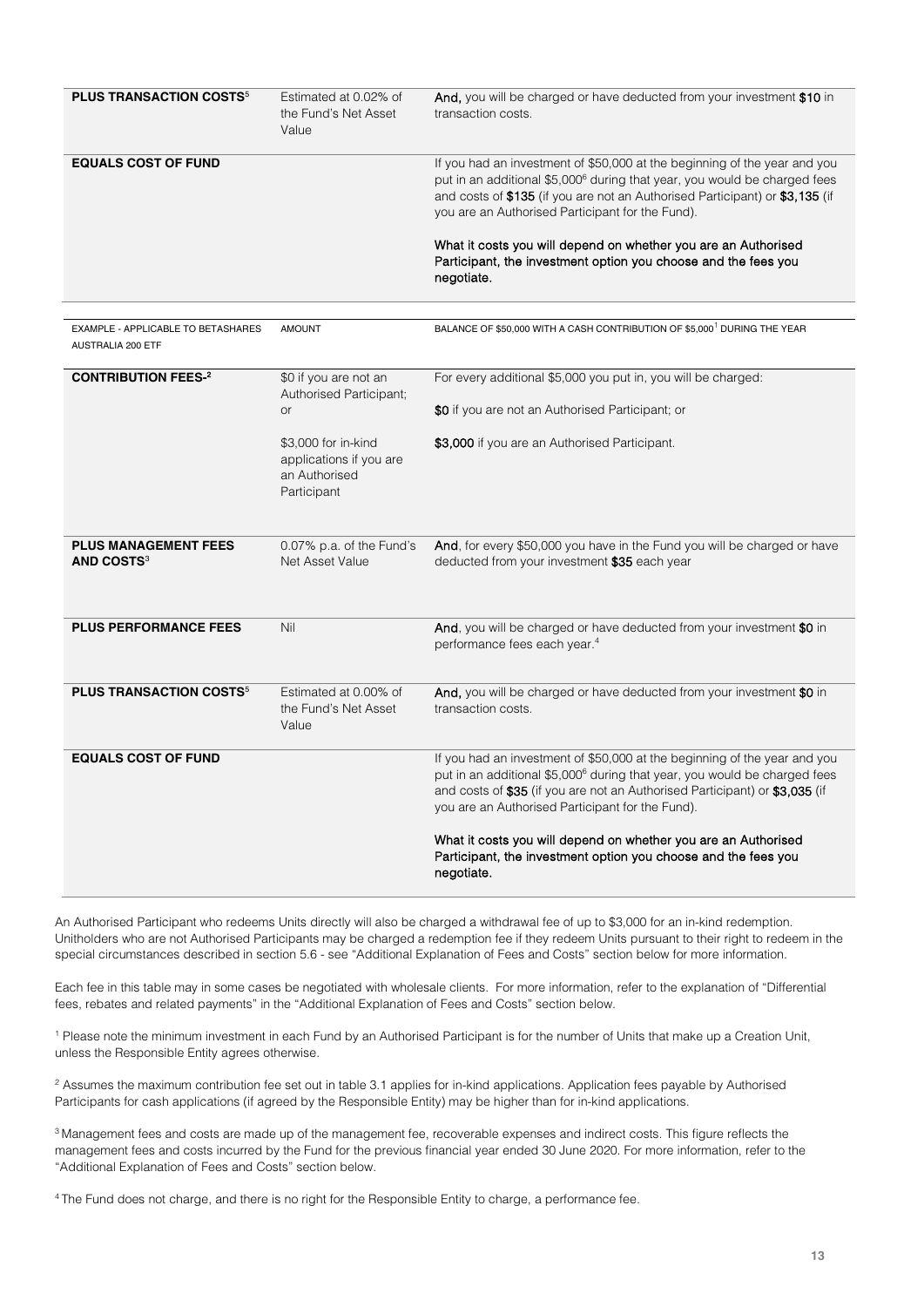<sup>5</sup>This figure reflects the transaction costs incurred by the Fund for the previous financial year ended 30 June 2020. This figure is net of transaction costs for which the Responsible Entity reimbursed the Fund out of the application and redemption fees it receives from Authorised Participants, as described in section 3.3.6. For more information on transaction costs and the application and redemption fees payable by Authorised Participants, see "Transaction costs" and "Application and redemption fees for Authorised Participants" in the "Additional explanation of fees and costs" section below.

<sup>6</sup> Assumes the \$50,000 is invested for the entire year and the \$5,000 investment occurs on the last day of the year, and therefore the fees and costs in this example are calculated using the \$50,000 balance only.

## 3.3 ADDITIONAL EXPLANATION OF FEES AND **COSTS**

#### **3.3.1 Management fees and costs**

The management fees and costs for a Fund incorporate all relevant ongoing fees and other costs involved in managing the Fund and deriving investment returns. The management fees and costs comprise:

- Responsible Entity's management fee;
- recoverable expenses; and
- indirect costs.
- Management fees and costs do not include:
	- transaction costs, such as brokerage, transactional custodian fees, and other transaction fees associated with buying and selling the Fund's assets; and
	- other costs that an investor would ordinarily incur when investing directly in the Fund's underlying assets.

(These costs are therefore not included in the management fees and costs set out in Table 3.1 and Table 3.2 above, but they are paid out of the Fund's assets).

#### **3.3.2 Management fee**

The management fee is charged by the Responsible Entity for managing the relevant Fund and making it available to investors. It is calculated and accrued daily as a percentage of the relevant Fund's Net Asset Value, and reflected in the daily Net Asset Value per Unit. The amount is deducted from the relevant Fund's assets monthly on or after the first day of the following month.

#### **3.3.3 Recoverable expenses**

The recoverable expenses represent the operating expenses incurred in the operation of a Fund. Each Fund's Constitution allows all properly incurred expenses to be recovered from the Fund and does not place any limit on the amount or types of expenses that can be recovered.

The expenses normally incurred in the day to day operation of a Fund include custodian, fund administration, unit registry, ASX and audit costs (other than transaction costs described above).

For each Fund, the expenses normally incurred and charged to the Fund will be capped at the amounts set out in Table 3.1 above while this PDS is current. Any such expenses in excess of the cap will be paid by the Responsible Entity out of its own resources. The Responsible Entity has the right to be reimbursed for them at a later time, provided that the cap will not be exceeded at the time of reimbursement. For BetaShares Australia 200 ETF, the expenses normally incurred will be paid by the Responsible Entity out of its own resources. The Responsible Entity may withdraw or replace this PDS at any time.

The normally incurred recoverable expenses of each Fund for the previous financial year ended 30 June 2020 were as set out in Table 3.1 above.

Extraordinary expenses are expenses that are not normally incurred in the day to day operation of a Fund and are not necessarily incurred in any given year. They may include costs associated with holding unitholder meetings, changing a Fund's constitution, or defending or pursuing legal proceedings.

Extraordinary recoverable expenses are not included in the cap on expenses described in this section applicable to BetaShares FTSE RAFI Australia 200 ETF and BetaShares Australian Ex-20 Portfolio Diversifier ETF, and will not be paid by the Responsible Entity out of its own resources in the case of BetaShares Australia 200 ETF. Any such expenses will be recovered from the relevant Fund and reflected in the Fund's Net Asset Value per Unit. At the date of this PDS the estimate of extraordinary recoverable expenses of each Fund for the previous financial year ended 30 June 2020 was nil.

#### **3.3.4 Indirect costs**

Indirect costs are any amounts that we know or where required, reasonably estimate, will reduce a Fund's returns that are paid from the Fund's assets (other than the management fee, recoverable expenses, and transaction costs described elsewhere in this section) or that are paid from the assets of any interposed vehicle (such as an underlying fund) in which the Fund may invest.

The indirect costs of each Fund (based on the indirect costs for the previous financial year ended 30 June 2020) are estimated to be 0.00% p.a. of the Net Asset Value of the Fund.

### **3.3.5 Transaction costs**

Each Fund incurs transaction costs, such as brokerage, clearing costs, transactional custodian fees, and other transaction fees associated with buying and selling a Fund's assets. Transaction costs also include costs incurred by an interposed vehicle that would be transaction costs if they had been incurred by the Fund. Transaction costs are an additional cost to investors (to the extent they are not offset by the application and redemption fees charged by the Responsible Entity to Authorised Participants) and are not included in the management fees and costs shown in Table 3.1.

Transaction costs reduce the Fund's Net Asset Value. How and when they are paid varies depending on the type of transaction cost. Certain costs, eg brokerage, are added to or deducted from the amounts payable from the Fund's assets or receivable by the Fund at the time of settlement in respect of investments purchased or sold for the Fund. Other costs, eg transactional custodian fees, are invoiced and paid from the Fund's assets according to a regular monthly or quarterly cycle.

The following table sets out our reasonable estimate of each Fund's total transaction costs as a percentage of the Fund's Net Asset Value for the previous financial year ended 30 June 2020. However, the Responsible Entity reimburses each Fund for certain transaction costs out of the application and redemption fees it receives, as described in section 3.3.6. Our estimate of the net transaction costs of each Fund (representing the total transaction costs minus the transaction costs reimbursed to a Fund out of the application and redemption fees) previous financial year ended 30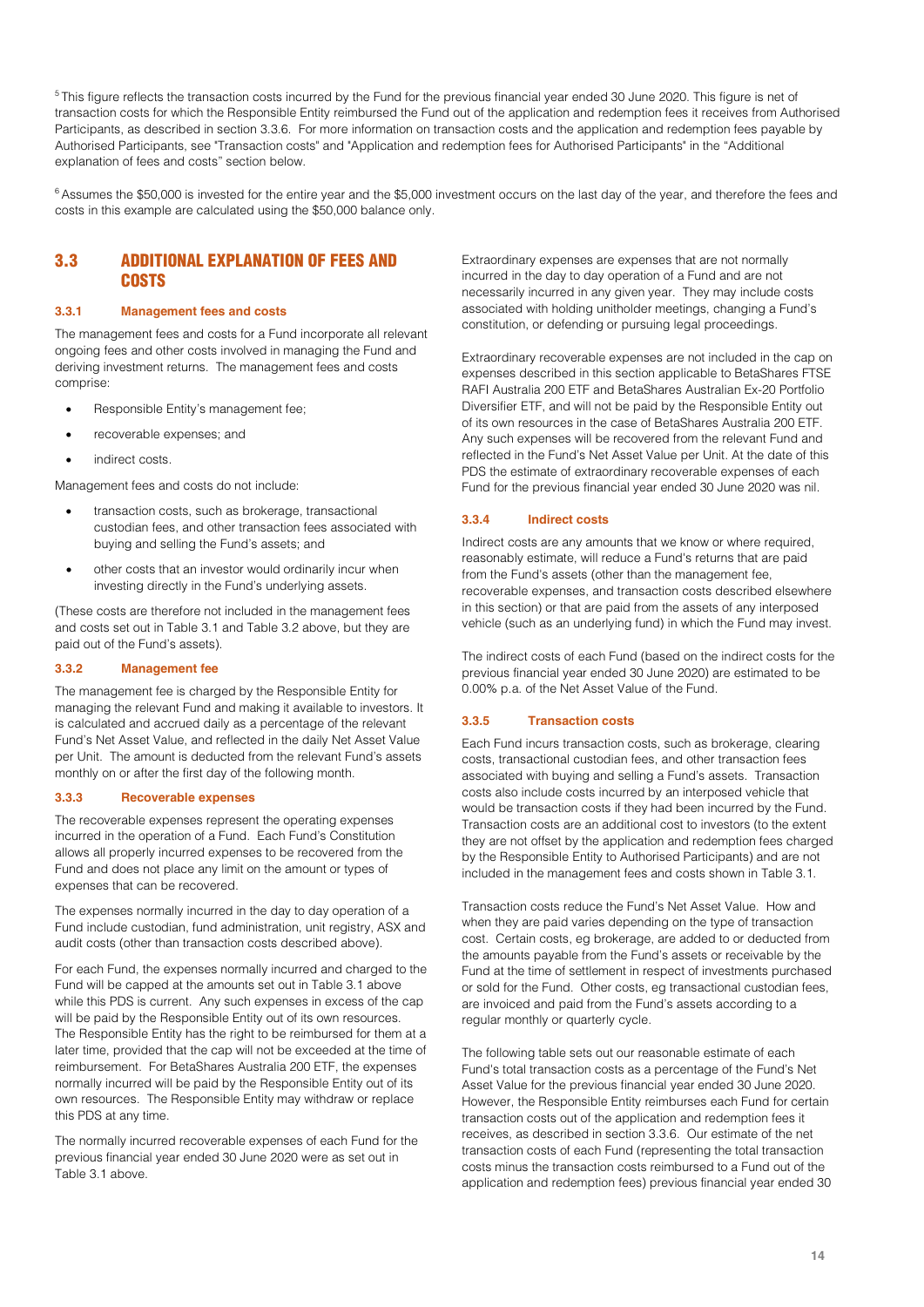June 2020 are also set out in the following table. The net transaction costs are borne by the Fund.

|                                                                                            | <b>Estimated total transaction</b><br>costs - % p.a. of the Fund's<br>Net Asset Value for the<br>previous financial year<br>ended 30 June 2020 | <b>Estimated net transaction</b><br>costs - % p.a. of the Fund's<br>Net Asset Value for the<br>previous financial year ended<br>30 June 2020 |
|--------------------------------------------------------------------------------------------|------------------------------------------------------------------------------------------------------------------------------------------------|----------------------------------------------------------------------------------------------------------------------------------------------|
| <b>BetaShares FTSE</b><br><b>RAFI Australia 200</b><br><b>FTF</b>                          | 0.01%                                                                                                                                          | 0.01% (or \$5 for every<br>\$50,000 you have in the<br>Fund)                                                                                 |
| <b>BetaShares</b><br><b>Australian Ex-20</b><br><b>Portfolio Diversifier</b><br><b>ETF</b> | 0.03%                                                                                                                                          | 0.02% (or \$10 for every<br>\$50,000 you have in the<br>Fund)                                                                                |
| <b>BetaShares</b><br>Australia 200 ETF                                                     | 0.01%                                                                                                                                          | 0.00% (or \$0 for every<br>\$50,000 you have in the<br>Fund)                                                                                 |

The estimated transaction costs shown above are rounded to two decimal places.

The transaction costs estimate shown in the fees and costs summary in Table 3.1 is shown net of any amount for which the Responsible Entity reimburses the Fund out of the application and redemption fees it receives from Authorised Participants.

The amount of these costs can be expected to vary from year to year depending on the volume and value of transactions undertaken.

#### **3.3.6 Application and redemption fees for Authorised Participants**

No application fees or redemption fees are payable by investors who buy and sell Units on the ASX. However, brokerage charges may apply.

Subject to section 3.3.7 below, application fees and redemption fees will only be payable by Authorised Participants on an application for or redemption of Units directly with the Fund.

The applicable application and redemption fees are set out in Table 3.1 above and are paid by Authorised Participants to the Responsible Entity. Out of these fees, the Responsible Entity pays directly, or reimburses the Fund for, the estimated transaction costs associated with the cash application or redemption.

The application and redemption fees payable by Authorised Participants seek to ensure that the transaction costs associated with applications and redemptions are borne by the transacting Authorised Participants and not by other investors.

#### **3.3.7 Redemption fees for other Unitholders**

Unitholders who are not Authorised Participants may be charged a redemption fee if they redeem Units pursuant to their right to redeem in the special circumstances described in section 5.6. The redemption fee per Unit will not be greater than the redemption fee per Unit that would be payable by an Authorised Participant for a cash redemption when withdrawing the minimum parcel of Units.

#### **3.3.8 Stockbroker fees**

Investors may incur customary brokerage fees and commissions when buying and selling Units on the ASX, as for any listed or quoted security. Please consult a stockbroker for more information in relation to their fees and charges.

#### **3.3.9 Can fees and costs change and what are the maximums?**

Yes, fees and costs can change subject to maximums in the Fund's Constitution.

The Constitution of each Fund limits the amount of the Responsible Entity's fee to a maximum of 3% p.a. of the Fund's Net Asset Value (plus GST).

The Constitution of each Fund provides for the following maximum application and redemption fees:

- a maximum contribution fee of 5% of the aggregate Issue Price of the Units applied for (plus GST);
- a maximum withdrawal fee of 5% of the aggregate Withdrawal Amount of the relevant Units (plus GST).

The Responsible Entity also has the right under the Constitution to recover from a Fund all expenses properly incurred in the performance of its duties.

As at the date of this PDS, the Responsible Entity does not have any intention to change the fees and costs described in this PDS, although it has the right to do so at any time without investor consent. Any increase in the fees for a Fund will be announced to the ASX via the Market Announcements Platform at least 30 days before it occurs.

Any estimates of fees and costs in this PDS are based on information available as at the date of this PDS. As such, the actual fees and costs may differ and are subject to change from time to time. Information in this PDS that is not materially adverse to investors is subject to change from time to time and may be updated by the Responsible Entity by publishing such information on the BetaShares website at www.betashares.com.au. A paper copy of any updated information will be provided free of charge on request.

#### **3.3.10 Differential fees, rebates and related payments**

The Responsible Entity may, from time to time, agree with wholesale clients to rebate or reduce some of the management or other fees on a case by case basis. The amount of fee reduction is at the Responsible Entity's discretion. The Responsible Entity will achieve these reductions and meet any rebates in relation to management fees by payments from its own resources. For more information, please contact the Responsible Entity at the address specified in the "Directory" section of the PDS.

Any reduction in management fees offered by the Responsible Entity to a wrap platform or master trust operator may be passed on to the clients of the operator or retained by the operator.

Subject to applicable law, the Responsible Entity may also pay one-off or annual product access payments to wrap platform or master trust operators for including the Funds in their offering. As of the date of this PDS, no product access payments have been made. The Responsible Entity would make any such payment from its own resources.

### **3.3.11 Indirect investors**

Indirect investors investing through a wrap platform or master trust should note that the fees outlined in this section [3](#page-9-1) are in addition to any other fees and costs imposed by the wrap platform or master trust operator.

### **3.3.12 Taxation**

Information in relation to taxation is set out in section 7 of this PDS.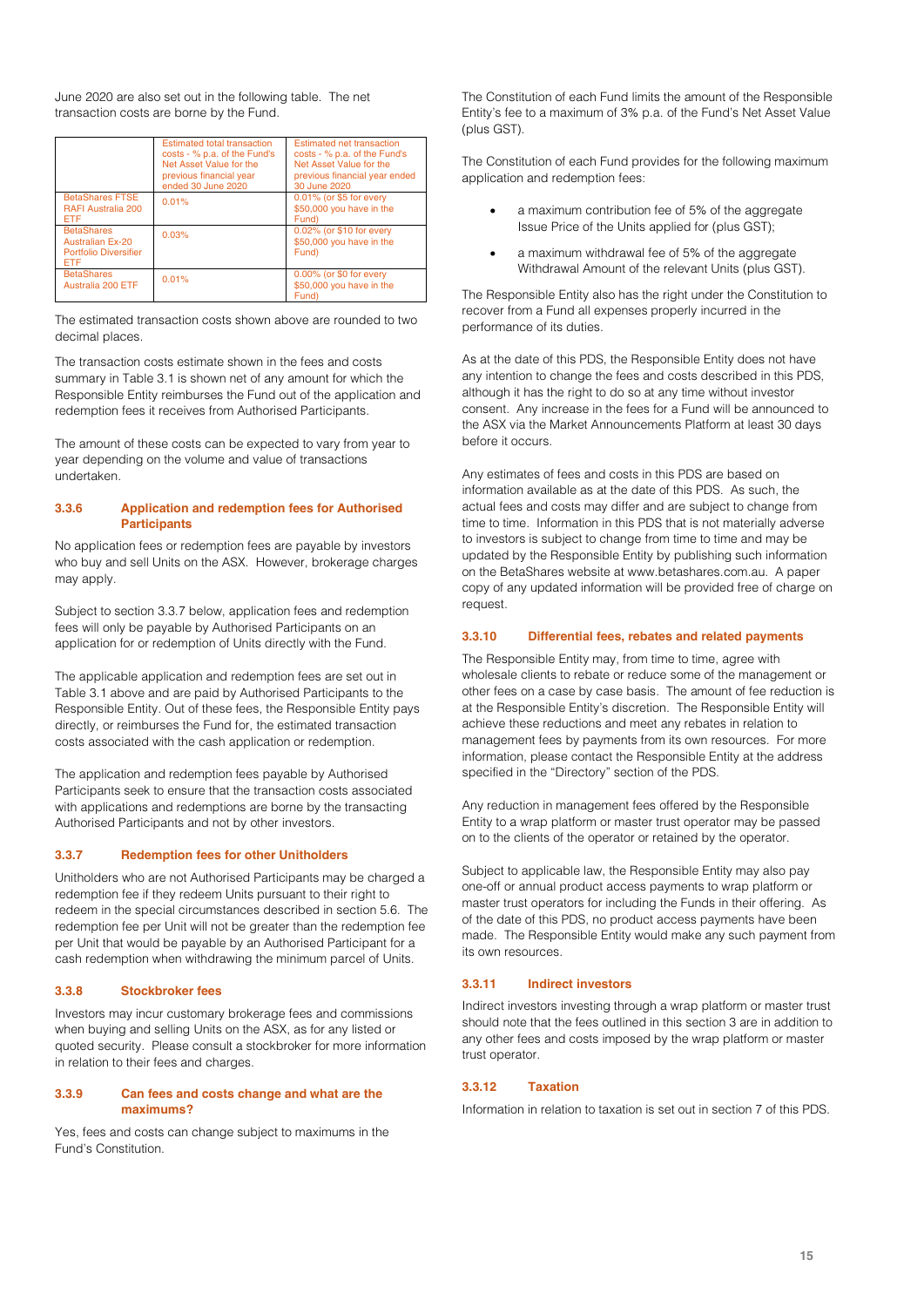<span id="page-16-0"></span>

Unitholders in the Funds face a number of investment risks. There are risks associated with any investment. Generally, the higher the expected return of an investment, the higher the risk and the greater the variability of returns.

The market price and Net Asset Value per Unit can fluctuate within a wide range. When considering an investment in the Funds, personal tolerance for fluctuating market values should be taken into account.

The most common risks associated with investing in the Funds are described below, but there could be other risks that affect the performance of the Funds. The discussion below is general in nature. You should also read the Product Supplement for a discussion of any additional risks that are relevant to each specific Fund.

The Responsible Entity does not provide assurances or guarantees on future profitability, returns, distributions or return of capital. An investment in a Fund could lose money over short or long periods.

You should seek your own professional advice on the appropriateness of this investment to your circumstances. You should also consider how an investment in the Funds fits into your overall investment portfolio.

## 4.1 INVESTMENT OBJECTIVE RISK

There is no guarantee that a Fund's investment objective will be achieved or that an investment in a Fund will earn any positive return in the short or long-term.

## 4.2 MARKET RISK

Market risk is the risk that the value of a Fund's investment portfolio will fluctuate as a result of changes in market prices as a whole. Changes in prices of the securities held by the Fund may result in a loss in value of the Fund's Units. Therefore, the market factors that drive changes in the prices of the securities in the Index, including global and national events (such as natural disasters, wars and other conflicts, and outbreaks of infectious diseases and viruses), general economic conditions, investor sentiment and industry specific factors, can be expected to influence the value of the Units. Share markets can be and have been volatile, and have the potential to fall by large amounts over short periods of time. This volatility may cause the value of an investment in the Units to decrease.

## 4.3 SECURITY SPECIFIC RISK

Factors specific to a particular equity security may cause its return to differ from that of the broader market. Such factors may include changes in a company's operations, such as changes in management, or the loss of a significant customer, or changes in the market environment the company operates in, or actions by regulators or competitors. An index that tracks the performance of a portfolio of equity securities, and hence a Fund linked to such an index, may be sensitive to security specific risk for those securities which form a material component of the index.

## 4.4 INDUSTRY SPECIFIC RISK

Factors specific to a particular market segment, such as an industry sector, may cause a Fund's returns to differ from that of

the broader market. Such factors may include market estimations of future industry profitability, movements in input or output prices for companies operating in the industry and market sentiment.

## 4.5 CONCENTRATION RISK

A significant percentage of a Fund's Index may be comprised of securities concentrated in a small group of industry sectors. Similarly, each Fund's Index is comprised of securities listed in Australia. At times, such sector(s) and Australia as a country may underperform other sectors/countries, causing a greater impact on the value of a Fund's Units than would be the case if the Index were more broadly diversified over numerous industry sectors/countries.

## 4.6 SMALLER COMPANIES RISK

A Fund's investments may include smaller companies to a greater or lesser extent, which may be more vulnerable to adverse general market or economic developments, and their securities may be less liquid and may experience greater price volatility than larger, more established companies as a result of several factors, including limited trading volumes, products or financial resources, management inexperience and less publicly available information. Accordingly, such companies are generally subject to greater market risk than larger, more established companies, and may underperform other segments of the market or the equity market as a whole.

## 4.7 INDEX RISK

Each Fund aims to provide Unitholders with a return that tracks the return of the relevant Index before fees and expenses. Each Fund will therefore employ a "passive" management approach, which means that the Responsible Entity will not seek to reposition investments in an attempt to avoid or limit any underperformance of a security held in the portfolio.

Occasionally, the published Index return may differ from what would be expected under the accepted index calculation methodology. The Index provider may or may not re-publish, restate, or advise market participants of an adjusted or corrected figure. In these circumstances, the Responsible Entity may recalculate returns, based on the figure generally accepted to be the correct figure.

As described in section 6.2.7, the sponsor of an Index may change the Index methodology or stop publishing the Index, or the Responsible Entity's licence to use the Index may terminate, in which case the Responsible Entity may change the index for a Fund. The Net Asset Value of a Fund may be adversely affected by such adjustments.

## 4.8 RISK OF INDEX TRACKING ERROR

Each Fund should not be expected to track the performance of the relevant Index exactly, automatically and continuously. The Fund's returns may not match the returns of the relevant Index for various reasons. For example, the Fund will incur fees, operating expenses and transaction costs in buying and selling securities, which are not applicable to the Index. In addition, performance may differ due to differences between the Fund's portfolio and the relevant Index resulting from regulatory or other investment restrictions, liquidity or other constraints, differences between the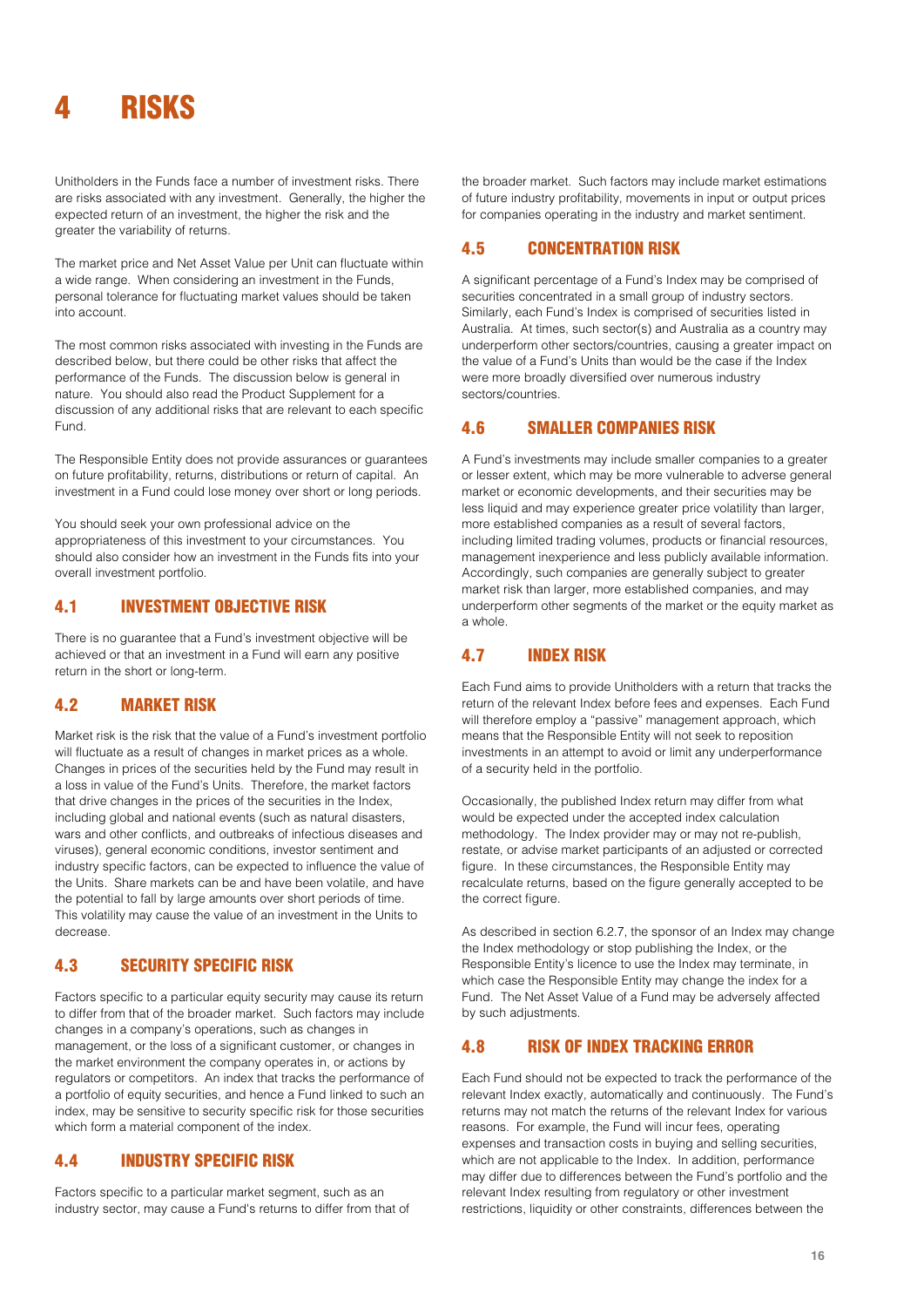timing of investment transactions and the valuation time for determining the Fund's Net Asset Value, the Fund's need to hold an amount of cash to pay fees and expenses, or other factors.

## 4.9 SAMPLING RISK

As at the date of this PDS, the Responsible Entity intends to obtain the investment exposure of each Fund by investing directly in securities that form the Index using a full replication strategy (further described in section 2.1.2). In the event of a decision being made to use a "sampling strategy" for a Fund, the Fund may not hold all of the securities comprising the relevant Index and may hold securities in weightings which differ from the Index. There is a risk that such a strategy could result in tracking error between the performance of the sample portfolio held by the Fund, and the performance of the Index. This means there may be a difference between the performance of a Fund and the performance of the underlying Index for the Fund. See 'Risk of Index Tracking Error' for further information.

## 4.10 DERIVATIVES RISK

Exchange traded derivatives may only be used in limited circumstances and will not be used to leverage a Fund. The primary risks associated with the use of such derivatives are:

- the values of the derivative failing to move in line with the underlying asset;
- the potential lack of liquidity of the derivative;
- the possibility that the derivative position is difficult or costly to manage or reverse;
- a Fund may not be able to meet payment obligations as they arise, including any requirements to make margin payments;
- the counterparties involved in trading derivatives (the relevant central clearing house or clearing broker) may not meet their contractual obligations;
- the collateral obligations in respect of margin requirements on derivative contracts can cause liquidity issues if insufficient collateral is available; and
- the electronic platforms on which such derivatives are traded are subject to risks related to system access, varying response times, security and system failure.

Any of the above factors could cause a Fund to incur losses, suffer increased costs, fail to realise gains or fail to achieve a high correlation with the performance of the Index.

The Responsible Entity will aim to ensure that there is sufficient cash and other liquid assets available in the Fund at all times to meet any payment obligations under derivatives.

## 4.11 GENERAL REGULATORY RISK

This is the risk that a government or regulator may introduce regulatory and/or tax changes, or a court makes a decision regarding the interpretation of the law, which affects the value of the Units or the tax treatment of a Fund and its Unitholders.

The Funds may be affected by changes to legislation or government policy in Australia or in overseas countries. These changes are monitored by the Responsible Entity and action is taken, where appropriate, to facilitate the achievement of the investment objectives of the Funds. The Responsible Entity may not always be in a position to take such action.

## 4.12 TAX RISK

Taxation law is complex and subject to changes by the Australian Government, possibly with retrospective effect.

As the circumstances of each investor are different, the Responsible Entity strongly recommends that investors obtain professional independent tax advice relating to the tax implications of investing in and dealing in Units.

Unitholders redeeming their Units should note the risk of potentially adverse tax implications where the Units are not held as trading stock or as revenue assets and should seek their own advice in this regard. The tax implications of redemption may be different to selling Units on the ASX. These and other taxation matters are dealt with in section 7 of this PDS.

## 4.13 MANAGER RISK

This is the risk that the Responsible Entity's investment strategy is not successful, or not successfully implemented, resulting in a Fund failing to meet its objectives. No assurance can be given that the trading systems and strategies utilised by the Responsible Entity will prove successful under all or any market conditions.

## 4.14 FUND RISK

There is a risk that a Fund could terminate, that the Fund's investment objective, investment strategy or fees and expenses could change materially or that the Responsible Entity may not be able to continue to act, for example if it loses its Australian financial services licence (in which case it could be replaced as responsible entity of the Fund or the Fund could be wound up). Any replacement responsible entity might achieve different results for investors, positive or negative, than would otherwise be the case.

There is also a risk that investing in a Fund may give a different result than investing directly into the constituents or assets that make up the Fund's Index.

## 4.15 OPERATIONAL RISK

A Fund's day to day operations may be adversely affected by circumstances beyond the reasonable control of the Responsible Entity, such as failure of technology or infrastructure, or natural disasters. A breakdown in administrative procedures and risk control measures implemented by the Responsible Entity or its service providers may also adversely affect the operation and performance of the Fund.

## 4.16 INAV RISK

The iNAV published for a Fund is indicative only, may not be up to date and may not reflect the true value of a Unit.

## 4.17 EFFECT OF APPLICATIONS AND REDEMPTIONS ON DISTRIBUTIONS

The distribution per Unit amount for a distribution period may be affected by application and redemption activity during the period and therefore there is no assurance that the yield on a Fund's Units will be same as the yield on the securities in the Fund's Index. The issue of Units during a distribution period will tend to reduce the amount of the distribution per Unit for that period (which will be associated with a smaller decline in the NAV per Unit at the time of the distribution). Conversely, the redemption of Units during a distribution period will tend to increase the amount of the distribution per Unit for that period (which will be associated with a larger decline in the NAV per Unit at the time of the distribution).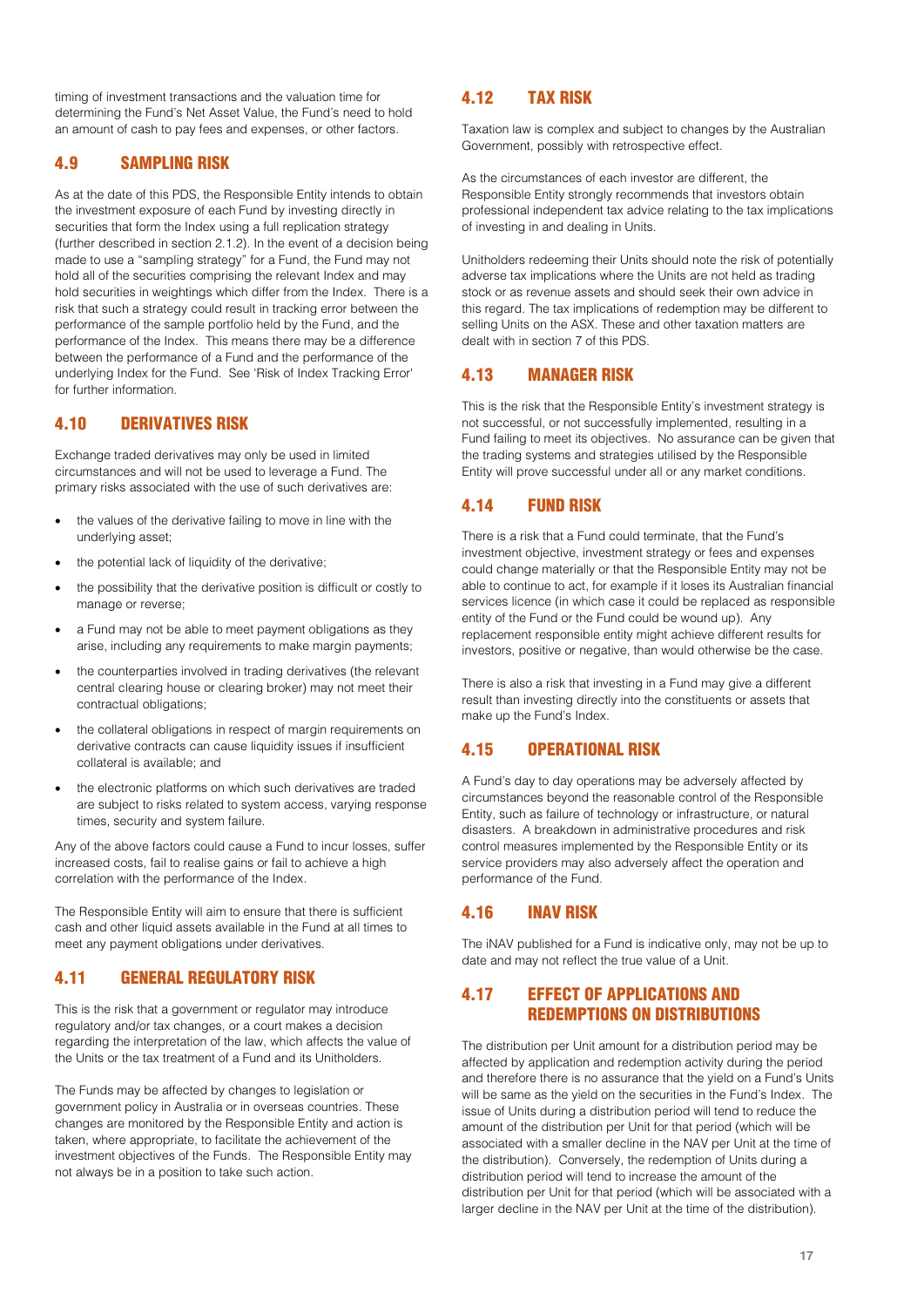## 4.18 FUND TRADING RISK

In certain circumstances, the ASX may suspend trading of the Units of a Fund and in that event Unitholders would not be able to buy or sell Units of that Fund on the ASX. In these circumstances, the Responsible Entity may suspend the application and redemption process.

There may be other occasions where the Responsible Entity may suspend the application and redemption process, such as around the end of a distribution period or where other factors prevent the accurate calculation of Unit prices, such as the suspension or restriction of trading in securities held by the Fund. This may cause the Fund's Units to be suspended from trading on the ASX.

The ASX also imposes certain requirements for Units to continue to be quoted. The Responsible Entity will endeavour to meet these requirements at all times to ensure the Units remain quoted, although there can be no assurance that Units will remain quoted on the ASX. Under these circumstances, the Responsible Entity may take measures such as suspending the application and redemption process or potentially terminating the Fund.

## 4.19 LIQUIDITY RISK

Although the Units will be quoted under the AQUA Rules there can be no assurances that there will be a liquid market for Units. The Responsible Entity has in place market making arrangements to assist in maintaining liquidity for each Fund on the ASX. The Responsible Entity cannot guarantee that a market maker will fulfil its obligations or that a market maker will continue to be appointed. The market making arrangements agreed by the Responsible Entity with a market maker also specify certain permitted circumstances where the market making obligations may be suspended (such as operational disruptions, market disruptions or unusual conditions (including those which make the market maker's ability to perform the market making function impossible, impracticable or unduly onerous such as an unusually volatile or "fast market"), other events set out in the ASX Operating Rules, the suspension or rejection of applications for Units or redemption requests, or the market maker not having ASIC relief to allow short selling of Units). If a market maker defaults on its obligations, the Responsible Entity may seek to replace the market maker, although the arrangements with the market maker may limit or exclude any liability on the part of the market maker.

In addition, there is the risk that one or more assets held by a Fund may suffer from restricted or limited liquidity, which may be associated with wider than usual bid-offer spreads for such assets, preventing the Fund from closing out certain positions or rebalancing in a timely manner and at a fair price. The bid-offer spread for Units can be expected to increase if there is decreased liquidity for underlying securities and/or their bid-offer spreads widen due to market conditions.

The Fund's monthly average bid-offer spread will be reported in the ASX Investment Products Monthly Update, which can be viewed on the ASX's website at www.asx.com.au.

### 4.20 TRADING PRICE OF UNITS MAY DIFFER FROM NET ASSET VALUE PER UNIT

As with any exchange traded fund, it is possible that the trading price of Units on the ASX may differ from the Net Asset Value per Unit. The trading price is dependent on a number of factors including the demand for and supply of Units, investor confidence, the availability of market maker services during the course of the trading day, the bid-offer spread charged by a market maker and how closely the value of the assets of the Fund tracks the performance of the relevant Index. The trading price may be affected if there is a suspension of the application and redemption process. The application and redemption facility is designed to reduce the likelihood of Units trading at a significant discount or premium to the Net Asset Value per Unit. If the application or redemption facility for a Fund is closed on a particular day, the trading price might diverge further from the Net Asset Value per Unit.

If the trading of securities or assets which form part of an Index is suspended or restricted, the Net Asset Value of a Fund that tracks such an Index may also be affected.

Periods of increased market volatility or disruptions to the market making function may result in wider bid-offer spreads for Units and trading prices that differ significantly from a Fund's Net Asset Value per Unit. This risk may be higher in the period shortly after the ASX opens for trading and near the close of trading. If an investor purchases Units at a time when the market price is at a premium to the Net Asset Value per Unit or sells at a time when the market price is at a discount to the Net Asset Value per Unit, then the investor may sustain losses. Investors should consider placing "limit orders" to reduce the risk of trading at unfavourable prices.

## 4.21 INFLATION RISK

The returns on an investment in a Fund may not keep pace with inflation, which would reduce the real return earned by investors.

## 4.22 SETTLEMENT RISK

The application and redemption processes associated with the issue or redemption of Units are subject to the normal settlement procedures through CHESS. Each Fund is exposed to some risk if an Authorised Participant or other market participant fails to comply with its settlement obligations. These risks are mitigated by the fact that Authorised Participants and other market participants are subject to usual CHESS trading practices including sanctions for failure to comply with obligations. A Fund may also suffer loss if an Authorised Participant fails to deliver the application consideration for Units, or redeliver Units in relation to a redemption, by the settlement time and the Fund has entered into transactions in reliance on delivery occurring.

## 4.23 EARLY CLOSING RISK

Unanticipated early closings of a securities exchange on which securities held by a Fund are traded may result in a Fund being unable to sell or buy securities on that day. If the relevant exchange closes early on a day when a Fund needs to execute a high volume of securities trades late in the trading day (in order to implement application or redemption requests), the Fund may incur trading losses or fail to replicate the Index.

### 4.24 COUNTERPARTY RISK

Counterparties used in connection with a Fund's investment activities may default on their obligations, for instance by failing to make a payment when due. This may be due to insolvency or other events of default. Such counterparties may include service providers and trading and derivatives counterparties, as well as the Fund's custodian. Default on the part of a counterparty could result in financial loss to the Fund.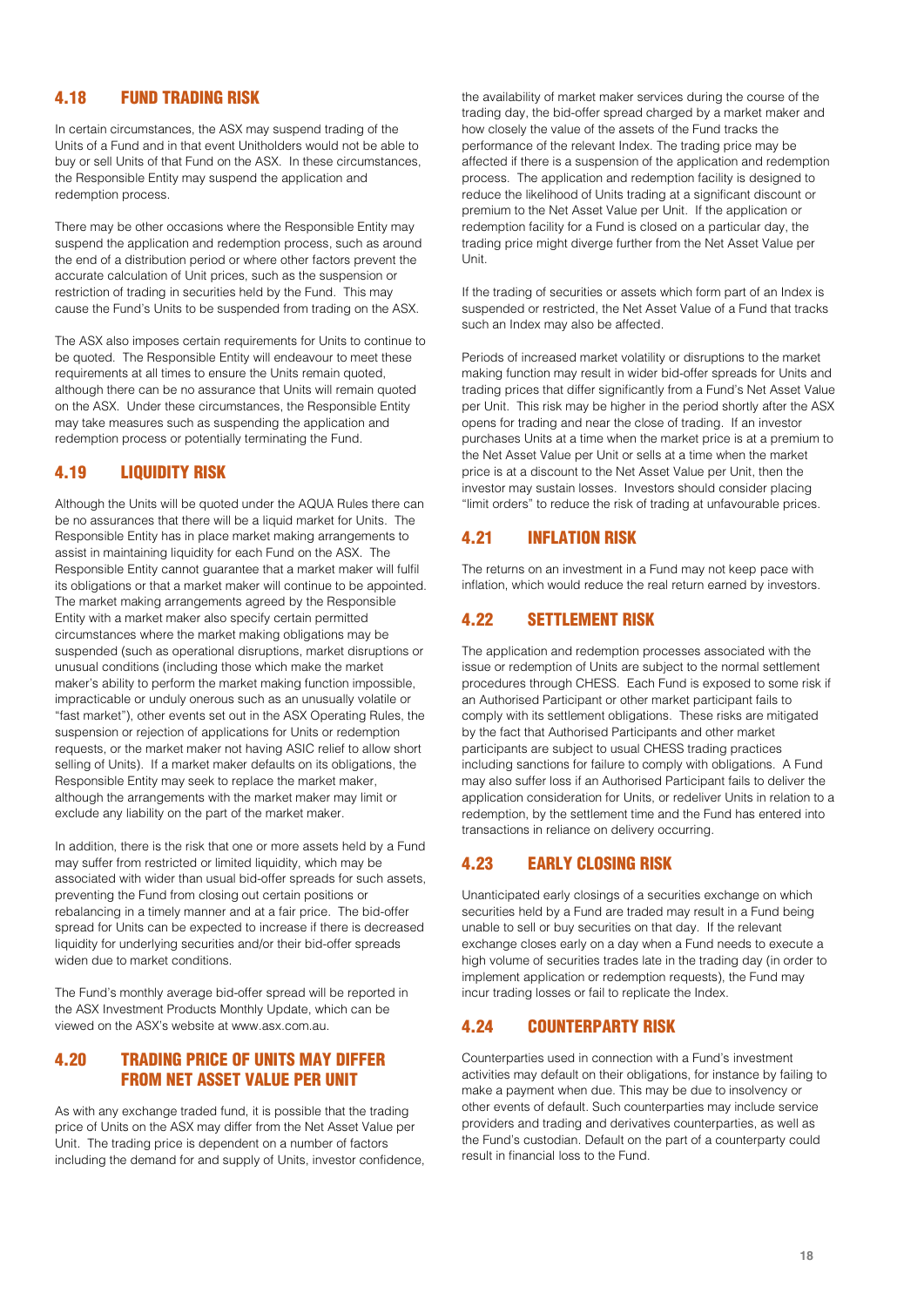## <span id="page-19-0"></span>5 HOW TO BUY AND SELL UNITS

Only Authorised Participants may apply for Units directly through this PDS.

#### Other investors cannot apply for Units through this PDS. Such investors may buy and sell Units by trading on the ASX through a stockbroker or via a financial adviser.

Prior to being issued Units, an Authorised Participant must execute an Authorised Participant Agreement that deals with, amongst other things, the rights and obligations of the Authorised Participant in relation to applying for Units. See sectio[n 6.3](#page-28-0) for further information about the Authorised Participant Agreement.

Unitholders who are not Authorised Participants may only redeem Units in the special circumstances described in section 5.6. However, all Unitholders may normally sell their Units by trading on the ASX.

To effect an application or redemption, Authorised Participants must complete the Application Form or Redemption Form attached to this PDS (or available on the BetaShares website at [www.betashares.com.au\)](http://www.betashares.com.au/).

Applications for, and redemptions of, Units will be settled through the CHESS system.

## 5.1 MINIMUM APPLICATIONS AND **REDEMPTIONS**

The minimum application and redemption amount is one Creation Unit, unless otherwise agreed with the Responsible Entity. The number of Units that constitute a Creation Unit for each Fund is determined by the Responsible Entity and notified to Authorised Participants.

Applications and redemptions must be for whole multiples of Creation Units, unless otherwise agreed with the Responsible Entity.

## 5.2 IN-KIND APPLICATIONS AND REDEMPTIONS

An Authorised Participant must normally apply for, or redeem, Units in-kind, unless the Responsible Entity agrees to a cash application or redemption.

"In-kind" means that, rather than delivering cash in respect of an application and receiving cash proceeds in respect of a redemption, the Authorised Participant will deliver or receive securities plus or minus a balancing cash component acceptable to the Responsible Entity.

An in-kind application or redemption will consist of two components:

- application/redemption securities component; and
- cash component (described below).

An application or redemption fee (as applicable) is payable as described in section 3.

The application/redemption securities component generally corresponds to the composition of the Index applicable to the Fund (or a sample of securities from the Index that reflects the Fund's

portfolio) and is prepared in respect of a Creation Unit by the Responsible Entity prior to the opening of trading for every ASX Business Day for the Fund. Details of the daily application/redemption securities will be available by contacting the Responsible Entity on 1300 487 577 (within Australia) or +61 2 9290 6888 (outside Australia).

The Responsible Entity reserves the right to permit delivery of a previously agreed basket of securities as the application/redemption securities component that varies from the composition of the relevant Index. From time to time, there may also be some differences between the application securities that are to be delivered by an Authorised Participant and the redemption securities delivered by the Responsible Entity upon redemption.

The application securities and the redemption securities will be the applicable securities determined by the Responsible Entity for the day on which the Issue Price or Withdrawal Amount for the application or redemption is determined (see "Applications and Redemptions" below). In certain circumstances the Responsible Entity may allow an application for or redemption of a number of Units that is not a whole multiple of the Creation Unit. In those circumstances, the Responsible Entity will agree the specific basket of application securities or redemption securities (as applicable) with the Authorised Participant.

The cash component reflects the difference between the value of the application securities/redemption securities and the aggregate of the Net Asset Value per Unit for the number of Units being applied for or redeemed, as at the applicable valuation time. The cash component is therefore a balancing amount that aims to ensure there is no impact (e.g. no dilution in value) for existing Unitholders arising out of an application or redemption.

## 5.3 CASH APPLICATIONS AND REDEMPTIONS

If agreed to by the Responsible Entity, a cash application involves payment to the Responsible Entity or custodian by an Authorised Participant of cash (plus an application fee) in return for the issue of Units by the Responsible Entity to the Authorised Participant.

If agreed to by the Responsible Entity, a cash redemption involves delivery of Units by an Authorised Participant to the Responsible Entity or custodian in return for the payment of cash proceeds (minus a redemption fee) by the Responsible Entity to the Authorised Participant.

## 5.4 PROCESSING OF APPLICATIONS AND **REDEMPTIONS**

Application/Redemption forms received from Authorised Participants before the Dealing Deadline on an ASX Business Day are processed at the Issue Price/Withdrawal Amount (being the Net Asset Value per Unit) for the Fund applicable to that day.

Application/Redemption forms received from Authorised Participants on or after the Dealing Deadline on an ASX Business Day, or on a non-ASX Business Day, will be treated as being received on the next ASX Business Day.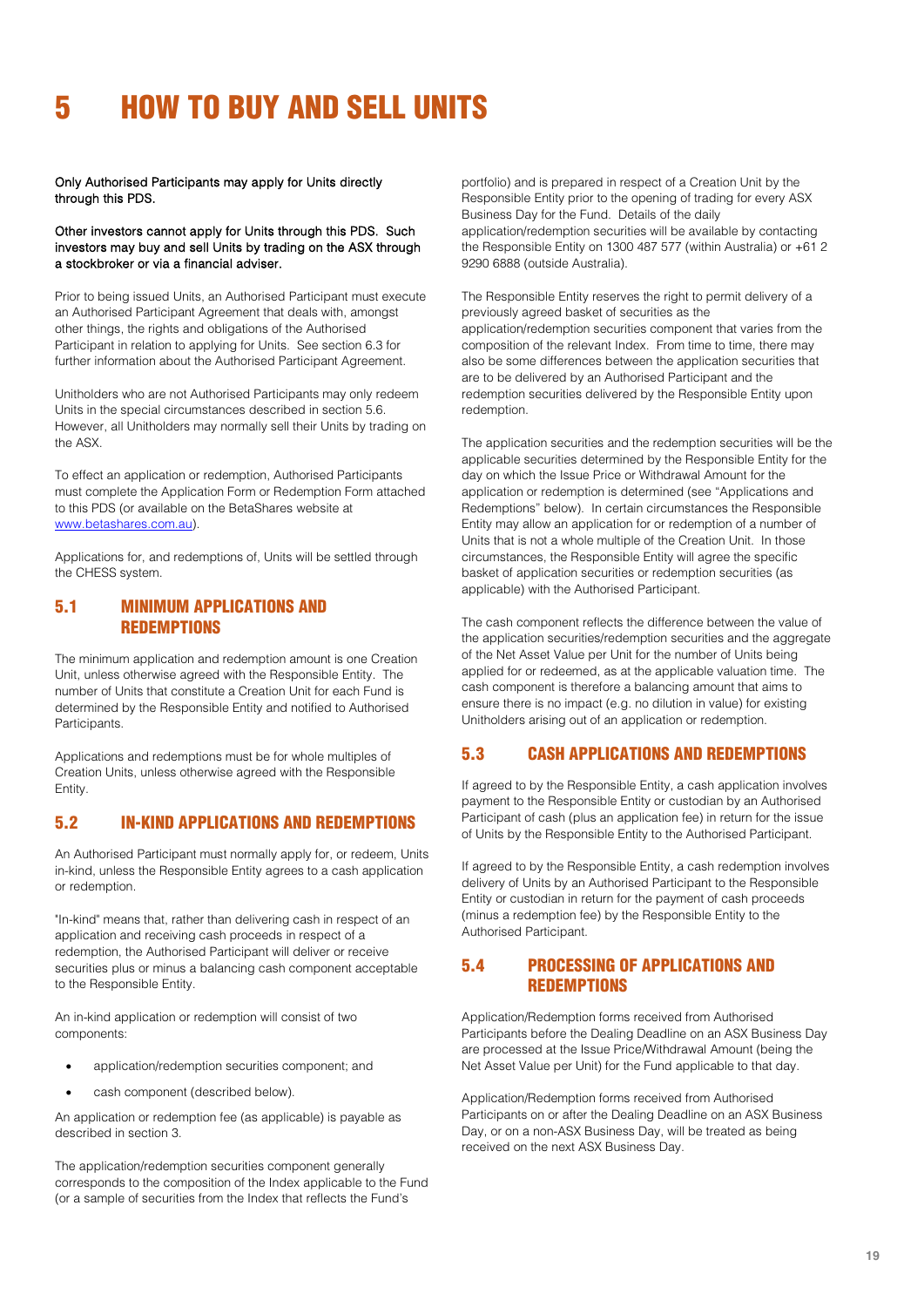## 5.5 APPLICATIONS AND REDEMPTIONS

For applications, Authorised Participants must deliver to the Responsible Entity or custodian the "in-kind" application securities plus any required cash component (plus the application fee). In return, Authorised Participants will receive Units (plus any required cash component if payable by the Responsible Entity rather than the Authorised Participant). If the Responsible Entity agrees to a cash application, the Authorised Participant must deliver a cash amount equal to the Issue Price for the relevant Units, plus the application fee. In return, they will receive the relevant Units.

For redemptions, Authorised Participants must deliver, or arrange the delivery of, the relevant Units to the Responsible Entity or custodian plus any required cash component, plus the redemption fee. In return, Authorised Participants will receive the "in-kind" redemption securities (plus any required cash component if payable by the Responsible Entity rather than the Authorised Participant). If the Responsible Entity agrees to a cash redemption, the Authorised Participant will receive cash equal to the Withdrawal Amount for the relevant Units. less the redemption fee.

Details of the securities and/or amounts payable pursuant to applications, or receivable upon redemptions, will be notified to the Authorised Participant by the ASX Business Day following the effective date of the application or redemption.

An application received by the Dealing Deadline (on day T) will generally enable the Authorised Participant to receive the new Units in its CHESS account in accordance with the standard CHESS settlement period (two ASX Business Days later (T+2) as at the date of this PDS), provided the Authorised Participant has paid the application consideration and application fee by no later than the standard CHESS settlement cut-off time (11:30am as at the date of this PDS) on that settlement day or as otherwise agreed with the Authorised Participant.

Units will generally be issued on the ASX Business Day after the trade date and quoted with effect from the settlement of the issue of the relevant Units through CHESS.

A redemption request received by the Dealing Deadline (on day T) will generally enable the Authorised Participant to receive the redemption payment two ASX Business Days later (T+2), provided the Authorised Participant has transferred the Units and the redemption fee by no later than the standard CHESS settlement cut-off time (11:30am as at the date of this PDS) on that settlement day or as otherwise agreed with the Authorised Participant.

By signing an Authorised Participant Agreement, an Authorised Participant agrees to be bound by certain execution and settlement procedures in relation to applications for and redemptions of Units, which are set out in the Authorised Participant Agreement. Settlement failure procedures apply if an Authorised Participant does not comply with its obligations under the procedures. The procedures allow the Responsible Entity to cancel an application or redemption in certain circumstances and to take certain other action. The Responsible Entity may also reject any application in whole or in part at any time, without giving reasons.

## 5.6 UNITHOLDER REDEMPTIONS IN SPECIAL **CIRCUMSTANCES**

All Unitholders may normally sell their Units by trading on the ASX. Unitholders who are not Authorised Participants will not normally have a right to redeem their Units directly with the Fund. However, all Unitholders will have a right to a cash redemption and to receive payment within a reasonable time if Units are suspended from quotation on the ASX for more than five consecutive trading days, unless:

- The Fund is being wound up;
- The Fund is not "liquid" as defined in the *Corporations Act*; or
- The Responsible Entity has suspended redemptions in accordance with the Constitution.

Unitholders may redeem in these circumstances by completing the Redemption Form attached to this PDS. They will receive cash in Australian dollars equal to the aggregate Withdrawal Amount for the relevant Units (less any redemption fee).

No minimum redemption amount will apply.

## 5.7 SUSPENSIONS OF APPLICATIONS AND **REDEMPTIONS**

There may be occasions where the Responsible Entity may suspend the issue of Units or delay or reject redemption requests. This may occur, for example, around the end of a distribution period when the Responsible Entity is calculating and paying the distributable income for the relevant period or where there are factors, as determined by the Responsible Entity, which prevent the accurate calculation of Unit prices. The Responsible Entity will advise Unitholders of any suspension of applications or delay or rejection of redemptions.

Where the Responsible Entity cannot accurately determine the Net Asset Value per Unit, the Responsible Entity may suspend applications for Units and/or delay or reject redemptions of Units.

The Responsible Entity may also scale down redemptions in certain circumstances.

See sectio[n 6.2.8](#page-23-0) an[d 6.2.9](#page-24-0) for further information.

## <span id="page-20-0"></span>5.8 VALUATIONS AND PRICING

The amount per Unit payable by an Authorised Participant upon an application for Units is known as the Issue Price, and is equal to the Net Asset Value per Unit.

The amount per Unit to which an Authorised Participant (or other Unitholder as described in section 5.6) is entitled (in securities or, if agreed by the Responsible Entity, cash) on the redemption of Units is known as the Withdrawal Amount, and is equal to the Net Asset Value per Unit.

The Issue Price and the Withdrawal Amount are calculated in the same manner and will have the same value at any time. This value is determined by dividing the Net Asset Value of the Fund by the number of Units on issue in the Fund at the time the Issue Price and/or Withdrawal Amount are determined (the valuation time).

The valuation time for a Fund is generally the close of trading on each ASX Business Day, unless otherwise set out in the Product Supplement for the relevant Fund.

The Withdrawal Amount paid to a Unitholder on the redemption of Units may include a distribution of the distributable income of the Fund. Please refer to section 7.1.6 for information regarding how this entitlement is determined.

The Net Asset Value of a Fund is calculated by deducting from the aggregate value of the assets of the Fund all liabilities such as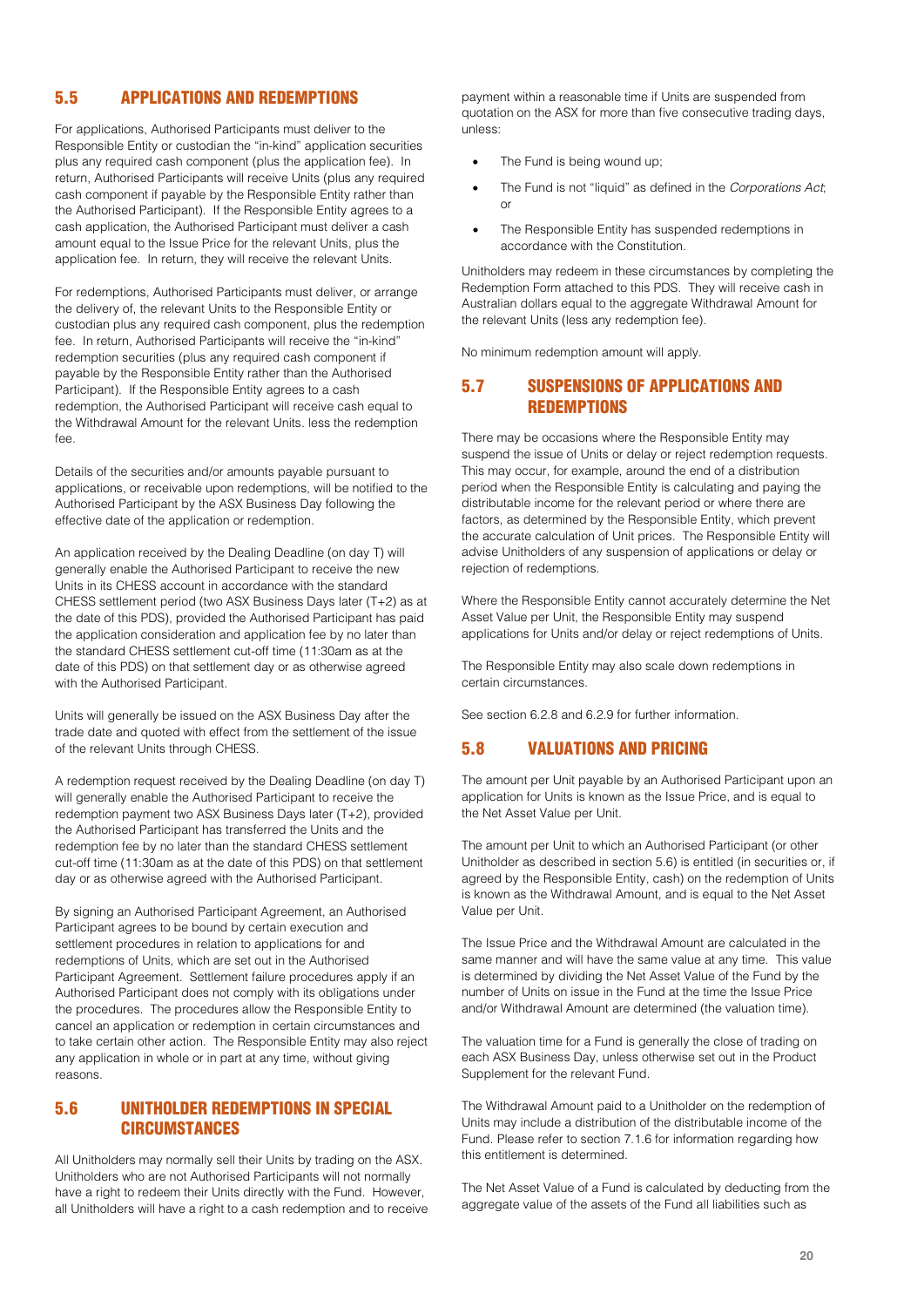accrued fees and other costs, and provisions relating to the Fund. Fees and other costs, including the Responsible Entity's fees, are normally accrued daily. The Fund's assets reflect their market value. The valuation methods applied by the Responsible Entity to value the Fund's assets and liabilities must be consistent with the range of ordinary commercial practice for valuing them.

Details of the daily Net Asset Value per Unit (and hence the Issue Price and Withdrawal Amount) will be made available on the BetaShares website at [www.betashares.com.au.](http://www.betashares.com.au/)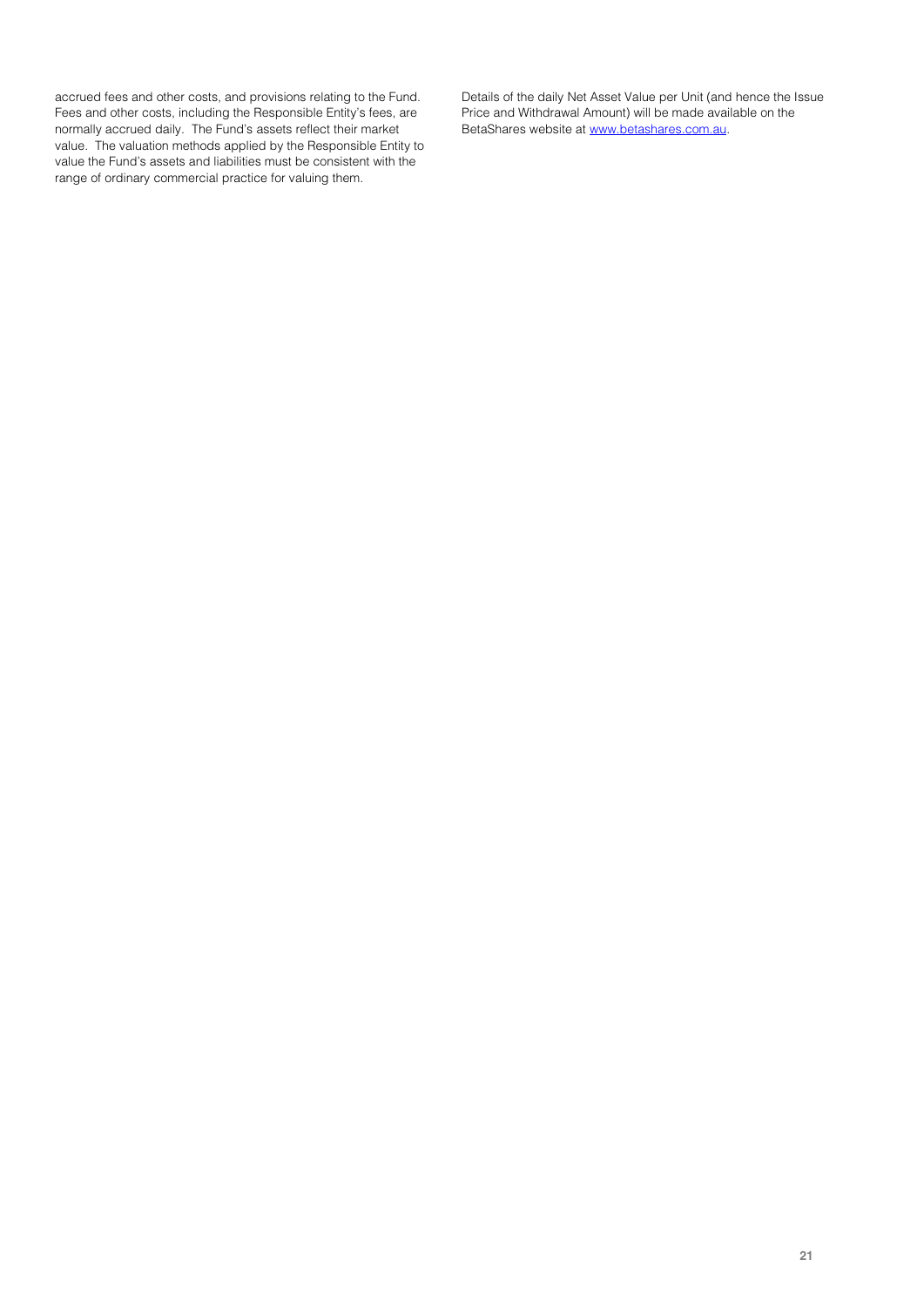# <span id="page-22-0"></span>6 ADDITIONAL INFORMATION

## 6.1 THE ROLE OF CERTAIN ENTITIES IN REGARD TO THE FUNDS

There are a number of parties in addition to the Responsible Entity involved in the ongoing operation and administration of the Funds or who otherwise provide services in connection with the Funds:

#### **6.1.1 Custodian and Administrator**

The custodian provides custodial services to the Responsible Entity, including holding the assets of the Funds. The custodian may, from time to time, appoint sub-custodians. The custodian has a limited role and has no obligation to monitor whether the Responsible Entity is complying with its obligations as responsible entity of the Fund.

The administrator provides administration services to the Responsible Entity. These services include fund accounting, maintenance of books and records, calculating distribution amounts, valuing the Fund's assets and liabilities, calculating the Issue Price and Withdrawal Amount, and taxation and other services.

The Responsible Entity may change the custodian and administrator without prior notice to Unitholders.

As of the date of this PDS, the custodian and administrator is:

RBC Investor Services Trust Level 47 2 Park Street Sydney NSW 2000

#### **6.1.2 Registrar**

As for any quoted security, the role of the Registrar is to keep a record of the Unitholders in the Funds. This includes details such as the quantity of Units held, tax file numbers (if provided) and details of distribution reinvestment plan participation. The Responsible Entity may change the Registrar without prior notice to Unitholders.

As of the date of this PDS, the registrar is:

Link Market Services Level 12 680 George Street Sydney NSW 2000

#### **6.1.3 Market maker**

The role of a market maker is to provide liquidity in the market for Units and to satisfy supply and demand for Units. They do this by:

- Subject to certain conditions, providing liquidity to the market through acting as the buyer and seller of Units during a significant part of the trading day; and
- Creating and redeeming Units in the primary market pursuant to this PDS, which helps to ensure the number of Units on issue matches supply and demand.

The Responsible Entity seeks to appoint market making firms: that have experience in making markets in exchange-traded securities both in Australia and internationally; that have the necessary skill and expertise to perform market making functions; and that are

ASX participants (or trade through an ASX participant). To qualify for admission as an ASX participant, a firm must meet admission requirements set out in the ASX Operating Rules, which require the firm to hold an Australian financial services licence that authorises it to carry on its business as a market participant and to satisfy ASX of various matters including organisational competence and business integrity.

Information about the market maker(s) selected by the Responsible Entity from time to time can be obtained by contacting the Responsible Entity.

The arrangements with the market maker specify certain permitted circumstances where the market making obligations may be suspended (such as operational disruptions, market disruptions or unusual conditions (including those which make the market maker's ability to perform the market making function impossible, impracticable or unduly onerous such as an unusually volatile or "fast market"), other events set out in the ASX Operating Rules, the suspension or rejection of applications for Units or redemption requests, or the market maker not having ASIC relief to allow short selling of Units). If a market maker defaults on its obligations, the Responsible Entity may seek to replace the market maker, although the arrangements with the market maker may limit or exclude any liability on the part of the market maker. The arrangements with the market maker may also provide that the market maker has no liability or responsibility to Unitholders for any act or omission made in connection with the market making arrangements.

Unitholders should be aware that a market maker will retain for its own account any trading profit and bear any loss which may be generated by its market making activities. Subject to the AQUA Rules and the agreement with the market maker, the Responsible Entity may terminate a market maker in respect of a Fund. The Responsible Entity may determine to no longer appoint a market maker in respect of the Fund in circumstances where it is no longer required to do so under the AQUA Rules.

#### **6.1.4 Auditor**

The Responsible Entity has appointed KPMG as the auditor of the financial statements of each Fund and of the Responsible Entity's compliance plan for each Fund.

#### **6.1.5 Monitoring of service providers**

The Responsible Entity has procedures in place to monitor the performance of those service providers to whom functions have been outsourced. Monitoring methods include, where appropriate, daily observation of service provider performance, review of regular compliance and audit reports, regular meetings with service providers and performance assessments.

### 6.2 OTHER INFORMATION YOU NEED TO KNOW

#### **6.2.1 BetaShares as the responsible entity**

BetaShares, as the responsible entity, is responsible for the management and administration of each Fund. The Responsible Entity holds an Australian Financial Services Licence (AFSL 341181) that authorises it to act as the responsible entity of each Fund. The powers and duties of the Responsible Entity are set out in the Constitution of the Fund, the *Corporations Act* and general trust law.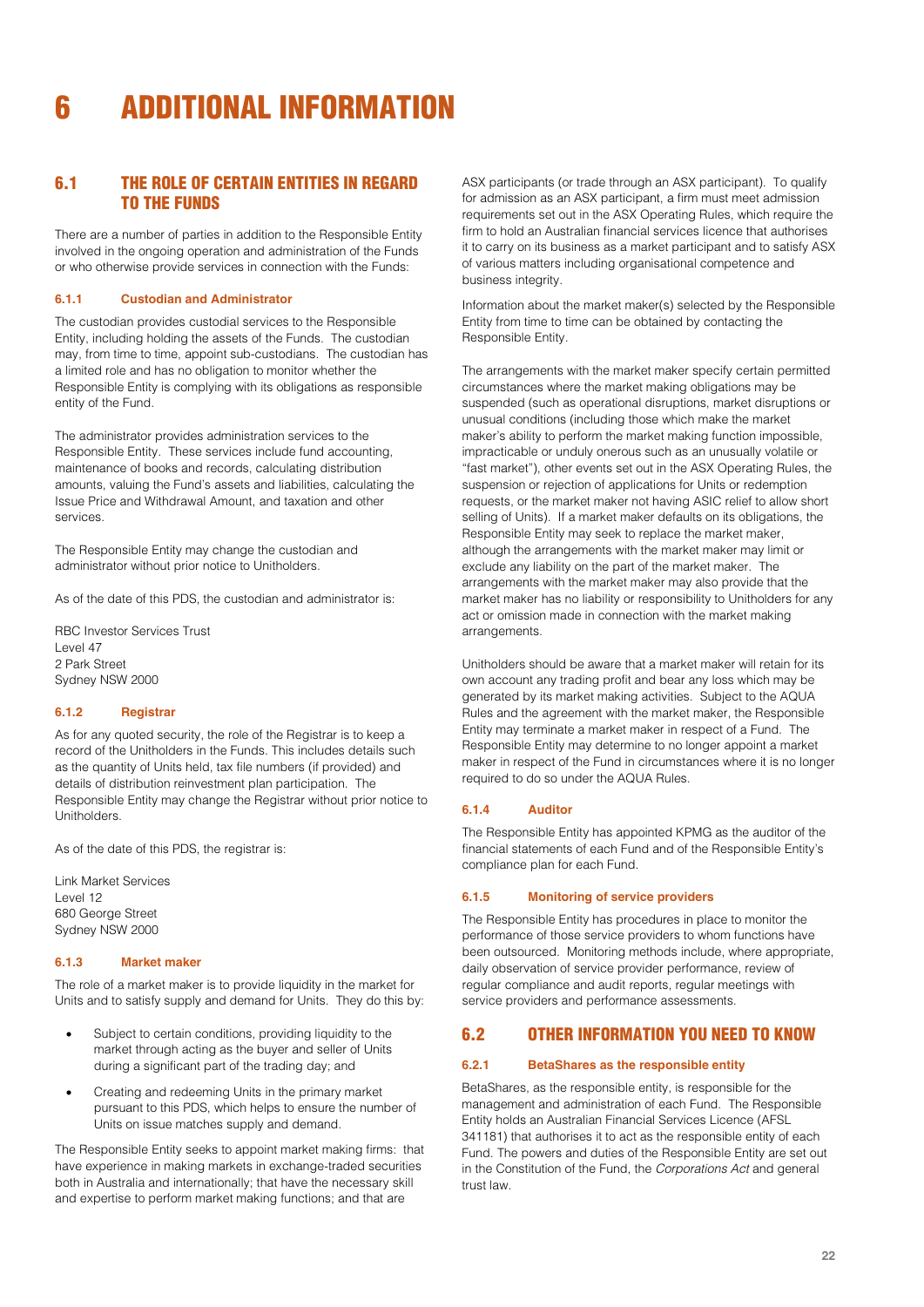The Responsible Entity has the power to appoint an agent, or otherwise engage a person, to do anything that it is authorised to do in connection with a Fund and, for the purpose of determining whether the Responsible Entity has properly performed its duties as responsible entity, the Responsible Entity is taken to have done (or failed to do) anything that the agent or person has done (or failed to do) because of the appointment or engagement, even if they were acting fraudulently or outside the scope of their authority or engagement.

#### **6.2.2 The Constitution**

Each Fund is a registered managed investment scheme governed by a Constitution. Under the Constitution, the Responsible Entity has all the powers it is possible to confer on a trustee as though it were the absolute owner of the Fund's assets and acting in its personal capacity. The Constitution sets out the rights of the Unitholders and the obligations of the Responsible Entity, as responsible entity of the Fund. This PDS outlines some of the more important provisions of the Constitution.

A copy of the Constitution in relation to a Fund may be inspected by Unitholders at the Responsible Entity's office, during business hours. The Responsible Entity will provide Unitholders with a copy of the relevant Constitution upon request.

#### **6.2.3 Amendments to the Constitution**

The Responsible Entity may amend the Constitution of a Fund from time to time, subject to the provisions of the Constitution and the *Corporations Act.* Generally, the Responsible Entity can only amend the Constitution where the Responsible Entity reasonably considers that the change will not adversely affect the rights of Unitholders. Otherwise the Constitution can only be amended if approved at a meeting of Unitholders by a resolution approved by at least 75% of the votes cast by Unitholders entitled to vote on the resolution.

#### **6.2.4 The compliance plan**

The Responsible Entity has prepared and lodged a compliance plan for each Fund with ASIC. The compliance plan sets out the key criteria that the Responsible Entity will follow to ensure that it is complying with the *Corporations Act* and the Constitution. Each year the compliance plan, and the Responsible Entity's compliance with the compliance plan, will be independently audited, as required by the *Corporations Act,* and the auditor's report will be lodged with ASIC.

#### **6.2.5 The compliance committee**

The Responsible Entity has established a compliance committee with a majority of members that are external to the Responsible Entity. The compliance committee's functions include:

- monitoring the Responsible Entity's compliance with the compliance plan and reporting its findings to the Responsible Entity;
- reporting breaches of the *Corporations Act* or the Constitution to the Responsible Entity;
- reporting to ASIC if the committee is of the view that the Responsible Entity has not taken or does not propose to take appropriate actions to deal with breaches reported to it by the committee; and
- assessing the adequacy of the compliance plan, recommending any changes and reporting these to the Responsible Entity.

#### **6.2.6 Unit pricing policy**

The Responsible Entity has documented its policy on how it exercises discretions when determining Unit prices for the Funds. The policy has been designed to meet ASIC requirements and is available on request to all Unitholders and prospective Unitholders at no charge.

#### **6.2.7 Change of Index**

Subject to the contractual arrangements with the relevant Index provider, it is possible that the Responsible Entity may change the Index applicable to a Fund. This may be for reasons such as (but not limited to):

- i. the Index provider ceases to publish the particular Index or materially changes the methodology or constituents of the Index;
- ii. a new index becomes available which supersedes the existing Index;
- iii. a new index becomes available which is, in the opinion of the Responsible Entity, more cost effective for the Fund and/or is regarded as the market standard for investors in the particular market and/or would be regarded as of greater benefit to the Unitholders (for reasons including a reduction in transaction costs) than the existing Index;
- iv. it becomes difficult to invest in securities comprised within the particular Index;
- v. the Index provider increases its charges to a level which the Responsible Entity considers too high or if the Index licence provided by the relevant Index provider in connection with the use of the Index is terminated; or
- vi. the quality (including accuracy and availability of data) of the relevant Index has, in the opinion of the Responsible Entity, deteriorated.

#### <span id="page-23-0"></span>**6.2.8 Suspensions of applications and redemptions**

The Constitution of each Fund allows the Responsible Entity to suspend the issue of Units in the Fund by publishing a notice to that effect. Application forms received during a period of suspension may be rejected or treated as received when the period of suspension ceases. The Responsible Entity may also reject any application in whole or in part at any time without giving reasons.

The Constitution of each Fund provides that, in some circumstances, the period for satisfaction of redemption requests (generally two ASX Business Days) may be extended, or that redemption requests may be suspended or rejected for as long as the relevant circumstances apply. Those circumstances are where:

- i. the Responsible Entity has taken all reasonable steps to realise sufficient assets to pay amounts due in respect of Units to which a redemption request applies and is unable to do so due to circumstances outside its control, such as restricted or suspended trading in the market for an asset;
	- ii. the Responsible Entity believes that it is impracticable or not possible to transfer, in the manner acceptable to the Responsible Entity, sufficient assets to satisfy the redemption request (for example, because of disruption to a settlement or clearing system);
- the Responsible Entity believes that it is not practicable to determine the redemption securities for an in-kind redemption or carry out the calculations necessary to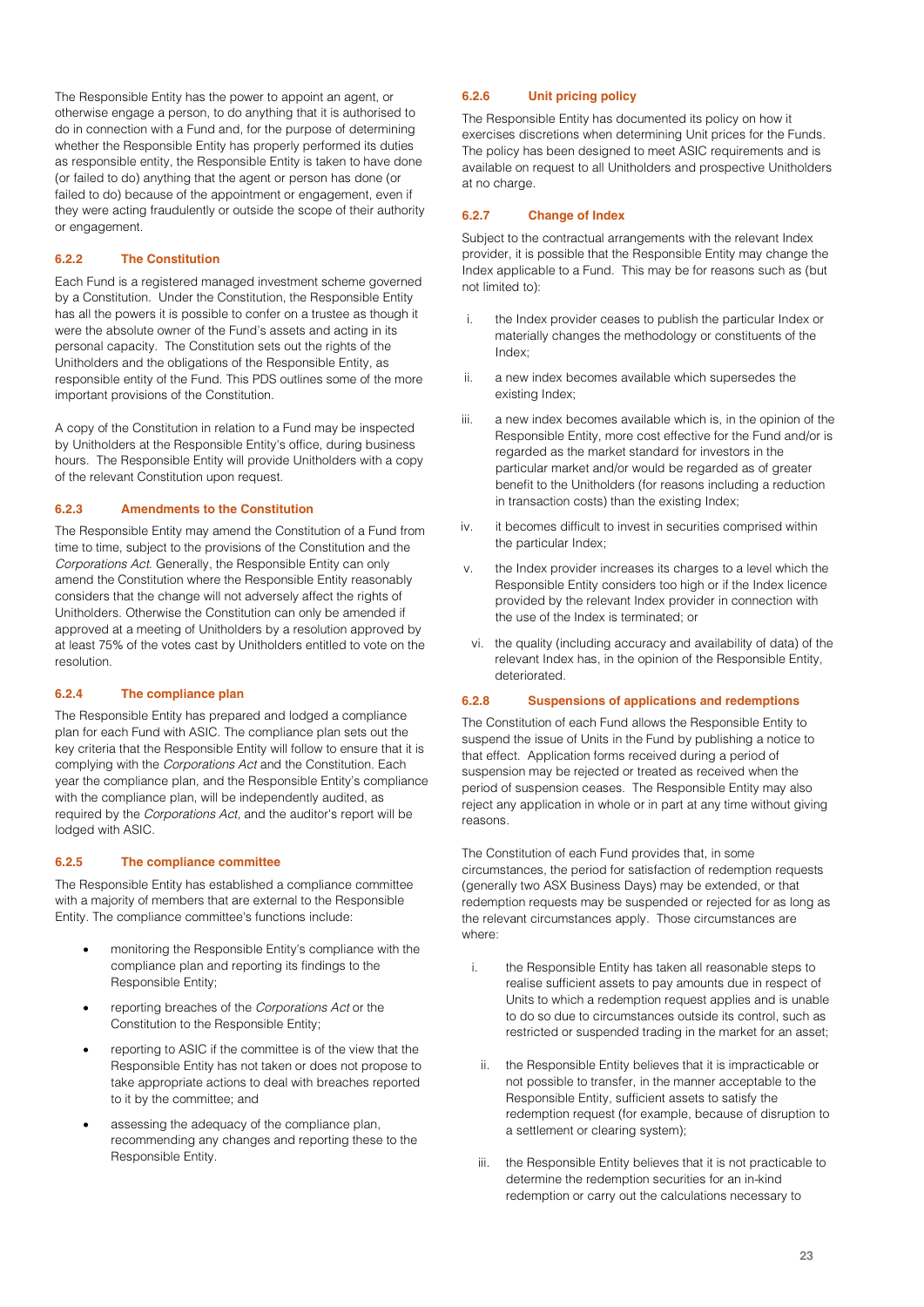satisfy a redemption request (for example, because the Index on which the redemption securities component is to be based is not compiled or published, or it is impracticable to calculate the Net Asset Value because of restricted or suspended trading in the market for an asset or because the value of any asset cannot otherwise promptly or accurately be ascertained);

- iv. the quotation of any Units on the ASX is suspended or the trading of any Units is otherwise halted, interrupted or restricted by the ASX, or the trading of any Units is subject to a period of deferred settlement, or there is a period during which the Units are subject to a consolidation or division;
- v. the Units cease to be admitted to trading status on the ASX;
- vi. a redemption request is received in a financial year and the Responsible Entity determines that the date on which the completion of the redemption of the Units would otherwise occur would be in the next financial year;
- vii. a redemption request is received during any period before or after a distribution date which period the Responsible Entity determines to be necessary or desirable to facilitate the calculation and distribution of distributable income;
- viii. the Responsible Entity does not consider that it is in the best interests of Unitholders of the Fund taken as a whole to transfer or realise sufficient assets to satisfy the redemption request; or
- ix. the Responsible Entity believes that assets cannot be realised at prices that would be obtained if assets were realised in an orderly fashion over a reasonable period in a stable market.

#### <span id="page-24-0"></span>**6.2.9 Spreading redemption requests**

The Constitution of each Fund provides that, if the Responsible Entity receives one or more redemption requests in respect of a particular valuation time that seek the redemption in aggregate of more than 10% of the total number of Units on issue, the Responsible Entity may scale down pro rata each redemption request so that no more than 10% of the number of Units on issue will be redeemed in respect of that valuation time. If a redemption request is scaled down in this way, the relevant Unitholder shall be deemed to have made a redemption request with respect to the unsatisfied balance of the Units the subject of the redemption request and that request will be deemed to have been received immediately following the first valuation time. The balance of such unsatisfied redemption request will be satisfied in priority to any subsequently received redemption request and will generally be satisfied in full no later than the  $10<sup>th</sup>$  valuation time following the first valuation time.

#### **6.2.10 Non-Authorised Participant redemption request**

If there are no Authorised Participants, the Responsible Entity may accept a redemption request from a person who is not an Authorised Participant, provided such person is an Australian resident at the time of giving the redemption request.

#### **6.2.11 Information relating to redemptions**

The information in sectio[n 5](#page-19-0) relating to redemptions assumes that each Fund is liquid within the meaning of section 601KA of the *Corporations Act*. The Fund will be liquid if at least 80% of its assets, by value, are liquid assets under the *Corporations Act*. Broadly, liquid assets include money in an account or on deposit

with a bank, bank accepted bills, marketable securities and other property which the Responsible Entity reasonably expects can be realised for its market value within the period specified in the Constitution for satisfying redemption requests. At the date of this PDS, the Responsible Entity expects that each Fund will be liquid under the *Corporations Act*. If a Fund is not liquid, a Unitholder will not have a right to redeem Units and can only redeem where the Responsible Entity makes a withdrawal offer to Unitholders in accordance with the *Corporations Act*. The Responsible Entity is not obliged to make such offers.

#### **6.2.12 Rights of a Unitholder**

A Unit confers a beneficial interest on a Unitholder in the assets of each Fund but not an entitlement or interest in any particular part of the Fund or any asset.

The terms and conditions of the Fund's Constitution are binding on each Unitholder in the Fund and all persons claiming through them respectively, as if the Unitholder or person were a party to the Constitution.

#### **6.2.13 Reimbursement of expenses**

In addition to any other indemnity which the Responsible Entity may have under the relevant Fund's Constitution or at law, the Responsible Entity is indemnified and entitled to be reimbursed out of, or paid from, the assets of the relevant Fund for all liabilities, losses and expenses incurred by it in relation to the proper performance of its duties as responsible entity of the Fund.

#### **6.2.14 Retirement of BetaShares**

BetaShares may retire as responsible entity of a Fund by calling a meeting of Unitholders to enable Unitholders to vote on a resolution to choose a company to be the new responsible entity. The Responsible Entity may be removed from office by an extraordinary resolution (i.e. a resolution passed by at least 50% of the total votes that may be cast by Unitholders entitled to vote on the resolution) passed at a meeting of Unitholders, in accordance with the *Corporations Act.* 

#### **6.2.15 Termination**

The Responsible Entity may wind up a Fund at any time. Following winding up, the net proceeds will be distributed to Unitholders prorata according to the number of Units they hold.

#### **6.2.16 Limitation of liability of Unitholders**

The Constitution of each Fund provides that the liability of each Unitholder is limited to the amount subscribed, or agreed to be subscribed, by the Unitholder, subject to:

- i. the indemnities each Unitholder gives the Responsible Entity for losses or liabilities incurred by the Responsible Entity:
	- a. in relation to the Unitholder's failure to provide requested information;
	- b. for tax or user pays fees as a result of a Unitholder's action or inaction, any act or omission by the Unitholder or any matter arising in connection with the Units held by the Unitholder;
	- c. in relation to the Unitholder paying or failing to pay the issue price or application or redemption fees in accordance with the constitution or otherwise failing to comply with the constitution; and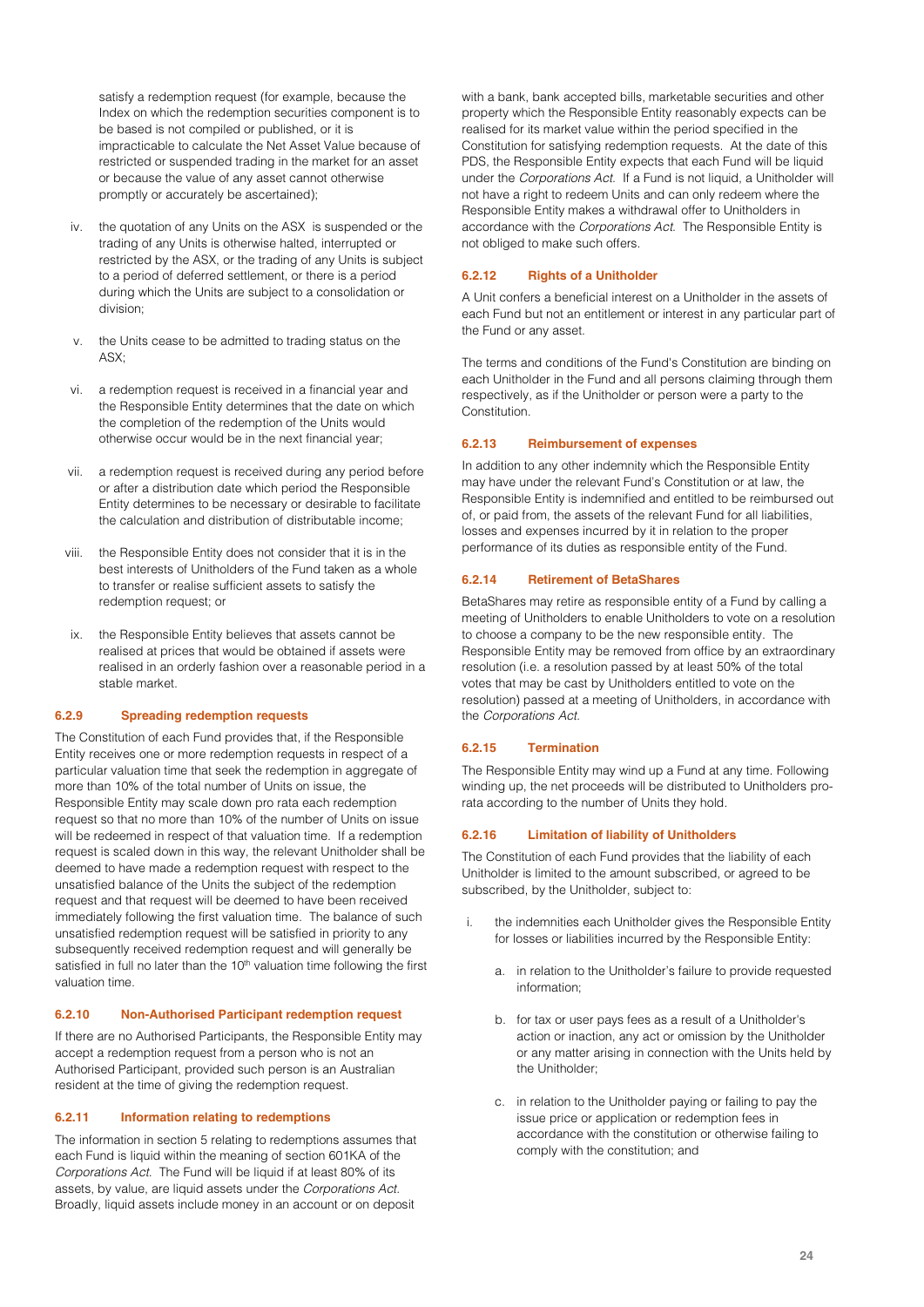ii. execution and settlement procedures prescribed by the Responsible Entity that relate to the issue and redemption of Units.

Subject to the matters described above, a Unitholder is not required to indemnify the Responsible Entity or a creditor of the Responsible Entity against any liability of the Responsible Entity in respect of the Fund. However, no complete assurance can be given in this regard, as the ultimate liability of a Unitholder has not been finally determined by the courts.

#### **6.2.17 Meeting of Unitholders**

The Responsible Entity may convene a meeting of Unitholders of a Fund at any time, (e.g. to approve certain amendments to the Fund's Constitution or to wind up the Fund). The *Corporations Act* provides that Unitholders also have limited rights to call meetings and have the right to vote at any Unitholder meetings. Except where the Fund's Constitution provides otherwise, or the *Corporations Act* requires otherwise, a resolution of Unitholders must be passed by Unitholders who hold Units exceeding 50% in value of the total value of all Units held by Unitholders who vote on the resolution.

A resolution passed at a meeting of Unitholders held in accordance with the Fund's Constitution binds all Unitholders of the Fund.

#### **6.2.18 Indemnities and limitation of liability of the Responsible Entity**

The Responsible Entity is indemnified out of the assets of each Fund for any liability incurred by it in properly performing or exercising any of its powers or duties in relation to the Fund. To the extent permitted by the *Corporations Act*, the indemnity includes any liability incurred by the Responsible Entity as a result of any act or omission of a delegate or agent appointed by the Responsible Entity.

The Responsible Entity is not liable in contract, tort or otherwise to Unitholders for any loss suffered in any way relating to the Fund except to the extent that the *Corporations Act* imposes such liability.

#### **6.2.19 Defective applications**

The Constitution of each Fund allows the Responsible Entity to cancel Units in certain circumstances including where the Responsible Entity determines that the applicant was not entitled to apply for or hold the Units, the application form was incorrectly executed or was otherwise defective or where the execution and settlement procedures were not complied with.

#### **6.2.20 Discretionary redemptions**

The Constitution of each Fund allows the Responsible Entity to redeem some or all of a Unitholder's Units at any time. The Responsible Entity will give the Unitholder at least 60 days' notice of such redemption, unless the Unitholder is not entitled to hold Units under any applicable law.

#### **6.2.21 Information from Unitholders**

The Constitution of each Fund provides that the Responsible Entity may request any information from Unitholders where it believes that such information is necessary to (a) comply with any law or regulatory request; or (b) lessen the risk of the Fund or any Unitholder suffering a material detriment. If a Unitholder fails to provide the requested information, the Unitholder must indemnify the Responsible Entity for any loss suffered by the Responsible Entity in relation to such failure.

#### **6.2.22 Borrowings**

Each Fund's Constitution places no formal limits on borrowing. It is not the Responsible Entity's intention to enter into borrowing for the Fund, except that temporary borrowings may be used occasionally to manage certain cash flows. Any borrowing may be on a secured or unsecured basis and any borrowing costs would be borne by the Fund.

#### <span id="page-25-0"></span>**6.2.23 If you have a complaint**

If a Unitholder has a complaint regarding a Fund or services provided by the Responsible Entity, please contact Client Services on 1300 487 577 (within Australia) or +61 2 9290 6888 (outside Australia) from 9:00 am to 5:00 pm Sydney time, Monday to Friday. A copy of the complaints handling policy can also be obtained at no charge by contacting the Responsible Entity.

If the complaint is not satisfactorily resolved within three business days, a Unitholder may refer the matter in writing to:

Manager Client Services BetaShares Capital Ltd Level 11, 50 Margaret Street Sydney NSW 2000

To expedite a resolution of the matter, copies of all relevant documentation and other materials supporting the complaint should be provided with the complaint.

The Responsible Entity will try to resolve complaints as soon as possible, but in any event, will inform the Unitholder in writing of its determination regarding the complaint within 30 days of receiving the initial complaint.

In the event that a Unitholder is not satisfied with the outcome of a complaint, the Unitholder has the right to request the Responsible Entity to review its decision or to refer the matter to an external complaints resolution scheme. The Responsible Entity is a member of the Australian Financial Complaints Authority ("AFCA"). AFCA provides fair and independent financial services complaint resolution that is free to consumers. Unitholders can contact AFCA on:

| Website:       | www.afca.org.au                           |
|----------------|-------------------------------------------|
| Email:         | info@afca.org.au                          |
| Phone:         | 1800 931 678 (free call)                  |
| In writing to: | Australian Financial Complaints Authority |
|                | GPO Box 3, Melbourne VIC 3001             |

Certain eligibility requirements apply for AFCA to hear a complaint, as set out in AFCA's complaint resolution scheme rules. AFCA is only available to retail clients.

#### **6.2.24 Protecting your privacy**

Privacy laws regulate, among other matters, the way organisations collect, use, disclose, keep secure and give people access to their personal information.

The Responsible Entity is committed to respecting the privacy of a Unitholder's personal information. The Responsible Entity's privacy policy states how the Responsible Entity manages personal information.

The Responsible Entity may collect additional personal information in the course of managing each Fund. Some information must be collected for the purposes of compliance with the *Anti-Money Laundering and Counter Terrorism Financing Act 2006.* 

The Responsible Entity may provide personal information to a Unitholder's adviser if written consent is provided to the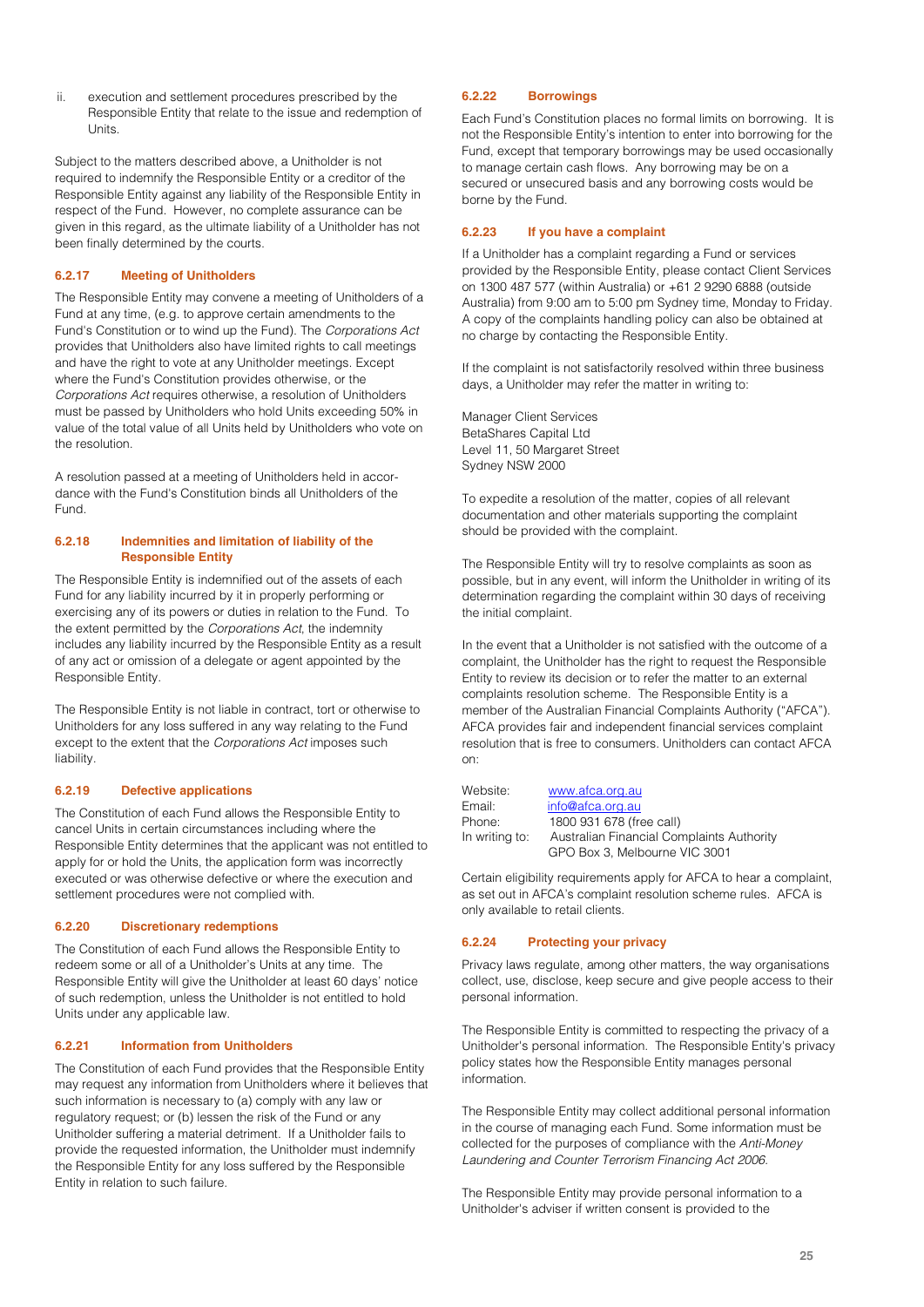Responsible Entity. The Responsible Entity may disclose personal information to authorities investigating criminal or suspicious activity and to the Australian Transaction Reports and Analysis Centre ("AUSTRAC") in connection with anti-money laundering and counter-terrorism financing.

The Responsible Entity may provide a Unitholder's personal information to its service providers for certain related purposes (as described under the *Privacy Act* 1988) such as account administration and the production and mailing of statements. The Responsible Entity may also use a Unitholder's personal information and disclose it to its service providers to improve customer service (including companies conducting market research) and to keep Unitholders informed of the Responsible Entity's or its partners' products and services, or to their financial adviser or broker to provide financial advice and ongoing service.

The Responsible Entity will assume consent to personal information being used for the purposes of providing information on services offered by the Responsible Entity and being disclosed to market research companies for the purposes of analysing the Responsible Entity's investor base unless otherwise advised.

Unitholders may request access to the personal information held about them at any time and ask the Responsible Entity to correct this information if it is incomplete, incorrect or out of date.

To obtain a copy of the privacy policy at no charge, contact the Responsible Entity on 1300 487 577 (within Australia) or +61 2 9290 6888 (outside Australia).

#### **6.2.25 Anti-money laundering**

The Responsible Entity is bound by laws regarding the prevention of money laundering and the financing of terrorism, including the *Anti-Money Laundering and Counter-Terrorism Financing Act 2006*  (AML/CTF Laws). By completing the Application or Redemption form, the Unitholder agrees that:

- it does not subscribe to the Fund under an assumed name;
- any money used to invest in the Units is not derived from or related to any criminal activities;
- any proceeds of the investment will not be used in relation to any criminal activities;
- if the Responsible Entity requests, the Unitholder will provide to it any additional information that is reasonably required for the purposes of AML/CTF Laws (including information about the investor, any beneficial interest in the Units, or the source of funds used to invest);
- the Responsible Entity may obtain information about the Unitholder or any beneficial owner of a Unit from third parties if it is believed this is necessary to comply with AML/CTF Laws; and
- in order to comply with AML/CTF Laws, the Responsible Entity may be required to take action, including:
	- o delaying or refusing the processing of any application or redemption; or
	- o disclosing information that the Responsible Entity holds about the Unitholder or any beneficial owner of the Units to the Responsible Entity's related bodies corporate or service providers, or relevant regulators of AML/CTF Laws (whether in or outside of Australia).

#### **6.2.26 Foreign Account Tax Compliance Act (FATCA) & OECD Common Reporting Standard (CRS)**

FATCA was enacted by the U.S. Congress to target noncompliance by US taxpayers using foreign accounts. In order to prevent FATCA withholding tax being applied to any US connected payments made to the Fund in Australia, the Fund is required to collect and report information to the Australian Taxation Office relating to certain U.S. accounts, which may be exchanged with the U.S. Internal Revenue Service.

Similar to FATCA, the CRS is the single global standard for the collection, reporting and exchange of financial account information on foreign tax residents. Australian financial institutions need to collect and report financial account information regarding nonresidents to the Australian Taxation Office.

Accordingly, the Fund may request that you provide certain information about yourself (for individual investors) or your controlling persons (where you are an entity) in order for the Fund to comply with its FATCA or CRS compliance obligations.

#### **6.2.27 Other services**

The Responsible Entity in its personal capacity, or companies related to the Responsible Entity, may invest in or provide services to a Fund. Any such services will be provided on terms that would be reasonable if the parties were dealing at arm's length.

#### **6.2.28 Indicative Net Asset Value per Unit**

As at the date of this PDS, the Responsible Entity intends to take all reasonable steps to make available, or may designate other persons to make available on its behalf, an estimated indicative Net Asset Value per Unit (**INAV**) for the Funds frequently during an ASX Business Day. Such information will be calculated based upon information available to the Responsible Entity or its designate during the ASX Business Day. As at the date of this PDS, the Responsible Entity has arranged for the ASX to calculate and publish the iNAV. The Responsible Entity expects that the iNAV for a Fund will be accessible from broker websites and other financial information services, using the relevant iNAV ASX code set out in the Product Supplement.

The iNAV calculations are estimates of the net asset value per Unit calculated using market data. The iNAV price is a calculation of the value of a portfolio of assets that is indicative of the Fund's portfolio as at the open of trading on the relevant day based on quotes and last sale prices, less any liabilities of the Fund.

Any iNAV is not, and should not be taken to be or relied on as being, the value of a Unit or the price at which Units may be applied for or redeemed, or bought or sold on any stock exchange, and may not reflect the true value of a Unit. Investors interested in applying for or redeeming Units, or buying or selling Units on a stock exchange, should not rely on any iNAV which is made available, in making investment decisions but should consider other market information and relevant economic factors. Neither the Responsible Entity nor any designate or other service provider to the Responsible Entity shall be liable to any person who relies on the iNAV.

No assurance can be given that any iNAV will be published continuously, will be up to date or free from error. The publication of an iNAV is dependent on the availability of a suitable data provider and other factors.

#### **6.2.29 Warning statement for New Zealand investors**

The following disclosure is made to enable each Fund's Units to be offered by the Responsible Entity in New Zealand under the mutual recognition scheme between Australia and New Zealand: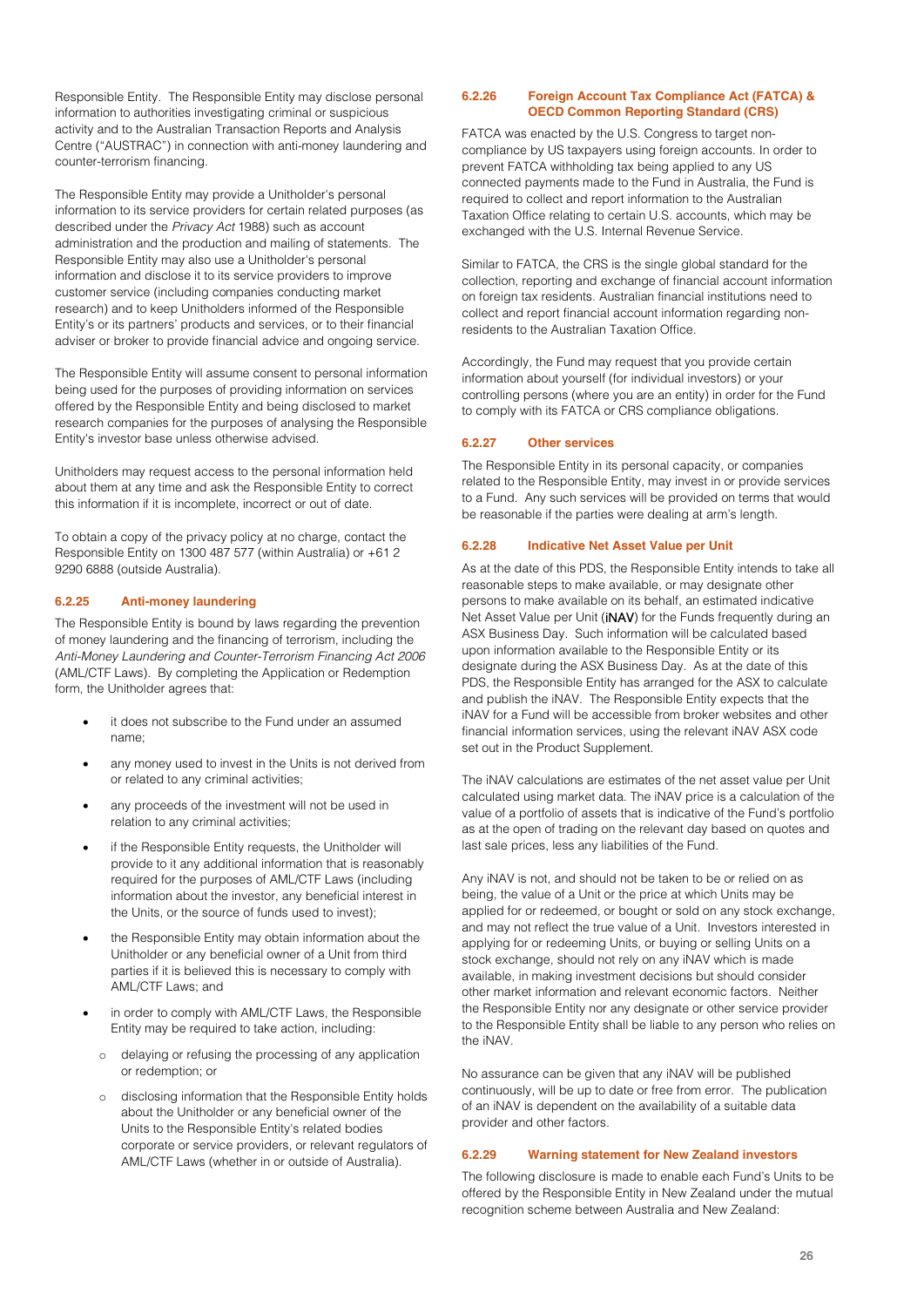- 1. This offer to New Zealand investors is a regulated offer made under Australian and New Zealand law. In Australia, this is Chapter 8 of the Corporations Act 2001 (Aust) and regulations made under that Act. In New Zealand, this is subpart 6 of Part 9 of the Financial Markets Conduct Act 2013 and Part 9 of the Financial Markets Conduct Regulations 2014.
- 2. This offer and the content of the offer document are principally governed by Australian rather than New Zealand law. In the main, the Corporations Act 2001 (Aust) and the regulations made under that Act set out how the offer must be made.
- 3. There are differences in how financial products are regulated under Australian law. For example, the disclosure of fees for managed investment schemes is different under the Australian regime.
- 4. The rights, remedies, and compensation arrangements available to New Zealand investors in Australian financial products may differ from the rights, remedies, and compensation arrangements for New Zealand financial products.
- 5. Both the Australian and New Zealand financial markets regulators have enforcement responsibilities in relation to this offer. If you need to make a complaint about this offer, please contact the Financial Markets Authority, New Zealand [\(http://www.fma.govt.nz\)](http://www.fma.govt.nz/). The Australian and New Zealand regulators will work together to settle your complaint.
- 6. The taxation treatment of Australian financial products is not the same as for New Zealand financial products.
- 7. If you are uncertain about whether this investment is appropriate for you, you should seek the advice of an appropriately qualified financial adviser.

#### **Currency exchange risk**

- 1. The offer may involve a currency exchange risk. The currency for the financial products is not New Zealand dollars. The value of the financial products will go up or down according to changes in the exchange rate between that currency and New Zealand dollars. These changes may be significant.
- 2. If you expect the financial products to pay any amounts in a currency that is not New Zealand dollars, you may incur significant fees in having the funds credited to a bank account in New Zealand in New Zealand dollars.

#### **Trading on financial product market**

If the financial products are able to be traded on a financial product market and you wish to trade the financial products through that market, you will have to make arrangements for a participant in that market to sell the financial products on your behalf. If the financial product market does not operate in New Zealand, the way in which the market operates, the regulation of participants in that market, and the information available to you about the financial products and trading may differ from financial product markets that operate in New Zealand.

#### **Dispute resolution process**

The dispute resolution process described in this offer document is available only in Australia and is not available in New Zealand.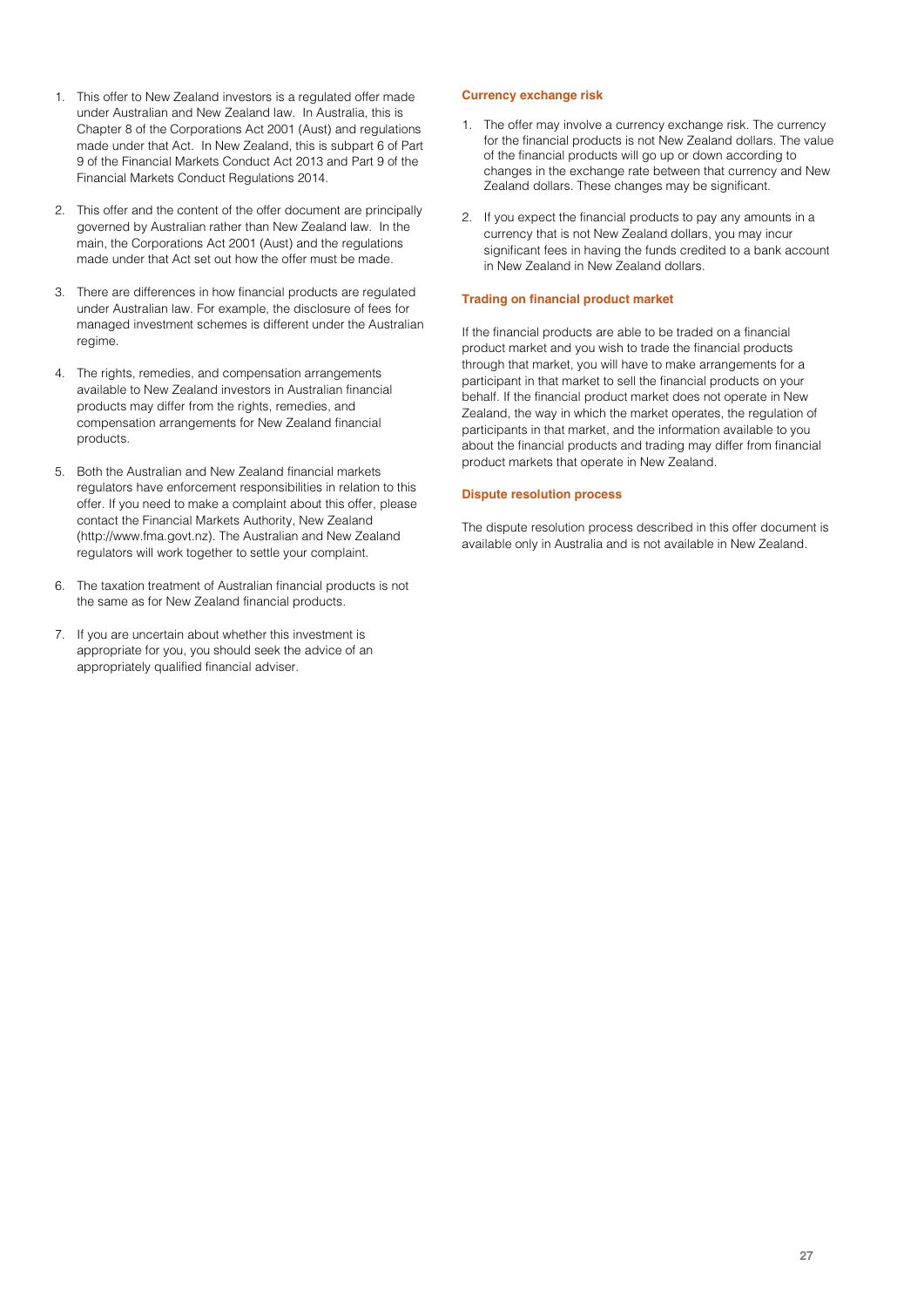## <span id="page-28-0"></span>6.3 MATERIAL CONTRACTS

The Responsible Entity has entered into (or will enter into prior to the date Units are first issued in a Fund) a number of contracts in relation to the offer of the Funds, as set out below

#### TABLE 6.3: MATERIAL CONTRACTS

| CONTRACT AND PARTY                                                | <b>DESCRIPTION</b>                                                                                                                                                                                                                                                                                                                                                                                                                                                                                                                                                                                                                                                                                                     |
|-------------------------------------------------------------------|------------------------------------------------------------------------------------------------------------------------------------------------------------------------------------------------------------------------------------------------------------------------------------------------------------------------------------------------------------------------------------------------------------------------------------------------------------------------------------------------------------------------------------------------------------------------------------------------------------------------------------------------------------------------------------------------------------------------|
| <b>Index Licence Agreement</b>                                    | The Index provider in relation to each Fund is set out in the Product Supplement. There is an Index<br>Licence Agreement in relation to each Fund that allows the Responsible Entity to use the relevant Index<br>in the operation of the Fund.                                                                                                                                                                                                                                                                                                                                                                                                                                                                        |
| <b>Custody agreement</b><br><b>RBC Investor Services</b><br>Trust | This agreement sets out the services provided by the custodian on an ongoing basis together with<br>service standards.                                                                                                                                                                                                                                                                                                                                                                                                                                                                                                                                                                                                 |
| Investment administration<br>agreement                            | This agreement sets out the services provided by the administrator (accountancy services, tax services<br>and fund administration services including Unit price calculations), together with service standards.                                                                                                                                                                                                                                                                                                                                                                                                                                                                                                        |
| <b>RBC Investor Services</b><br>Trust                             |                                                                                                                                                                                                                                                                                                                                                                                                                                                                                                                                                                                                                                                                                                                        |
| <b>Registry agreement</b>                                         | This agreement sets out the services provided by the Registrar on an ongoing basis together with<br>service standards.                                                                                                                                                                                                                                                                                                                                                                                                                                                                                                                                                                                                 |
| <b>Link Market Services</b><br>Limited                            |                                                                                                                                                                                                                                                                                                                                                                                                                                                                                                                                                                                                                                                                                                                        |
| <b>Authorised participant</b><br>agreement                        | An Authorised Participant Agreement deals with execution and settlement procedures in relation to the<br>application for and redemption of Units. The terms of each Authorised Participant Agreement may vary<br>and each may be amended from time to time.                                                                                                                                                                                                                                                                                                                                                                                                                                                            |
| <b>Authorised Participants</b>                                    | Under the Authorised Participant Agreement, the Authorised Participant makes certain representations<br>to the Responsible Entity about its status as an appropriately licensed entity and agrees to comply with<br>the Constitution and with the execution and settlement procedures.                                                                                                                                                                                                                                                                                                                                                                                                                                 |
| Nominee deed poll<br><b>RBC Investor Services</b><br>Trust        | Under this document, if applicable, the Applicant Nominee agrees to hold Units the subject of an<br>application by an Authorised Participant as nominee for the Authorised Participant pending settlement.                                                                                                                                                                                                                                                                                                                                                                                                                                                                                                             |
| <b>Nominee terms</b><br><b>Authorised Participants</b>            | By signing the Application Form, if applicable, the Authorised Participant covenants for the benefit of the<br>Applicant Nominee to be bound by the Nominee Terms under which the Applicant Nominee will hold<br>application Units for the Authorised Participant subject to a security interest in favour of the Responsible<br>Entity pending settlement of the application. Under the Nominee Terms, if the Authorised Participant<br>does not comply with its obligations relating to the issue of Units, the Responsible Entity may direct the<br>Applicant Nominee that the Units not be transferred to the Authorised Participant, in which case the<br>Units are to be held solely for the Responsible Entity. |

## 6.4 ASIC RELIEF

#### **Equal Treatment Relief**

ASIC Class Order 13/721 exempts the Responsible Entity from the equal treatment requirement in section 601FC(1)(d) of the *Corporations Act*, to the extent necessary to allow the Responsible Entity to restrict eligibility to submit redemption requests in relation to Units to Authorised Participants. The Responsible Entity will not treat Unitholders of the same class equally to the extent that it restricts redemptions from the Fund to such Authorised Participants.

Relief is granted subject to certain conditions, including the condition that that all Unitholders will have a right to a cash redemption if Units are suspended from trading on the ASX for more than five consecutive trading days, unless:

- The Fund is no longer a liquid scheme; or
- The Responsible Entity has suspended redemptions in accordance with the Fund's constitution.

If such a redemption occurs, any redemption fee per Unit payable by Unitholders who are not Authorised Participants must not be greater than the redemption fee per Unit that would generally be payable on redemption by an Authorised Participant for a cash redemption when withdrawing the minimum parcel of Units.

#### **Ongoing Disclosure Relief**

ASIC Class Order 13/721 exempts the Responsible Entity from the ongoing disclosure requirements in section 1017B of the *Corporations Act* on the condition that the Responsible Entity complies with the continuous disclosure provisions of the *Corporations Act* that apply to an unlisted disclosing entity as if each Fund were an unlisted disclosing entity. The Responsible

The Fund is being wound up;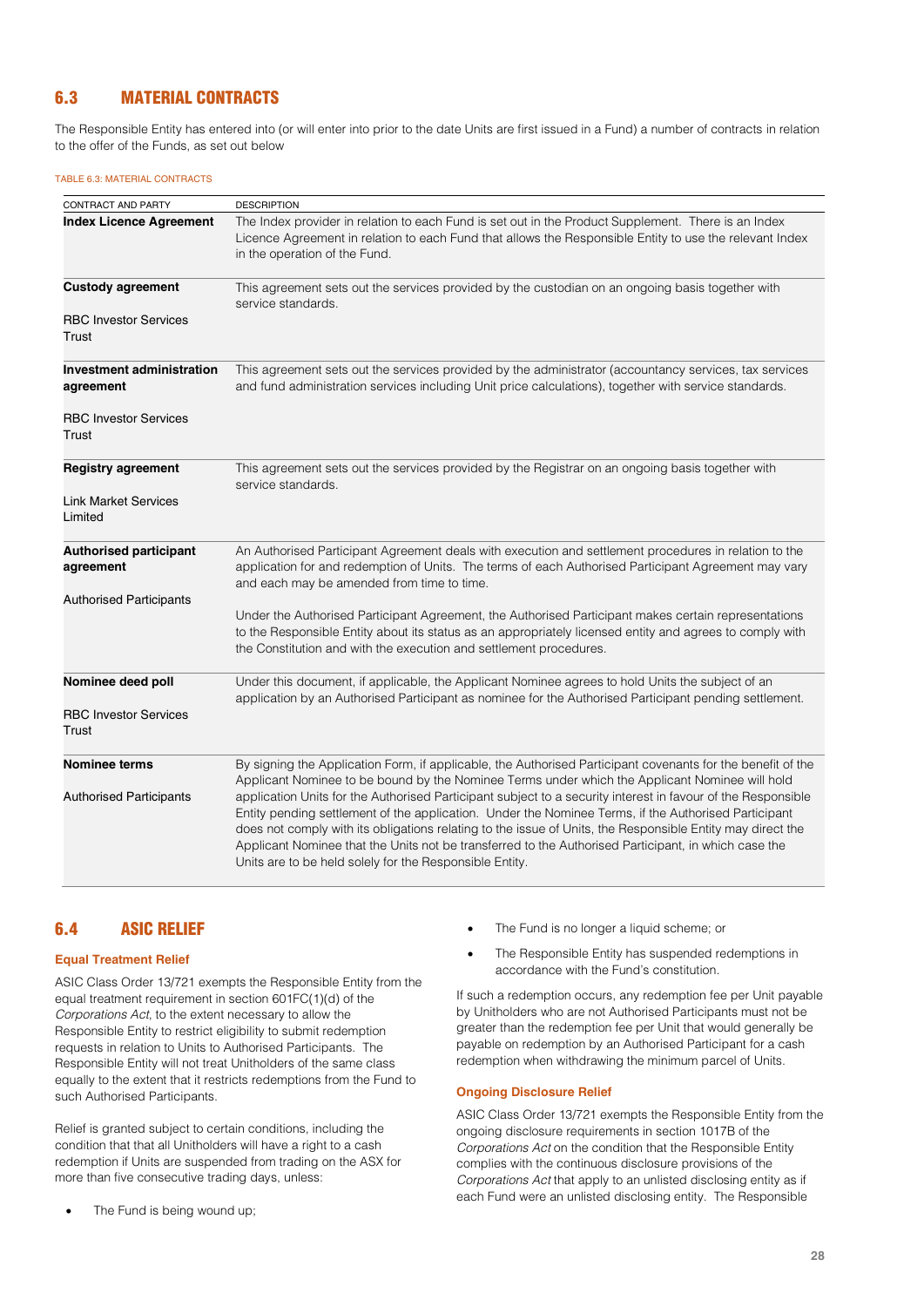Entity will comply with these continuous disclosure provisions as if each Fund were an unlisted disclosing entity.

#### **Relevant Interests Relief**

Under Class Order 13/721, ASIC has granted relief by modifying section 609 of the *Corporations Act* in order to ensure that Authorised Participants do not have a relevant interest in underlying securities held by a Fund merely because the Fund has an in-kind redemption facility. The relief clarifies that those relevant interests do not need to be taken into account by Authorised Participants in relation to their obligations under the takeover regime in the *Corporations Act.* The relief will not apply once a redemption request for the relevant Units has been submitted. For the purposes of the conditions of this relief, the Responsible Entity states that:

- the investment strategy of each Fund is to make investments that are expected to result in the value of an interest in the Fund changing in proportion to the value of a published index of securities, ignoring the effect of fees and other costs (including taxes) in relation to the Fund; and
- as at the date of this PDS, there are reasonable grounds to believe that implementation of each Fund's investment strategy would not be likely to lead to scheme property including securities in a class that (i) would represent more than 10% by value of scheme property, and (ii) were, or would result in the Responsible Entity having a relevant interest in, securities in a listed company, an unlisted company with more than 50 members, a listed body that is formed or incorporated in Australia, or a listed scheme.

Under class order 13/721, ASIC has granted relief which enables an Authorised Participant who has a relevant interest in underlying securities held by a Fund for the purposes of section 671B of the *Corporations Act* (substantial shareholdings), because the Fund has an in-kind redemption facility, to determine their relevant interest as if the numbers and classes of securities in which the Authorised Participant had a relevant interest were the same as those most recently disclosed to the Authorised Participant by the Responsible Entity for a withdrawal request under the in-kind redemption facility.

#### **Periodic Statements Relief**

ASIC Class Order 13/1200 exempts the Responsible Entity from certain periodic statement requirements. In particular, the Responsible Entity is not required (and does not propose) to include in periodic statements details of the price at which an investor transacts in Units on the ASX, or information on the return on an investment in Units acquired on the ASX (for the year in which the Units are acquired), if the Responsible Entity is not able to calculate this and the periodic statement explains why the information was not included and how it can be obtained.

### 6.5 DOCUMENTS LODGED WITH ASIC

As a disclosing entity, the Fund is subject to certain regular reporting and disclosure obligations under the *Corporations Act*. We will comply with our continuous disclosure obligations under the law by publishing material information on our website in accordance with ASIC's good practice guidance for website disclosure.

As an investor in a Fund, a Unitholder may obtain the following documents from the Responsible Entity:

- the annual report most recently lodged with ASIC in respect of the Fund;
- any half-year financial report lodged with ASIC in respect of the Fund after the lodgement of the abovementioned annual report and before the date of this PDS; and
- any continuous disclosure notices given in respect of the Fund after the lodgement of the abovementioned annual report and before the date of this PDS.

Copies of documents lodged with ASIC in relation to the Fund may be obtained from, or inspected at, an ASIC office. The Responsible Entity will send a requesting Unitholder a printed or electronic copy of any of the above documents free of charge within 5 business days of the request.

#### 6.6 COOLING OFF

There is no cooling off period in relation to the subscription for Units in the Fund. This means that once an Application Form is submitted, an applicant cannot decide to withdraw the application.

## 6.7 INDIRECT INVESTORS

When an investor invests through a master trust or wrap platform or an IDPS, the operator of the trust, platform or IDPS is investing on the investor's behalf. Consequently the operator (or the custodian of the platform), and not the investor as an indirect investor, holds the Units and therefore has the rights of a Unitholder in the relevant Fund. For example, if an investor is an indirect investor they will not have rights to attend and vote at Unitholder meetings, to withdraw Units or receive distributions. Instead the platform operator will exercise those rights in accordance with their arrangements with the investor. For information about their investment, an investor should contact their platform operator.

## 6.8 INFORMATION AVAILABLE FROM **BETASHARES**

The Responsible Entity is subject to regular reporting and disclosure obligations, in its capacity as responsible entity of the Funds and issuer of the Units. The following information can be obtained from the Responsible Entity by visiting the BetaShares website at [www.betashares.com.au](http://www.betashares.com.au/) or by contacting BetaShares on 1300 487 577 (within Australia) or +61 2 9290 6888 (outside Australia):

- The daily Net Asset Value (NAV) for the Funds;
- The daily NAV per Unit for the Funds;
- The Fund's portfolio holdings, updated daily;
- The Responsible Entity's Unit pricing policy;
- The latest PDS for the Funds:
- Copies of announcements made to the ASX via the ASX Market Announcements Platform (including continuous disclosure notices and distribution information);
- Information about distributions as soon as possible after they are declared;
- Annual and any half-year reports and financial statements for the Funds;
- Details of any Distribution Reinvestment Plan; and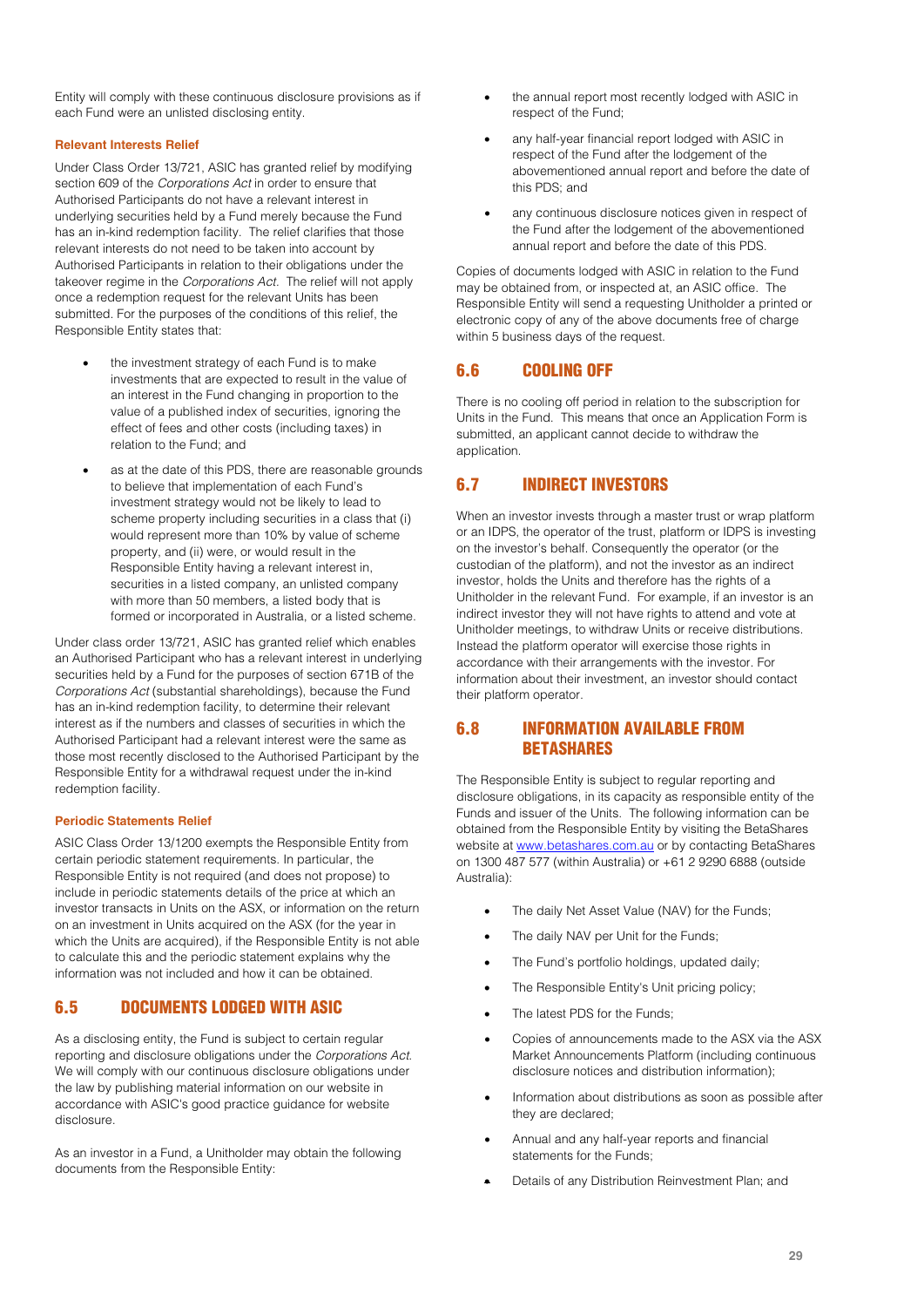• Information in relation to the Funds to enable Authorised Participants and market makers to estimate the Net Asset Value per Unit of the Funds during the course of a trading day.

## 6.9 DISCLAIMER

RBC Investor Services Trust ("RBC Investor Services") has been appointed as the custodian and administrator for the Funds. RBC Investor Services' role as custodian is limited to holding assets of the Funds. As administrator, RBC Investor Services is responsible for the day to day administration of the Funds. RBC Investor Services has no supervisory role in relation to the operation of the

Funds and has no liability or responsibility to Unitholders for any act done or omission made in accordance with the custody and investment administration agreements.

RBC Investor Services and the Fund's registrar, Link Market Services, were not involved in preparing, nor take any responsibility for this PDS and RBC Investor Services and Link Market Services make no guarantee of the success of the Fund nor the repayment of capital or any particular rate of capital or income return.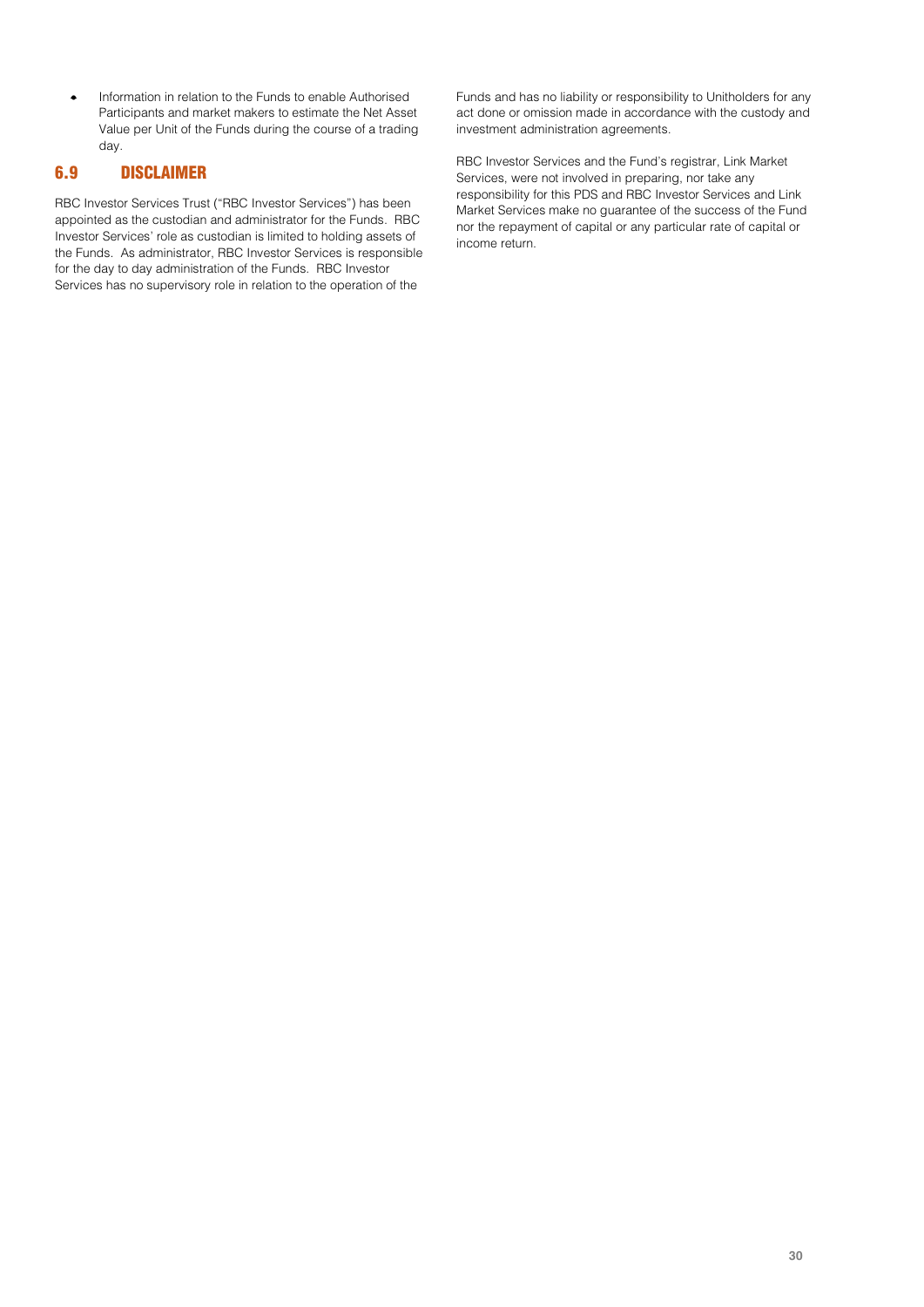# <span id="page-31-0"></span>7 TAXATION

The taxation information in this PDS is provided for general information only. It is a broad overview of some of the Australian tax consequences associated with investing in the Funds for a potential Australian resident investor.

It does not take into account the specific circumstances of each person who may invest in a Fund. It should not be used as the basis upon which potential investors make a decision to invest.

As the circumstances of each investor are different, the Responsible Entity strongly recommends that investors obtain professional independent tax advice relating to the tax implications of investing in and dealing in Units.

The taxation information in this PDS has been prepared based on tax laws and administrative interpretations of such laws available at the date of this PDS. These laws and interpretations may change.

#### **7.1.1 Taxation of the Funds**

The Responsible Entity intends to manage the Fund such that the Funds are not subject to Australian tax. Recent changes in the tax law provide a new elective taxation regime that is available to certain eligible management investment trusts, known as "Attribution Managed Investment Trusts" ("AMITs"). The AMIT regime became generally available from 1 July 2016, with the existing tax rules for managed funds applying unless an election is made to enter the regime.

The Responsible Entity made an irrevocable election for the Funds to enter the AMIT regime with effect from 1 July 2018.

The Responsible Entity does not generally expect the Funds to be subject to tax on the income of the Funds, as it is intended that:

- for eligible funds that enter the AMIT regime: all taxable income and other relevant amounts will be "attributed'' to the Unitholders in each financial year; and
- for funds that have not entered the AMIT regime or cease to be eligible to be AMITs: Unitholders will be presently entitled to all the income of a fund in each financial year, with the existing non-AMIT tax rules for managed funds continuing to apply.

Instead, Unitholders pay tax on their share of the Fund's income.

#### **7.1.2 Taxation of Australian resident Unitholders**

The taxable income of a Fund which is attributed to Unitholders, or to which a Unitholder becomes entitled, during a financial year forms part of the Unitholder's assessable income for that year, even if payment of the entitlement does not occur until after the end of the financial year, or the proceeds are reinvested in more of a Fund's Units.

A Unitholder may receive an entitlement to the income of a Fund for a financial year if the Unitholder holds Units at the end of a distribution period, or if the Unitholder redeems any Unit during the financial year.

#### **7.1.3 Taxable income of the Funds**

The tax impact for a Unitholder of receiving an entitlement to the income of a Fund depends upon the nature of the Fund's income.

#### Types of income

A Fund can derive various types of income, depending on the types of investments it makes. A Fund can derive income in the form of dividends, interest, gains on the disposal of investments and other types of income.

Generally, such income derived by a Fund is taxable, although tax credits may be available to Unitholders to offset some or all of any resulting tax liability. For example, income received by a Fund from foreign sources may be subject to tax in the country of source, and Australian tax resident investors may be entitled to claim a foreign income tax offset against their Australian tax liability in respect of their share of the foreign tax paid.

Similarly, as the Fund invests in Australian shares which may pay franked dividends, a Unitholder may receive distributions from the Fund which include franking credits. Subject to certain legislative restrictions (such as the 45 day holding period rule), franking credits may be available to offset the Australian income tax liability, and some investors (e.g. complying superannuation funds) may have an entitlement to a tax refund in respect of the franking credits to the extent they exceed the Australian income tax payable in the relevant year.

#### Capital gains and losses

A trust that qualifies as a managed investment trust ("MIT") can elect to treat its gains and losses on disposal of certain investments as capital gains and losses. The Funds have made this election, where eligible.

Any assessable capital gains derived by a Fund to which a Unitholder becomes entitled or which is attributed to a Unitholder forms part of the Unitholder's assessable income.

A Unitholder may be eligible for the 50% CGT discount (where the Unitholder is an individual or trust) or a 33 1/3% CGT discount (where the Unitholder is a complying superannuation fund) in respect of the gain that forms part of that Unitholder's assessable income, depending on the Unitholder's circumstances. Unitholders should seek professional advice in relation to the availability of any CGT concession.

#### Tax deferred / non-assessable amounts

A Fund may distribute "tax deferred amounts" for non-AMITs, or other non-assessable amounts (other non-attributable amounts) for AMITs, relating to distributions of capital by the Fund, which are generally non-assessable for tax purposes. Where nonassessable, tax deferred amounts / non-assessable amounts reduce the capital gains tax ("CGT") cost base of a Unitholder's Units and may increase the capital gain or reduce the capital loss subsequently realised on disposal of the Units. Where the total tax deferred amounts / non-assessable amounts received by a Unitholder have exceeded the cost base of their Units, the excess is treated as a capital gain to the Unitholder.

#### Taxation of Financial Arrangements ("TOFA")

The TOFA rules may apply to "financial arrangements" (e.g. debt securities) held by a fund. Under the TOFA rules, gains and losses on financial arrangements are generally assessed for tax purposes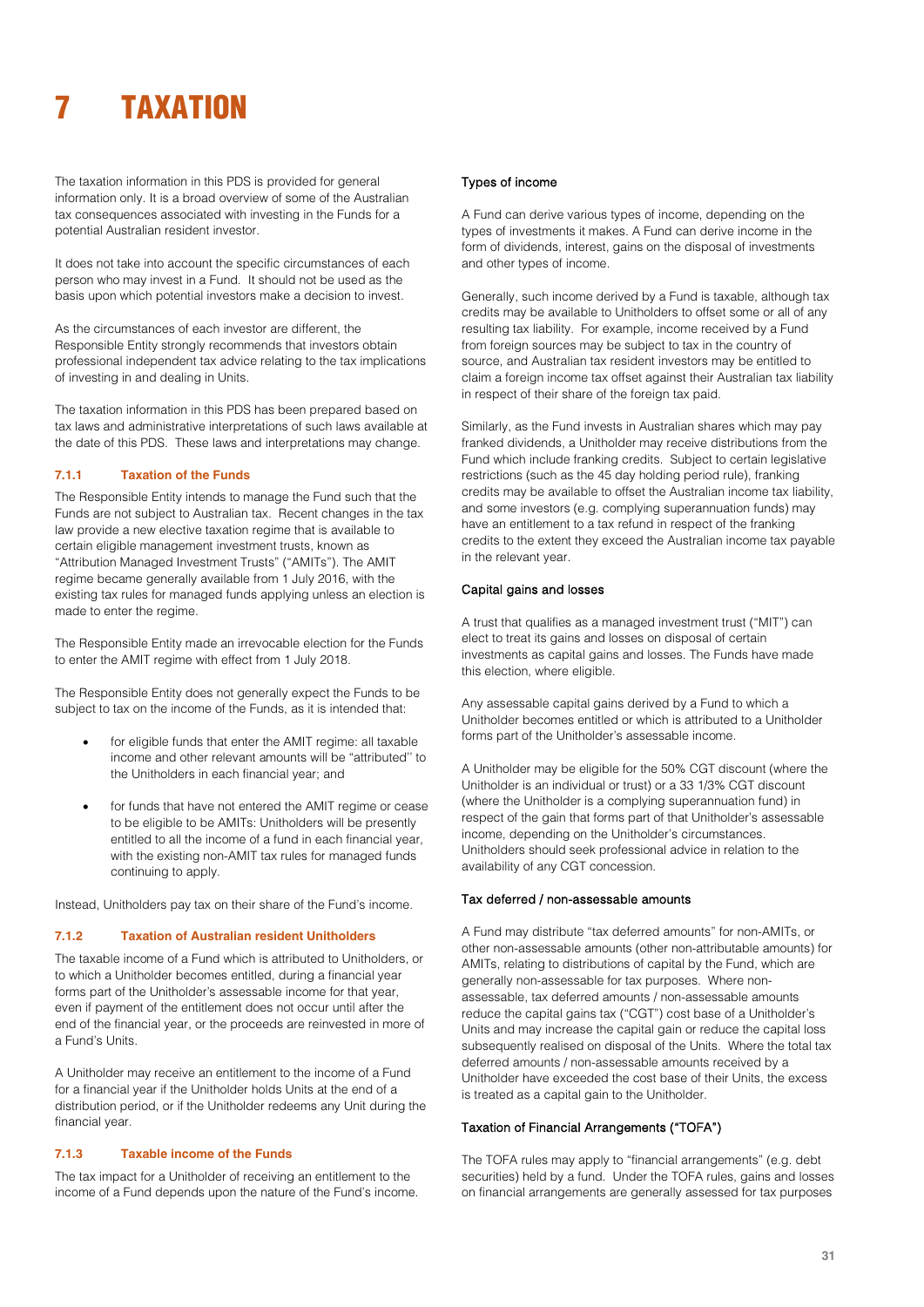on a compounding accruals basis (where the gains/losses are sufficiently certain) rather than a realisation basis.

For Unitholders who hold Units as trading stock, distributions from the Funds including capital gains and tax deferred / nonassessable amounts may be fully taxable as ordinary income, depending on the Unitholder's particular circumstances.

Unitholders will be provided with statements after the end of each financial year detailing the components, for tax purposes, of any distributions or attribution of income received from a Fund during the financial year, including on the redemption of Units.

#### **7.1.4 Selling or transferring Units**

If a Unitholder disposes of Units by selling or transferring the Units to another person (e.g. selling on-market), the Unitholder may be liable for tax on any gains realised on that disposal of Units.

If a Unitholder is assessed otherwise than under the CGT provisions on a disposal of Units (e.g. if the Unitholder is in the business of dealing in securities like Units), any profits made on the disposal of the Units should be assessable as ordinary income. Such Unitholders may be able to deduct any losses made on the disposal of Units.

If a Unitholder is assessed under the CGT provisions on disposal of Units, the Unitholder may make a capital gain or loss on the disposal of those Units, in the year in which the contract for the disposal is entered into. Some Unitholders may be eligible for the CGT discount upon disposal of Units if the Units have been held for at least 12 months (excluding the acquisition and disposal dates) and the relevant requirements are satisfied. Unitholders should obtain professional independent tax advice about the availability of the CGT discount.

Any capital loss arising on a disposal of Units may be able to be offset against capital gains made in that year or in subsequent years.

#### **7.1.5 Goods and Services Tax (GST)**

The issue and redemption of Units should not be subject to GST. However, fees and expenses, such as management costs, incurred by the Fund would likely attract GST (at the rate of 10%).

Given the nature of the activities of the Funds, it may not be entitled to claim input-tax credits for the full amount of the GST incurred. However, for the majority of the expenses, a Reduced Input-Tax Credit (RITC) may be able to be claimed.

The GST and expected RITC relating to fees and expenses is incorporated in the management costs for the Funds.

#### **7.1.6 Applications and redemptions**

A person will generally only be eligible to apply for and redeem Units if they are an Authorised Participant.

This section seeks to provide a summary of the tax consequences for Authorised Participants who are assessed on the disposal of Units otherwise than under the CGT provisions (e.g. because they are in the business of dealing in securities like Units).

Authorised Participants should obtain professional independent tax advice regarding the tax consequences of applying for and the redemption of their Units, particularly if they are assessed on the disposal of Units under the capital gains provisions.

#### Applications

The Units which an Authorised Participant acquires on an application for Units should be taken to have been acquired at a cost equal to the purchase price of those Units.

#### **Redemptions**

An Authorised Participant who redeems Units will become entitled to receive the Withdrawal Amount on the redemption (this may be reduced by the redemption fee).

The redemption of Units by an Authorised Participant may result in the Authorised Participant being assessed on some of the taxable income of a Fund, through a distribution of income or an attribution under the AMIT regime. This includes, but is not limited to, income and other gains realised by a Fund to fund the redemption of Units by the Authorised Participant, and potentially, where fair and reasonable, a portion of undistributed income or gains for the year as at the time of the redemption.

The Withdrawal Amount may therefore comprise a share of the income of a Fund as well as the payment of the redemption price for the Units which are to be redeemed.

An Authorised Participant whose Units are redeemed should be assessed on any profit arising on the redemption of the Units. An Authorised Participant who redeems Units may be entitled to a deduction for any loss arising on the redemption of Units.

For the purposes of determining the profit or loss arising on the redemption, the redemption price (being the Withdrawal Amount less the share of income provided as part of the Withdrawal Amount) should be regarded as the proceeds received in respect of the disposal.

That part of the Withdrawal Amount that is a share of income should also be assessable, based on the components of the distribution of income.

The Responsible Entity will notify persons who have redeemed Units during a financial year of the composition of the Withdrawal Amount, including the composition of any income entitlement they received in connection with the redemption of Units during that year, following the end of the financial year, once that information becomes available.

#### **7.1.7 Tax reform**

Tax reform activity that affects trusts is generally ongoing, and such reforms may impact on the tax position of a Fund and its investors. Accordingly, Unitholders should monitor the progress of any proposed legislative changes or judicial developments, and seek their own professional advice, specific to their own circumstances, in relation to the taxation implications of investing in the Funds.

#### **7.1.8 Tax File Number ("TFN") or Australian Business Number ("ABN")**

Unitholders will be requested by the Funds to provide their TFN or ABN (if applicable) or claim an exemption in relation to their investment in a Fund. It should be noted that there is no obligation to provide a TFN, however, Unitholders who do not provide their TFN or ABN or claim an exemption may have tax deducted from distributions at the highest marginal rate.

#### **7.1.9 Other comments**

In cases where Units are to be redeemed by a Unitholder that is an Australian resident for tax purposes, a Fund should generally not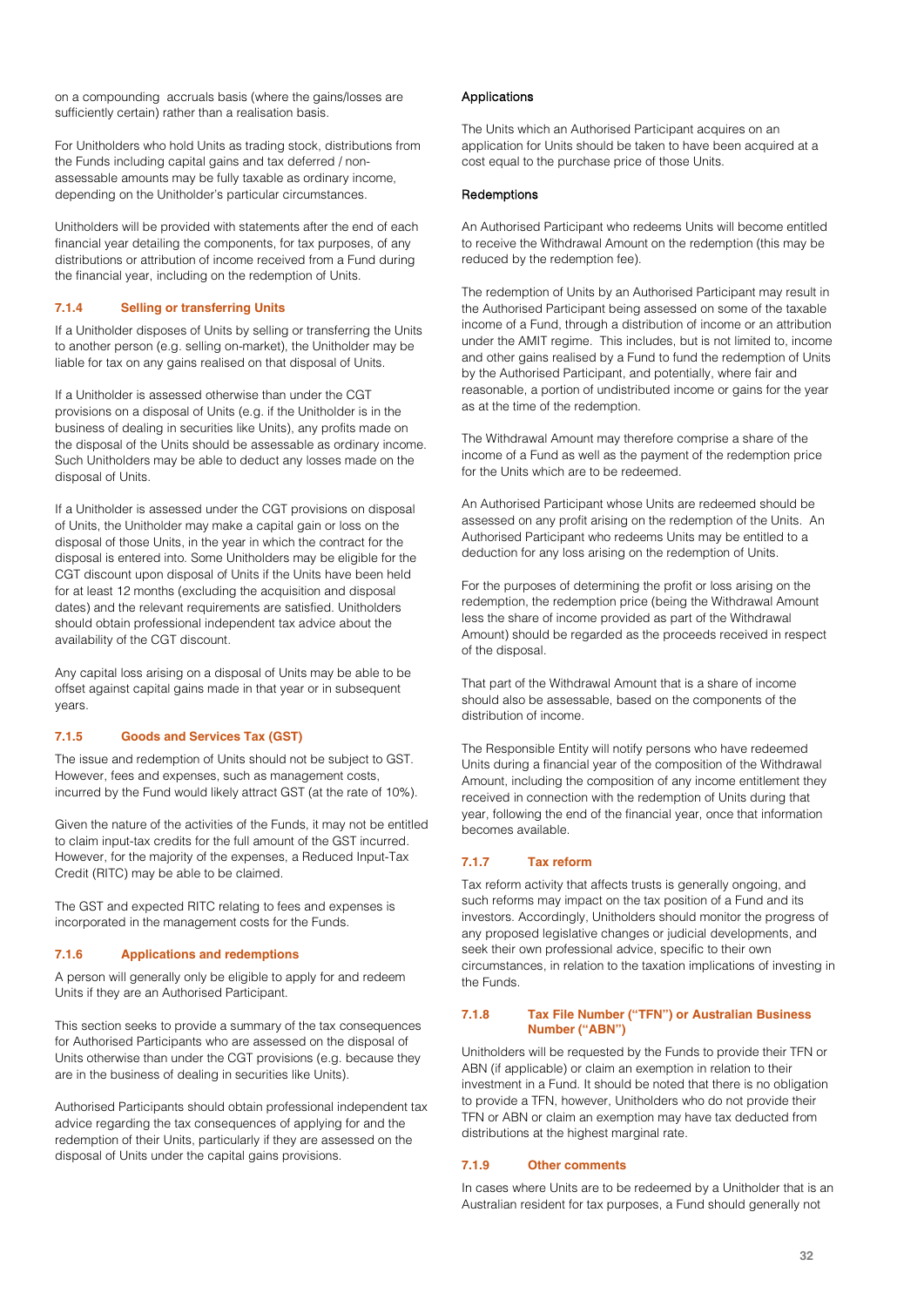be required to withhold any amounts from the Withdrawal Amount paid on redemption of Units.

Distributions to non-resident Unitholders (including on redemption) may have tax withheld by the Responsible Entity.

.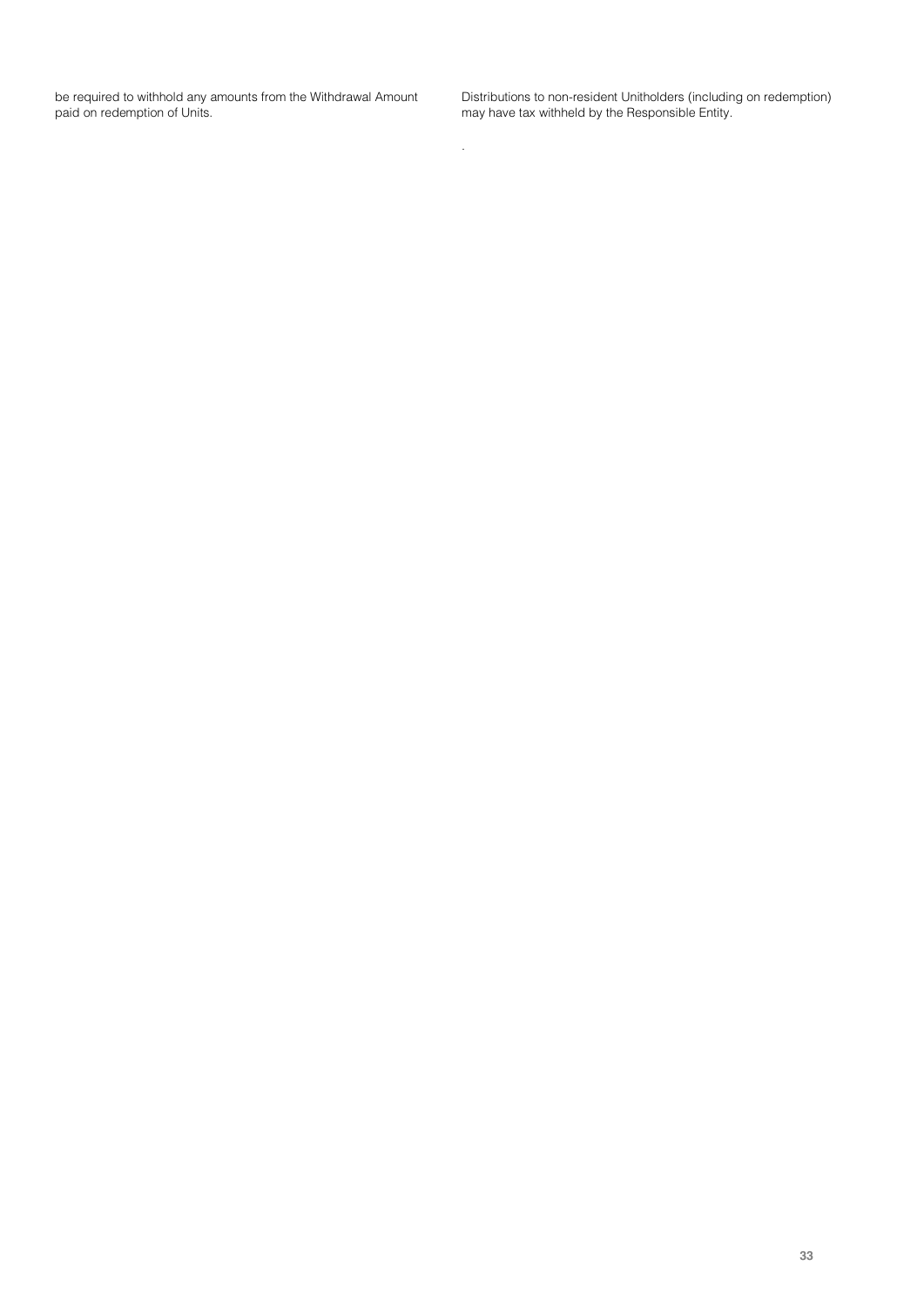# <span id="page-34-0"></span>8 GLOSSARY

These definitions are provided to assist investors in understanding some of the expressions used in this PDS:

| <b>Applicant Nominee</b>                | An entity which holds Units pending settlement on behalf of Authorised Participants applying<br>for Units. As at the date of this PDS the Applicant Nominee is RBC Investor Services Trust.<br>The Responsible Entity may determine that the Applicant Nominee is no longer to be<br>appointed to hold Units pending settlement on behalf of Authorised Participants applying for<br>Units.                            |
|-----------------------------------------|------------------------------------------------------------------------------------------------------------------------------------------------------------------------------------------------------------------------------------------------------------------------------------------------------------------------------------------------------------------------------------------------------------------------|
| <b>AQUA Product</b>                     | A product admitted under the ASX Operating Rules to the AQUA market of the ASX.                                                                                                                                                                                                                                                                                                                                        |
| <b>AQUA Rules</b>                       | Schedule 10A of the ASX Operating Rules and related rules and procedures, as amended,<br>varied or waived from time to time.                                                                                                                                                                                                                                                                                           |
| <b>ASIC</b>                             | Australian Securities and Investments Commission.                                                                                                                                                                                                                                                                                                                                                                      |
| <b>ASX</b>                              | ASX Limited or the Australian Securities Exchange, as the case requires.                                                                                                                                                                                                                                                                                                                                               |
| <b>ASX Business Day</b>                 | A "Business Day" as defined in the ASX Operating Rules, unless determined otherwise by<br>the Responsible Entity.                                                                                                                                                                                                                                                                                                      |
| <b>ASX Listing Rules</b>                | The listing rules of the ASX as amended, varied or waived from time to time.                                                                                                                                                                                                                                                                                                                                           |
| <b>ASX Operating Rules</b>              | The operating rules of the ASX as amended, varied or waived from time to time.                                                                                                                                                                                                                                                                                                                                         |
| <b>Authorised Participant</b>           | A financial institution which is a trading participant under the ASX Operating Rules (or which<br>has engaged a trading participant to act on its behalf), which has entered into an Authorised<br>Participant Agreement with the Responsible Entity.                                                                                                                                                                  |
| <b>Authorised Participant Agreement</b> | An agreement between the Responsible Entity and an Authorised Participant in relation to<br>Unit applications and redemptions.                                                                                                                                                                                                                                                                                         |
| <b>CHESS</b>                            | The Clearing House Electronic Sub-register System.                                                                                                                                                                                                                                                                                                                                                                     |
| <b>Constitution</b>                     | In relation to each Fund, means the constitution governing the Fund, as amended or<br>replaced from time to time.                                                                                                                                                                                                                                                                                                      |
| <b>Corporations Act</b>                 | Corporations Act 2001 (Cth).                                                                                                                                                                                                                                                                                                                                                                                           |
| <b>Creation Unit</b>                    | A particular number of Units of a Fund, as determined by the Responsible Entity from time to<br>time and notified to Authorised Participants.                                                                                                                                                                                                                                                                          |
| <b>Dealing Deadline</b>                 | For an in-kind application/redemption 4:00pm, and for a cash application/redemption (if<br>agreed to by the Responsible Entity) 1:00 pm, Sydney time on each ASX Business Day (or<br>such other time advised by the Responsible Entity to Authorised Participants), being the time<br>by which an Application/Redemption form must be received by the Responsible Entity to be<br>processed for that ASX Business Day. |
| <b>ETF</b>                              | Exchange Traded Fund.                                                                                                                                                                                                                                                                                                                                                                                                  |
| <b>Fund or BetaShares Fund</b>          | The relevant BetaShares ETF offered under this PDS, as the context requires.                                                                                                                                                                                                                                                                                                                                           |
| Index                                   | In relation to each Fund, the index of securities whose performance the Fund will aim to<br>track, before fees and expenses, as set out in the Product Supplement.                                                                                                                                                                                                                                                     |
| <b>Issue Price</b>                      | The Net Asset Value divided by the number of Units on issue in the relevant Fund.                                                                                                                                                                                                                                                                                                                                      |
| <b>Net Asset Value or NAV</b>           | The net asset value for a Fund calculated in accordance with section 5.8.                                                                                                                                                                                                                                                                                                                                              |
| <b>Nominee Terms</b>                    | In relation to an application for Units, the nominee terms made available by the Responsible<br>Entity to the applicant, as described in section 6.3.                                                                                                                                                                                                                                                                  |
| <b>PDS</b>                              | Product Disclosure Statement.                                                                                                                                                                                                                                                                                                                                                                                          |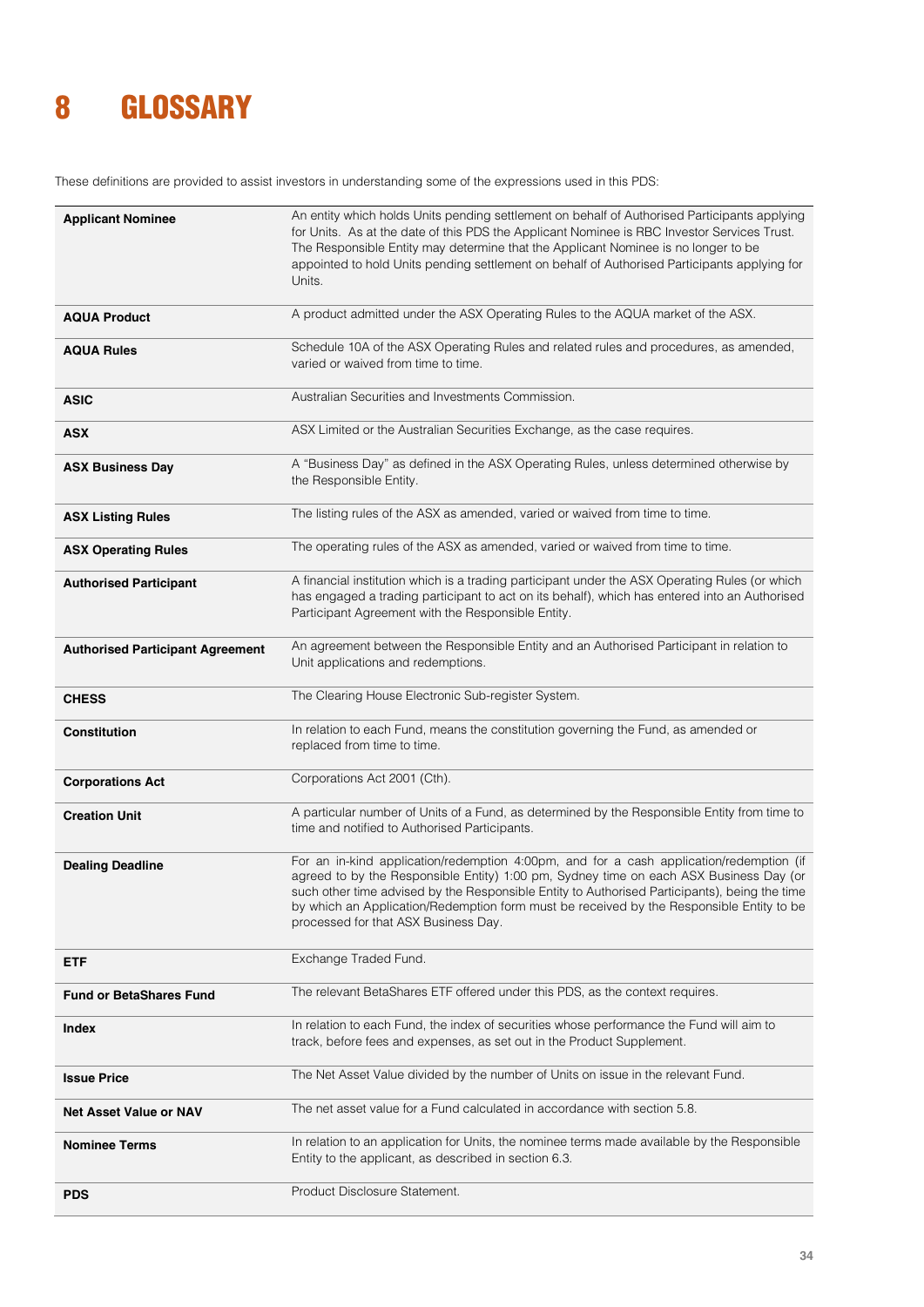| <b>Product Supplement</b> | The part of this PDS appearing after section 8 that contains information specific to each<br>Fund.                                         |
|---------------------------|--------------------------------------------------------------------------------------------------------------------------------------------|
| Registrar                 | Link Market Services Limited (ABN 54 083 214 537), or any other registry that the<br>Responsible Entity appoints to maintain the register. |
| <b>Tax Act</b>            | The Income Tax Assessment Act 1936 (Cth), the Income Tax Assessment Act 1997 (Cth) or<br>both, as appropriate.                             |
| Unit                      | A unit in the relevant Fund.                                                                                                               |
| <b>Unitholder</b>         | A holder of a Unit.                                                                                                                        |
| <b>Withdrawal Amount</b>  | The Net Asset Value divided by the number of Units on issue in the relevant Fund.                                                          |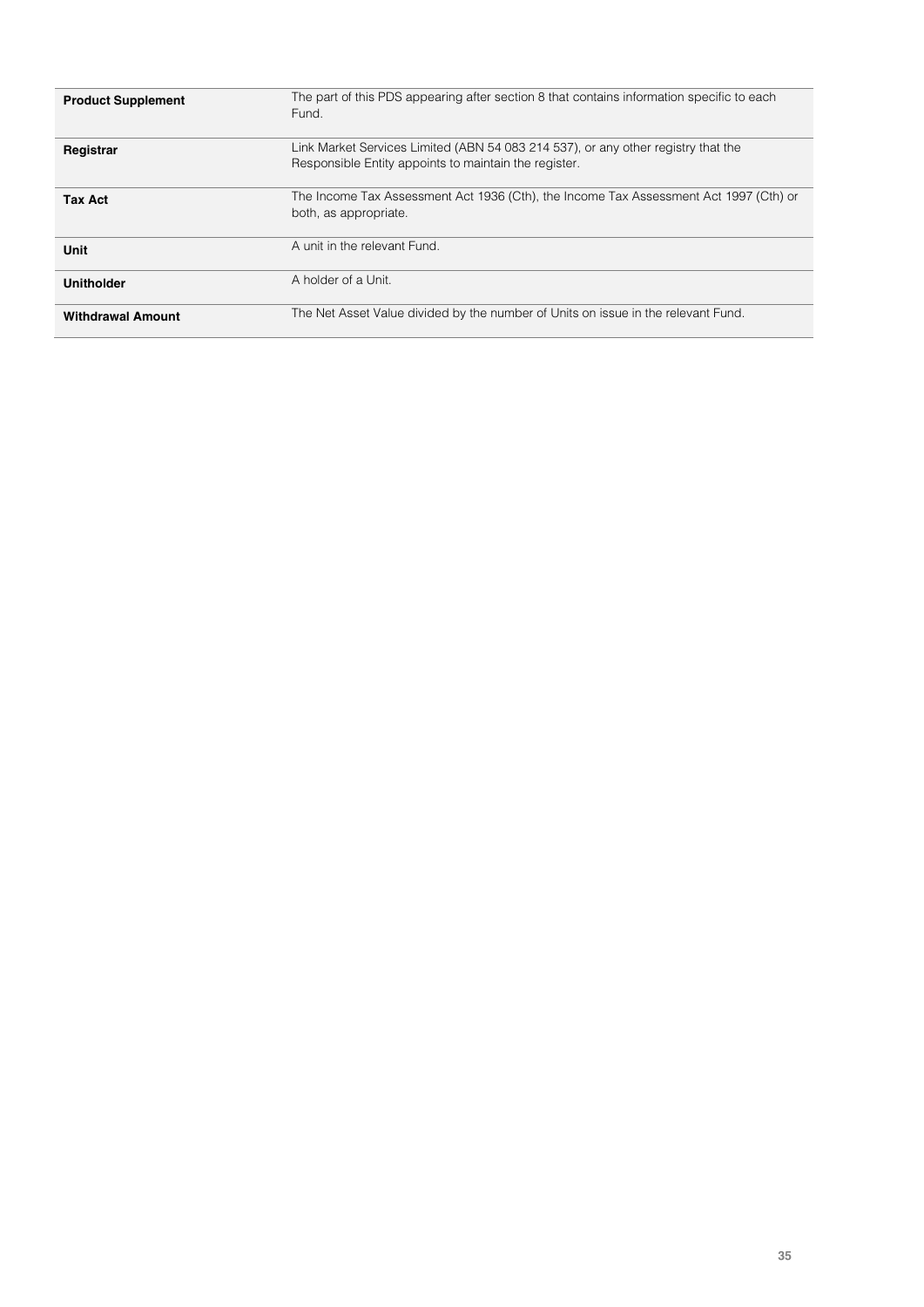**PRODUCT SUPPLEMENT**

BETASHARES FTSE RAFI AUSTRALIA 200 ETF ASX CODE: QOZ

BETASHARES AUSTRALIAN EX-20 PORTFOLIO DIVERSIFIER ETF ASX CODE: EX20

BETASHARES AUSTRALIA 200 ETF ASX CODE: A200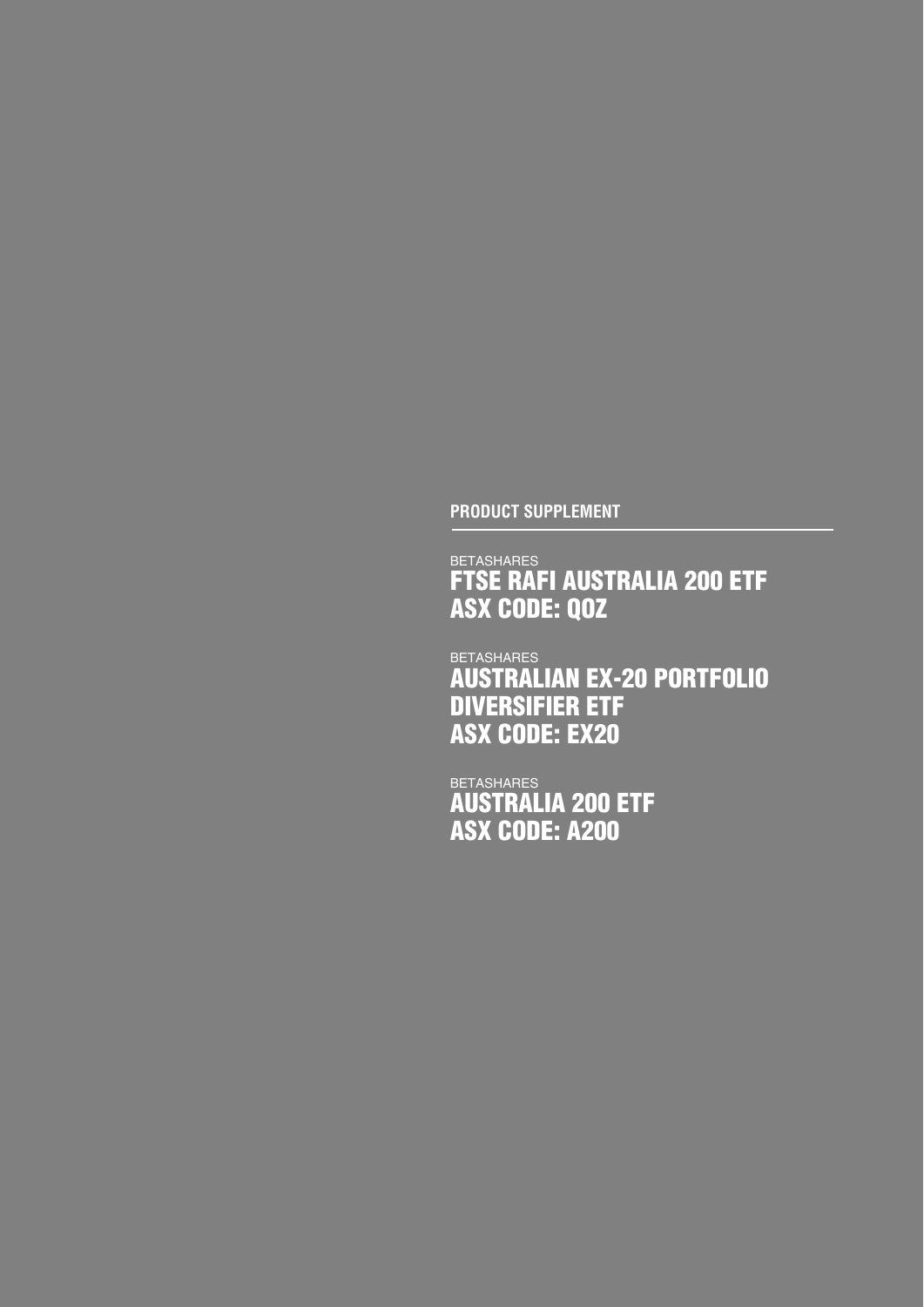## <span id="page-37-0"></span>PRODUCT SUPPLEMENT BETASHARES FTSE RAFI AUSTRALIA 200 ETF

## INVESTMENT OBJECTIVE

The investment objective of the BetaShares FTSE RAFI Australia 200 ETF is to provide an investment return that tracks the performance of the FTSE RAFI Australia 200 Index (the "Index"), before taking into account fees and expenses.

## INVESTMENT STRATEGY

The Fund will seek to achieve the investment objective by adopting a "full replication" strategy. See sectio[n 2.1.2](#page-7-3) for further information.

The equities included in the Index are selected and weighted based on measures of the fundamental size of each company, rather than on market capitalisation. Four fundamental measures of firm size are used: sales, cash flow, book value, and dividends. See "Further Information About the Index" below.

The Index comprises the 200 securities with the largest "fundamental values" amongst liquid and tradable companies listed on the ASX. See "Further Information About the Index" below.

This approach to indexing seeks to overcome the limitations of traditional indices based on market capitalisation, by using measures which do not depend on the fluctuations of market prices, while still maintaining the benefits of passive investment (lower turnover costs, broad economic representation and a transparent, rules-based process). An index based on fundamental values breaks the link between index weight and price and aims to produce superior long term performance compared to indices weighted using market capitalisation.

#### GENERAL INFORMATION

| ASX code                      | QOZ                                                                 |
|-------------------------------|---------------------------------------------------------------------|
| <b>iNAV ASX code</b>          | YQOZ                                                                |
| <b>Periodic distributions</b> | The Responsible Entity intends                                      |
|                               | to make semi-annual                                                 |
|                               | distributions in respect of                                         |
|                               | periods ending in or about                                          |
|                               | June and December of each                                           |
|                               | year. Information about the                                         |
|                               | timetable for each distribution                                     |
|                               | and the declared distribution                                       |
|                               | amount will be announced via                                        |
|                               | the ASX Market                                                      |
|                               | Announcements Platform                                              |
|                               | For further information, see                                        |
|                               | "Distributions" in section 2.2.1<br>of the PDS.                     |
| <b>Distribution</b>           | Available                                                           |
| <b>Reinvestment Plan</b>      |                                                                     |
|                               | For further information, see                                        |
|                               | "Distribution Reinvestment<br>Plan" in section 2.2.3 of the<br>PDS. |
|                               |                                                                     |

## FURTHER INFORMATION ABOUT THE INDEX

The Index provider is FTSE International Limited ("FTSE" or the "Index Provider"). The Index was launched in association with Research Affiliates, LLC ("RA").

The constituents of the Index are derived from among a pool of eligible securities (the "Index universe"), being all equity instruments listed on the ASX including both primary and secondary or foreign-domiciled listings.

Using the securities within the Index universe, the Index Provider calculates their "fundamental values" based on the following factors:

- (a) Sales: the percentage representation of each security using sales figures;
- (b) Cash flow: the percentage representation of each security using cash flow;
- (c) Book value: the percentage representation of each security using book value;
- (d) Dividends: the percentage representation of each security using dividends.

Five-year averages are used for sales, cash flow and dividends. If a company has data available but it amounts to fewer than five years, fundamental factors are calculated by averaging as many years of data as available.

The calculation of the fundamental weighting of a real estate company is carried out in a similar way, using the following factors: revenues, total assets, adjusted funds from operations and dividends.

The fundamental value takes into account the average of the four percentage representation figures described above. For a stock with a zero dividend percentage, its fundamental value is linked to the average of the three remaining percentage representation figures, i.e. sales, cash flow and book value.

The largest 200 companies determined in this way constitute the Index constituents, and their weights in the Index are set in proportion to their fundamental value.

The Index is rebalanced annually. Between rebalances, the number of index constituents may from time to time differ from 200, due to corporate events, such as mergers or acquisitions, involving index constituents.

The nature and method of calculation of the Index may change from time to time.

Neither the Responsible Entity nor any other company in the BetaShares group has any control over, or responsibility for, the composition, calculation or availability of the Index. The Index Provider is not a related company of the Responsible Entity.

Further information on the Index is available on the FTSE website a[t www.ftse.com/products/indices/rafi.](http://www.ftse.com/products/indices/rafi)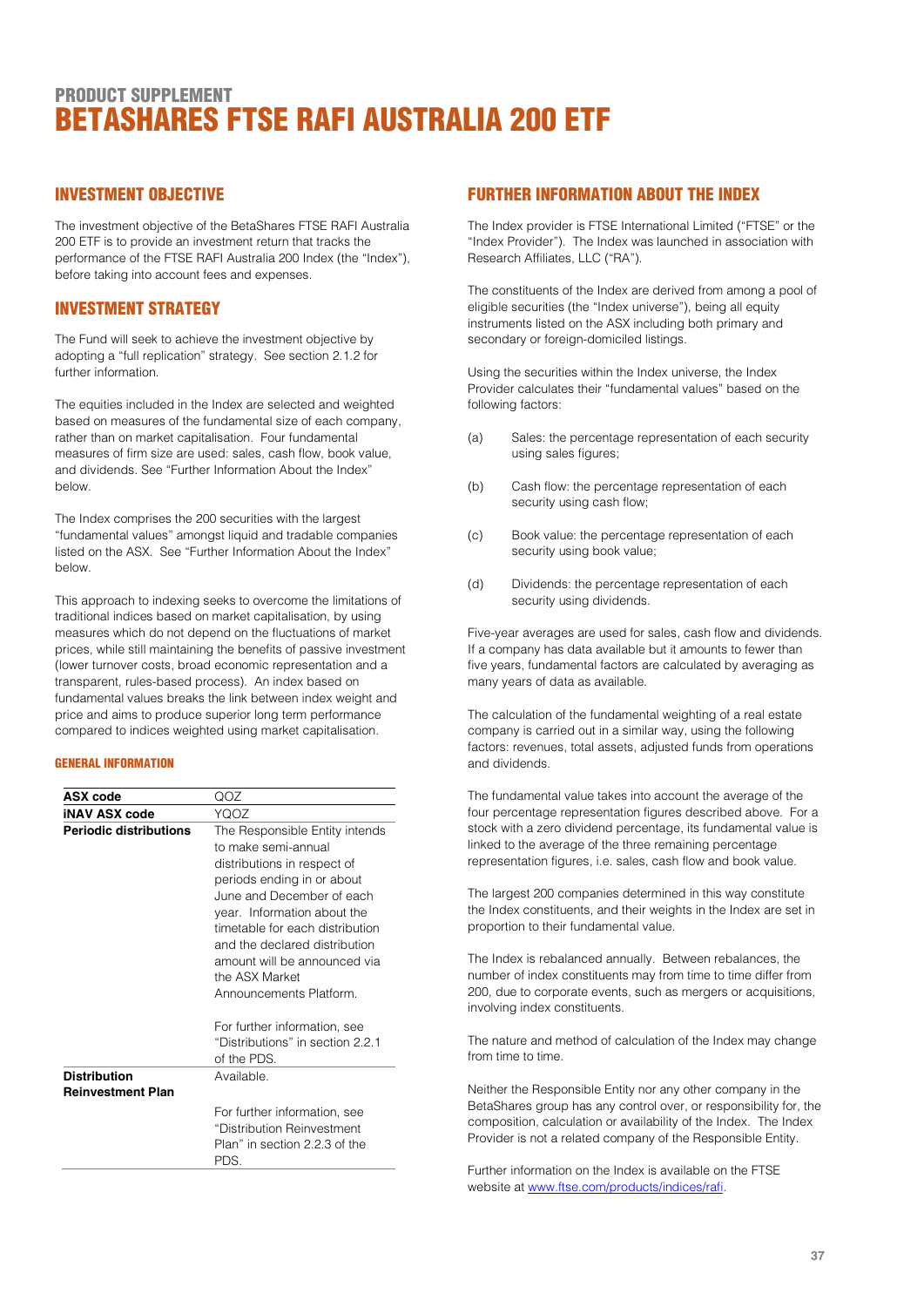Past performance information about the Index is available from various sources, including stockbrokers, financial information websites and major data providers such as Bloomberg or Reuters. Any past performance information about the Index does not take into account fees, costs or taxes that may be incurred as a result of investing in the Fund. Past performance of the Index is not a reliable guide to future performance of the Index or the Fund.

## APPLICATIONS AND REDEMPTIONS

The following information is relevant for Authorised Participants.

| Minimum application /<br>redemption amount | The number of Units in a<br>Creation Unit for the Fund is<br>determined by the<br>Responsible Entity and<br>notified to Authorised<br>Participants. |
|--------------------------------------------|-----------------------------------------------------------------------------------------------------------------------------------------------------|
| <b>Applications and</b><br>redemptions     | Applications and<br>redemptions must be in-kind,<br>unless the Responsible Entity<br>agrees to a cash application<br>or cash redemption.            |

## SPECIFIC RISK FACTORS

In addition to the risk factors set out in section 4 of the PDS, the following additional risks are relevant to the Fund.

#### Index methodology risk

The equities included in the Index are not selected and weighted based on their market capitalisation. There is no

assurance that an Index that uses fundamental measures to select and weight securities will outperform an index that is based on market capitalisation or any other methodology for constructing an index, over any time period.

#### Concentration risk

Further to the description of concentration risk in section 4 of the PDS, the Index, and therefore the Fund, can be expected to be heavily weighted towards securities in the financial services and resources sectors in Australia.

## INDEX DISCLAIMER

The Fund is not in any way sponsored, endorsed, sold or promoted by FTSE International Limited ("FTSE"), by the London Stock Exchange Group companies ("LSEG"), or by Research Affiliates LLC ("RA") (collectively the "Licensor Parties"), and none of the Licensor Parties make any warranty or representation whatsoever, expressly or impliedly, either as to the results to be obtained from the use of the FTSE RAFI Australia 200 Index (the "Index") and/or the figure at which the said Index stands at any particular time on any particular day or otherwise. The Index is compiled and calculated by FTSE in conjunction with RA. None of the Licensor Parties shall be liable (whether in negligence or otherwise) to any person for any error in the Index and none of the Licensor Parties shall be under any obligation to advise any person of any error therein.

FTSE® is a trade mark of the LSEG and is used by FTSE under licence. The trade names Fundamental Index® and RAFI® are registered trademarks of RA.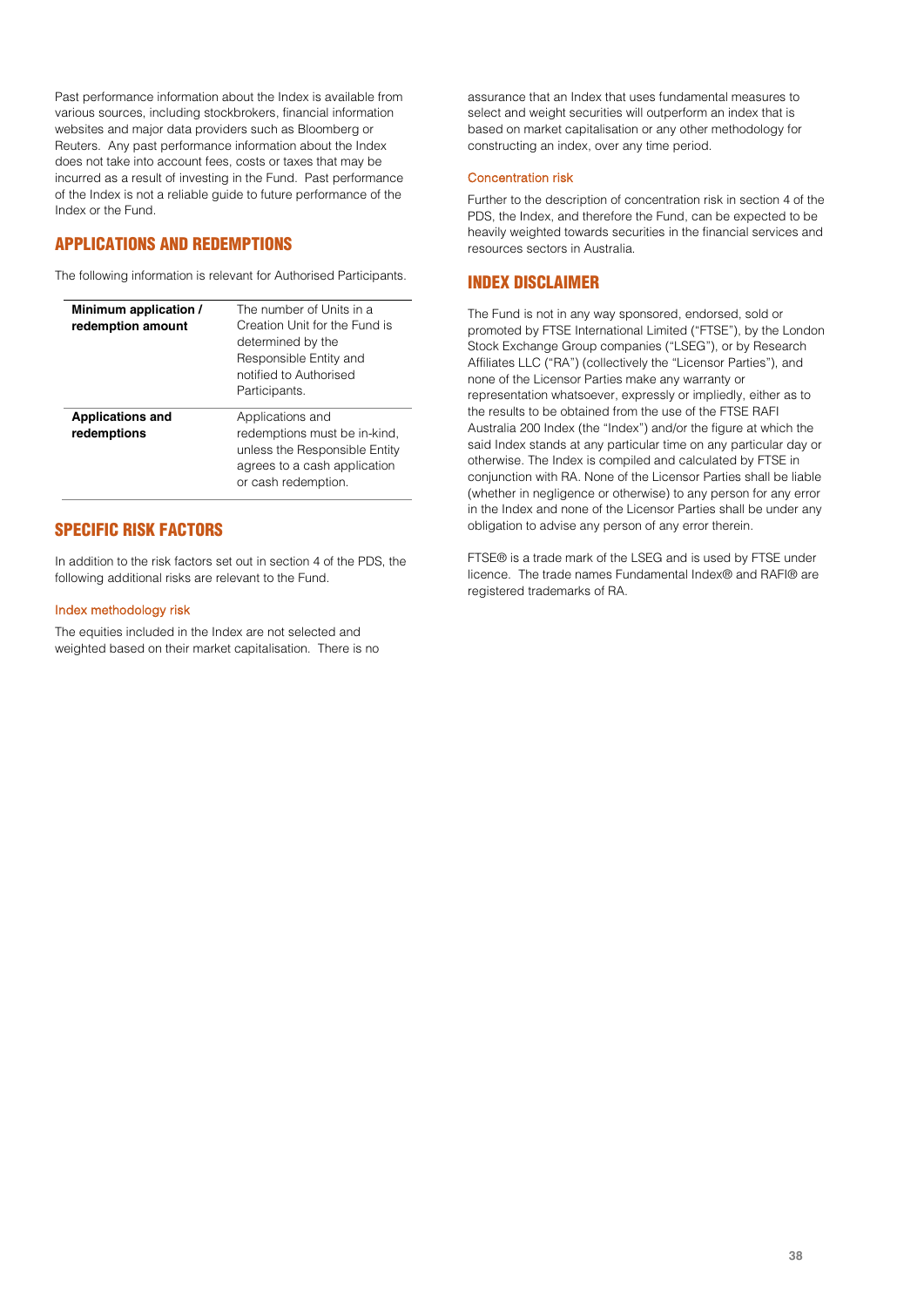## <span id="page-39-0"></span>PRODUCT SUPPLEMENT BETASHARES AUSTRALIAN EX-20 PORTFOLIO DIVERSIFIER ETF

## INVESTMENT OBJECTIVE

The investment objective of the BetaShares Australian Ex-20 Portfolio Diversifier ETF is to provide an investment return that tracks the performance of the Solactive Australia ex 20 Index (the "Index"), before taking into account fees and expenses.

The Index is designed to provide exposure to approximately 180 of the largest securities from Australia, after excluding the 20 largest based on their free float-adjusted market capitalisation.

See "Further Information About the Index" below.

### INVESTMENT STRATEGY

The Fund will seek to achieve the investment objective by adopting a "full replication" strategy. See sectio[n 2.1.2](#page-7-3) for further information.

## GENERAL INFORMATION

| ASX code                      | EX20                                                                                                                                                                                                                                                                                                                                |
|-------------------------------|-------------------------------------------------------------------------------------------------------------------------------------------------------------------------------------------------------------------------------------------------------------------------------------------------------------------------------------|
| <b>iNAV ASX code</b>          | YEX2                                                                                                                                                                                                                                                                                                                                |
| <b>Periodic distributions</b> | The Responsible Entity intends to<br>make semi-annual distributions in<br>respect of periods ending in or<br>about June and December of<br>each year. Information about the<br>timetable for each distribution<br>and the declared distribution<br>amount will be announced via the<br><b>ASX Market Announcements</b><br>Platform. |
|                               | For further information, see<br>"Distributions" in section 2.2.1 of<br>the PDS.                                                                                                                                                                                                                                                     |
| <b>Distribution</b>           | Available.                                                                                                                                                                                                                                                                                                                          |
| <b>Reinvestment Plan</b>      |                                                                                                                                                                                                                                                                                                                                     |
|                               | For further information, see<br>"Distribution Reinvestment Plan"<br>in section 2.2.3 of the PDS.                                                                                                                                                                                                                                    |

### FURTHER INFORMATION ABOUT THE INDEX

The Index provider is Solactive AG ("Solactive"), a leading global provider of index solutions.

To be eligible for inclusion in the Index, a security must meet certain eligibility criteria, including:

- (a) it must be listed on the Australian Securities Exchange;
- (b) it must satisfy certain minimum liquidity and free-float requirements; and
- (c) it must have traded for at least one month prior to being considered for selection.

The Index is comprised of approximately 180 securities from Australia that are:

- (a) a component of the Solactive Australia 200 Index, which generally comprises 200 of the largest securities by floatadjusted market capitalisation and liquidity listed on the ASX; and
- (b) not a component of the Solactive Australia 20 Index, which generally comprises 20 of the largest securities by floatadjusted market capitalisation and liquidity listed on the ASX.

The Index employs a free float-adjusted market capitalisation weighted methodology that adjusts for the percentage of a company's shares that are publicly available for trading. Under the methodology, the weighting of each constituent in the Index is determined by the float-adjusted market capitalisation assigned to the security.

Under the methodology:

- no industry can have a weight of more than 25% in the Index; and
- no single security can have a weight of more than 6% in the Index.

At each quarterly rebalance, the excess weight of any Index security is distributed among the securities within the same sector that have not yet reached the cap on a pro-rata basis. The excess weight of any capped industry is distributed among the sectors that have not reached the cap on a pro-rata basis.

The modified weighting methodology is applied to the floatadjusted market capitalisation of each Index security, using the last trading price of the security at the close of trading as of each selection day, being the date 15 ASX Business Days before the rebalance day.

The Index rebalances quarterly in March, June, September and December. Index changes are effective after the close of trading on the third Friday in March, June, September and **December** 

Solactive may, from time to time, exercise reasonable discretion as it deems appropriate in order to ensure Index integrity. The nature and method of calculation of the Index may change from time to time.

Neither the Responsible Entity nor any other company in the BetaShares group has any control over, or responsibility for, the composition, calculation or availability of the Index. The Index Provider is not a related company of the Responsible Entity.

Further information on the Index is available on the Solactive website at www.solactive.com and sub-pages.

Past performance information about the Index is available from various sources, including stockbrokers, financial information websites and major data providers such as Bloomberg or Reuters. Any past performance information about the Index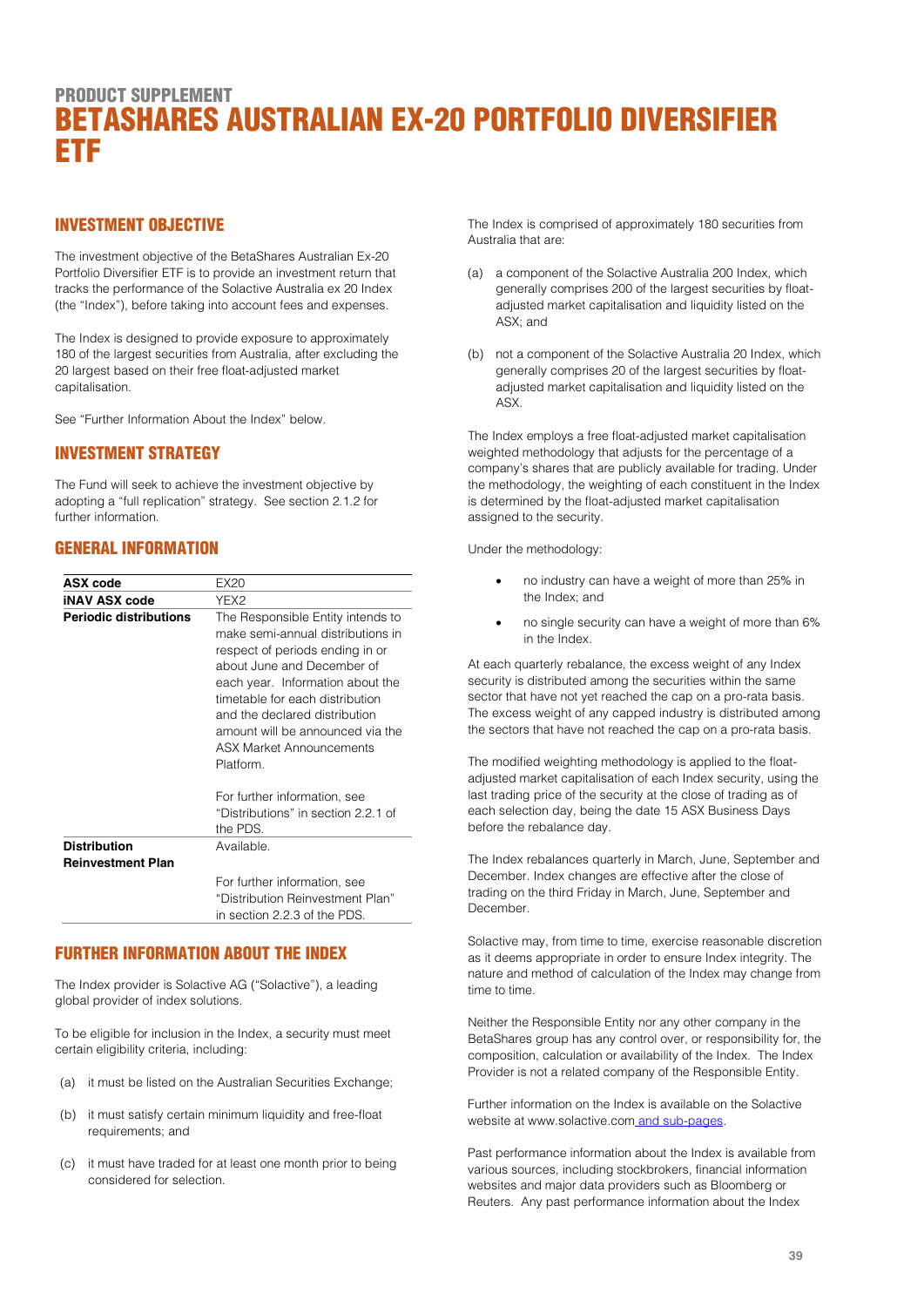does not take into account fees, costs or taxes that may be incurred as a result of investing in the Fund. Past performance of the Index is not a reliable guide to future performance of the Index or the Fund.

A listing of the Fund's portfolio holdings, updated daily, will be available at www.betashares.com.au.

## APPLICATIONS AND REDEMPTIONS

The following information is relevant for Authorised Participants.

| Minimum application /<br>redemption amount | The number of Units in a<br>Creation Unit for the Fund is<br>determined by the<br>Responsible Entity and<br>notified to Authorised<br>Participants. |
|--------------------------------------------|-----------------------------------------------------------------------------------------------------------------------------------------------------|
| <b>Applications and</b><br>redemptions     | Applications and<br>redemptions must be in-kind,<br>unless the Responsible Entity<br>agrees to a cash application<br>or cash redemption.            |

## SPECIFIC RISK FACTORS

In addition to the risk factors set out in section 4 of the PDS, the following additional risks are relevant to the Fund.

#### **Small-Mid Cap Securities risk**

Further to the description of Security Specific Risk and Smaller Companies Risk in section 4 of the PDS, the Index, and therefore the Fund, is fully exposed to stocks outside the largest 20 listed companies in Australia, which means it has substantial exposure to small and mid-cap companies. The Fund may

therefore be specifically susceptible to higher levels of market volatility.

#### **Concentration risk**

Further to the description of Concentration Risk in section 4 of the PDS, as is the case with the Australian share market in general, the Index, and therefore the Fund, can be expected to have relatively large exposure to securities in the financial services and resources sectors in Australia.

#### **Liquidity risk**

Further to the description of Liquidity Risk in section 4 of the PDS, the Index, and therefore the Fund, is fully exposed to stocks outside the largest 20 listed companies in Australia, which means the Fund has substantial exposure to small and mid-cap companies, which may be less liquid than larger, more established companies.

## INDEX DISCLAIMER

The Fund is not sponsored, promoted, sold or supported in any other manner by Solactive AG nor does Solactive AG offer any express or implicit guarantee or assurance either with regard to the results of using the Index and/or Index trade mark or the Index Price at any time or in any other respect. The Index is calculated and published by Solactive AG. Solactive AG uses its best efforts to ensure that the Index is calculated correctly. Irrespective of its obligations towards the Issuer, Solactive AG has no obligation to point out errors in the Index to third parties including but not limited to investors and/or financial intermediaries of the Fund. Neither publication of the Index by Solactive AG nor the licensing of the Index or Index trade mark for the purpose of use in connection with the Fund constitutes a recommendation by Solactive AG to invest capital in the Fund nor does it in any way represent an assurance or opinion of Solactive AG with regard to any investment in the Fund.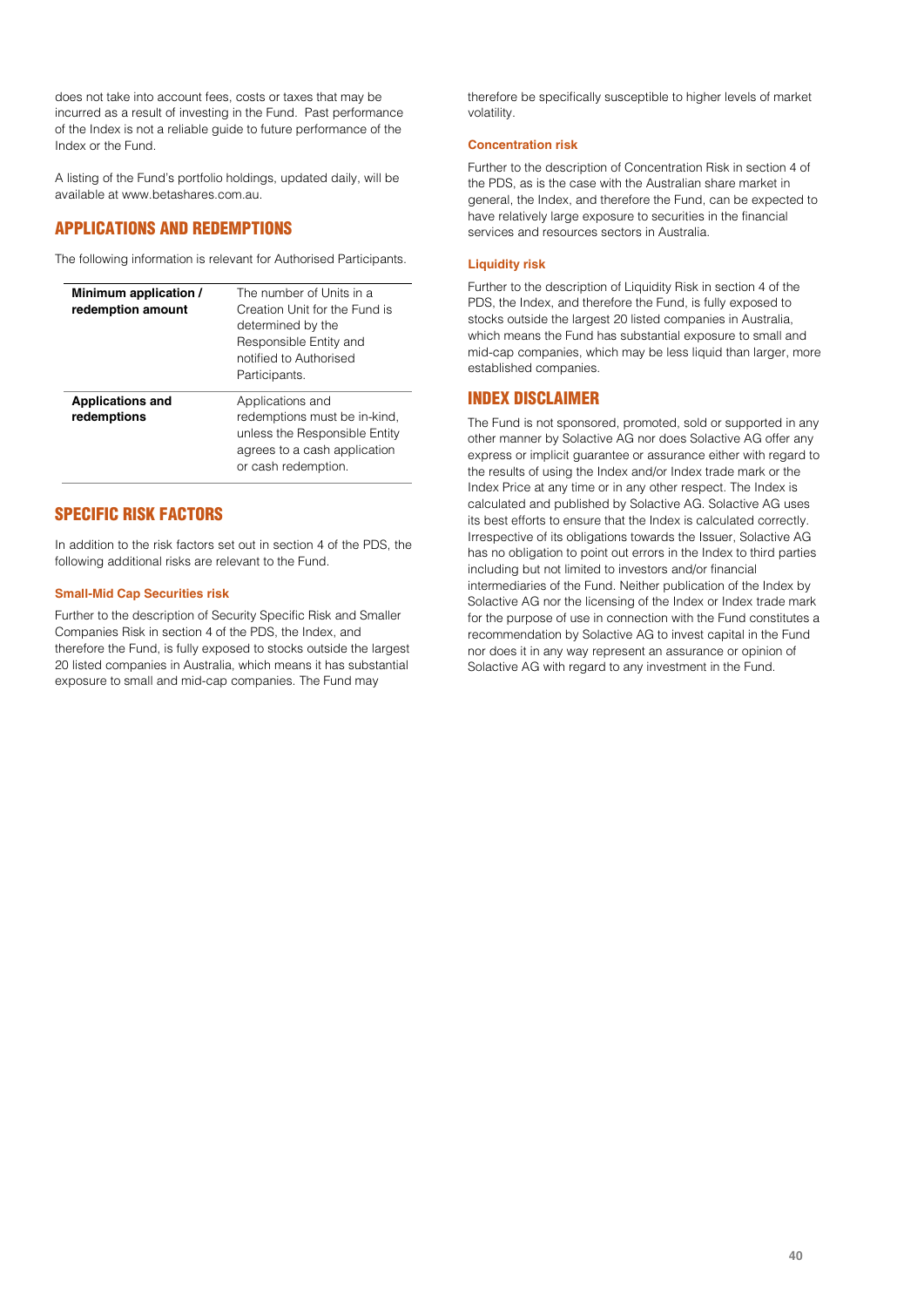## <span id="page-41-0"></span>PRODUCT SUPPLEMENT BETASHARES AUSTRALIA 200 ETF

## INVESTMENT OBJECTIVE

The investment objective of the BetaShares Australia 200 ETF is to provide an investment return that tracks the performance of the Solactive Australia 200 Index (the "Index"), before taking into account fees and expenses.

The Index is designed to provide exposure to 200 of the largest companies listed on the ASX, based on their free float-adjusted market capitalisation.

See "Further Information About the Index" below.

## INVESTMENT STRATEGY

The Fund will seek to achieve the investment objective by adopting a "full replication" strategy. See sectio[n 2.1.2](#page-7-3) for further information.

## GENERAL INFORMATION

| ASX code                      | A200                                                                                                                                                                                                                                                                                                                                |
|-------------------------------|-------------------------------------------------------------------------------------------------------------------------------------------------------------------------------------------------------------------------------------------------------------------------------------------------------------------------------------|
| <b>iNAV ASX code</b>          | YA20                                                                                                                                                                                                                                                                                                                                |
| <b>Periodic distributions</b> | The Responsible Entity intends to<br>make quarterly distributions in<br>respect of periods ending in<br>March, June, September and<br>December of each year.<br>Information about the timetable<br>for each distribution and the<br>declared distribution amount will<br>be announced via the ASX<br>Market Announcements Platform. |
|                               | For further information, see<br>"Distributions" in section 2.2.1 of<br>the PDS.                                                                                                                                                                                                                                                     |
| <b>Distribution</b>           | Available.                                                                                                                                                                                                                                                                                                                          |
| <b>Reinvestment Plan</b>      |                                                                                                                                                                                                                                                                                                                                     |
|                               | For further information, see<br>"Distribution Reinvestment Plan"<br>in section 2.2.3 of the PDS.                                                                                                                                                                                                                                    |

## FURTHER INFORMATION ABOUT THE INDEX

The Index provider is Solactive AG ("Solactive"), a leading global provider of index solutions.

The Index generally comprises 200 of the largest securities by float-adjusted market capitalisation and liquidity listed on the ASX.

To be eligible for inclusion in the Index, a security must meet certain eligibility criteria, including:

- it must be listed on the Australian Securities Exchange:
- it must satisfy certain minimum liquidity and free-float requirements; and
- it must have traded for at least one month prior to being considered for selection.

The Index employs a free-float adjusted market capitalisation weighted methodology that adjusts for the percentage of a company's shares that are publicly available for trading. Under the methodology, the weighting of each constituent in the Index is determined by the float-adjusted market capitalisation assigned to the security.

The Index rebalances quarterly in March, June, September and December. Index changes take effect after the close of trading on the third Friday in the relevant month.

Solactive may, from time to time, exercise reasonable discretion as it deems appropriate in order to ensure Index integrity. The nature and method of calculation of the Index may change from time to time.

The Index Provider is not a related company of the Responsible Entity.

Further information on the Index will be available on the Solactive website at [www.solactive.com](http://www.solactive.com/) and sub-pages.

Past performance information about the Index is available from various sources, including stockbrokers, financial information websites and major data providers such as Bloomberg or Reuters. Any past performance information about the Index does not take into account fees, costs or taxes that may be incurred as a result of investing in the Fund. Past performance of the Index is not a reliable guide to future performance of the Index or the Fund.

A listing of the Fund's portfolio holdings, updated daily, will be available at www.betashares.com.au.

## APPLICATIONS AND REDEMPTIONS

The following information is relevant for Authorised Participants.

| Minimum application /   | The number of Units in a      |
|-------------------------|-------------------------------|
| redemption amount       | Creation Unit for the Fund is |
|                         | determined by the             |
|                         | Responsible Entity and        |
|                         | notified to Authorised        |
|                         | Participants.                 |
| <b>Applications and</b> | Applications and              |
| redemptions             | redemptions must be in-kind,  |
|                         | unless the Responsible Entity |
|                         | agrees to a cash application  |
|                         | or cash redemption.           |
|                         |                               |

## SPECIFIC RISK FACTORS

In addition to the risk factors set out in section 4 of the PDS, the following additional risk is relevant to the Fund.

#### Concentration risk

Further to the description of concentration risk in section 4 of the PDS, the Index, and therefore the Fund, can be expected to be heavily weighted towards securities in the financial services and resources sectors in Australia.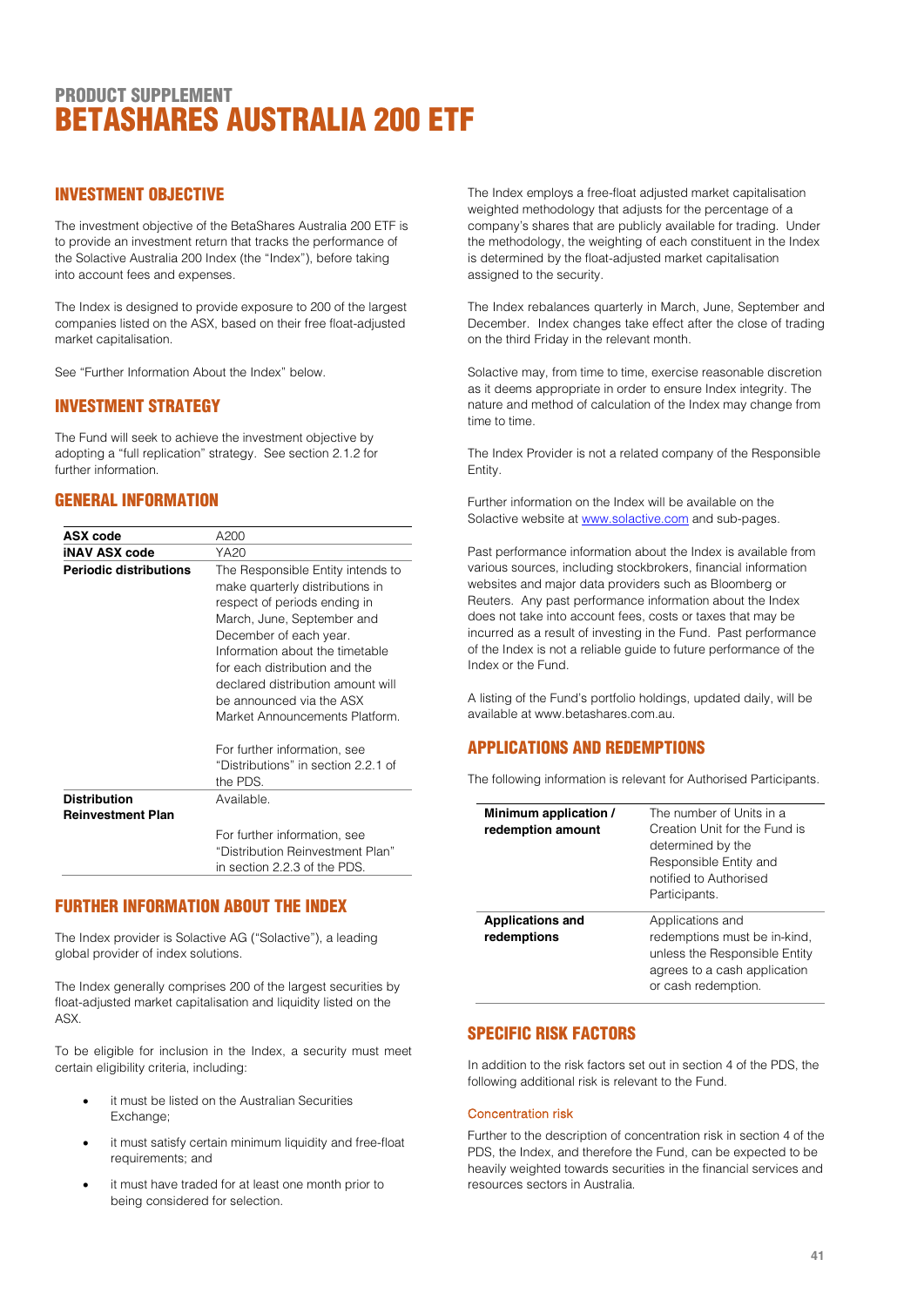## INDEX DISCLAIMER

The Fund is not sponsored, promoted, sold or supported in any other manner by Solactive AG nor does Solactive AG offer any express or implicit guarantee or assurance either with regard to the results of using the Index and/or Index trade mark or the Index Price at any time or in any other respect. The Index is calculated and published by Solactive AG. Solactive AG uses its best efforts to ensure that the Index is calculated correctly.

Irrespective of its obligations towards the Issuer, Solactive AG has no obligation to point out errors in the Index to third parties including but not limited to investors and/or financial intermediaries of the Fund. Neither publication of the Index by Solactive AG nor the licensing of the Index or Index trade mark for the purpose of use in connection with the Fund constitutes a recommendation by Solactive AG to invest capital in the Fund nor does it in any way represent an assurance or opinion of Solactive AG with regard to any investment in the Fund.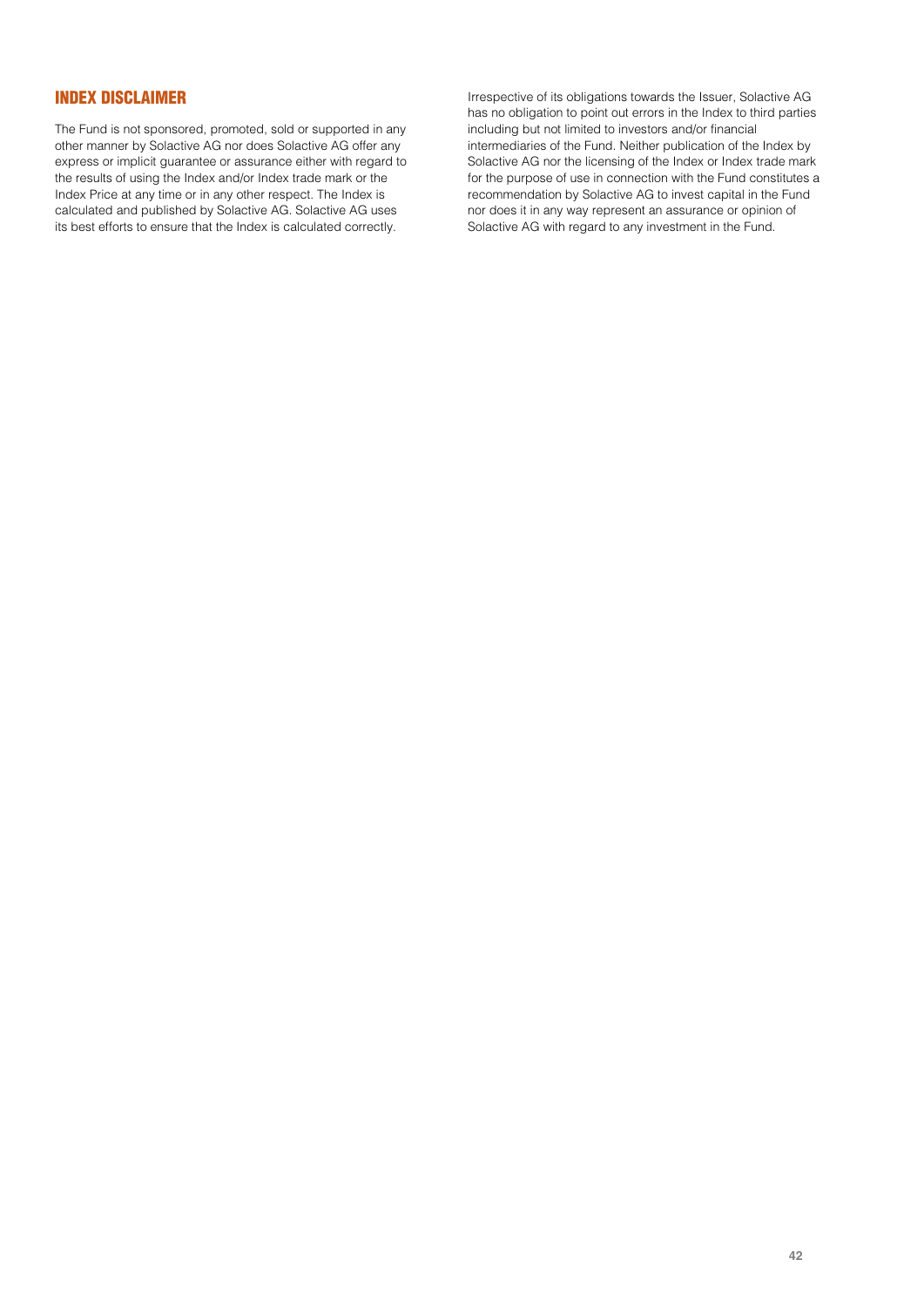THIS PAGE HAS INTENTIONALLY BEEN LEFT BLANK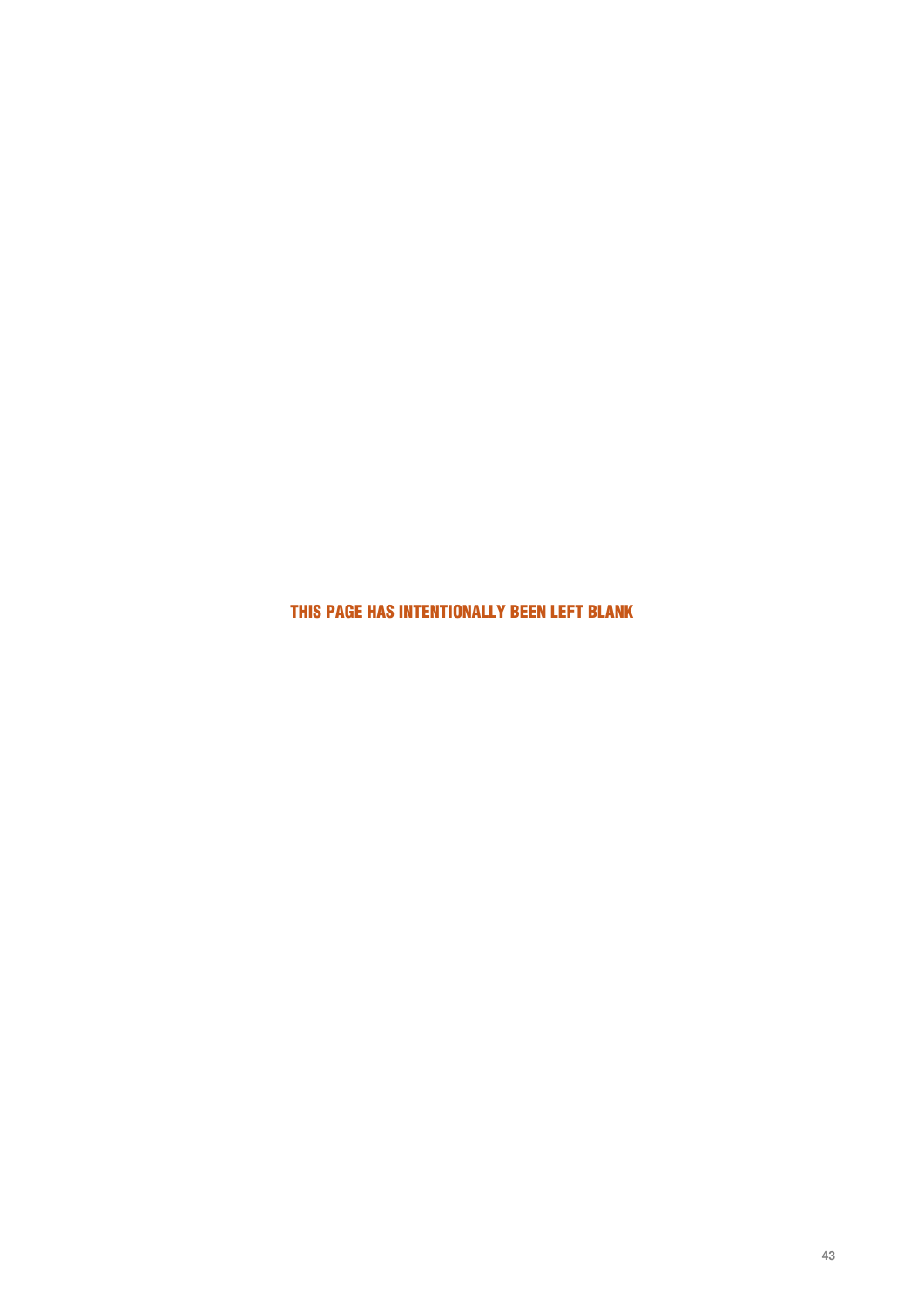## <span id="page-44-0"></span>**FORMS** APPLICATION FORM

#### Product Disclosure Statement dated 19 March 2021 issued by BetaShares Capital Ltd, ABN 78 139 566 868, AFSL 341181 as Responsible Entity.

*Please note: This form is for use by Authorised Participants. Other investors can buy Units on the ASX through a stockbroker or via a financial adviser.* 

*It is important to read the Product Disclosure Statement (PDS) carefully. If this PDS was obtained electronically, a paper copy of this PDS (including any supplementary PDS) and the Application Form will be provided free of charge upon request. If you give another person access to the Application Form you must at the same time and by the same means give the other person access to this PDS and any supplementary PDS. Capitalised terms have the same meaning as in the PDS.*

Please fax the completed Application Form to (02) 9262 4950 or scan it and send it by email to orders@betashares.com.au.

#### **APPLICANT DETAILS**

| $\text{Fax}$ ( _) |  |
|-------------------|--|

#### **NUMBER OF UNITS APPLIED FOR**

This Applicant hereby applies to the Responsible Entity for Units as specified below.

Please note*: The minimum application is the number of Units that constitute one Creation Unit (as described in the PDS). Applications must be made in whole multiples of Creation Units unless the Responsible Entity agrees otherwise.*

Fund:

- BetaShares FTSE RAFI Australia 200 ETF (ASX Code: QOZ)
- BetaShares Australian Ex-20 Portfolio Diversifier ETF (ASX Code: EX20)
- BetaShares Australia 200 ETF (ASX Code: A200)

Number of Units:

#### **ACKNOWLEDGEMENTS**

By signing this Application Form:

- I/We confirm that the representations and warranties made and given in the Authorised Participant Agreement continue to be true and correct.
- I/We confirm that all of the information in this Application Form is true and correct.
- I/We represent and warrant that I/we have received the PDS (electronic or hard copy) in Australia.
- I/We declare I/we have read the PDS and agree to be bound by the terms and conditions of the PDS and the Constitution of the Fund in which I/we are investing (as amended or replaced from time to time).
- I/We agree to the Applicant Nominee holding Units on the applicant's behalf pending settlement of this application in accordance with the Nominee Terms, if required, as determined by the Responsible Entity.
- I/We covenant, for the benefit of the Applicant Nominee, to be bound by the Nominee Terms, if applicable.
- I/We understand that none of BetaShares Holdings Pty Ltd, BetaShares Capital Ltd, any investment manager or their related entities, directors or officers guarantees the performance of, the repayment of capital invested in, or the payment of income from the Fund.
- I/We acknowledge that an investment in Units is subject to risk which may include possible delays in repayment and loss of income and capital invested.
- I/We declare that the applicant has the capacity and power to make an investment in accordance with the application.
- I/We declare that in making a decision to invest the only information and representations provided by the Responsible Entity are those contained in this PDS to which this application relates.
- I/We understand the risks of the investment and have obtained all professional financial and taxation advice independently of the Responsible Entity as we consider necessary prior to deciding to invest in the Fund.
- I/We acknowledge that I/we have read and understood the privacy disclosure statement in the PDS and agree to information about the applicant being collected, used and disclosed in accordance with that statement.
- If signed under power of attorney, the/each attorney verifies that no notice or revocation of that power has been received.
- I/We intend this Application Form to take effect as a deed poll.

#### **Applicant signatures**

Date:\_\_\_\_\_\_\_\_\_\_\_\_\_\_\_\_\_\_\_\_\_\_\_\_\_\_\_\_\_\_\_\_\_\_\_\_\_\_\_\_\_\_\_\_\_\_\_\_

Position (block letters)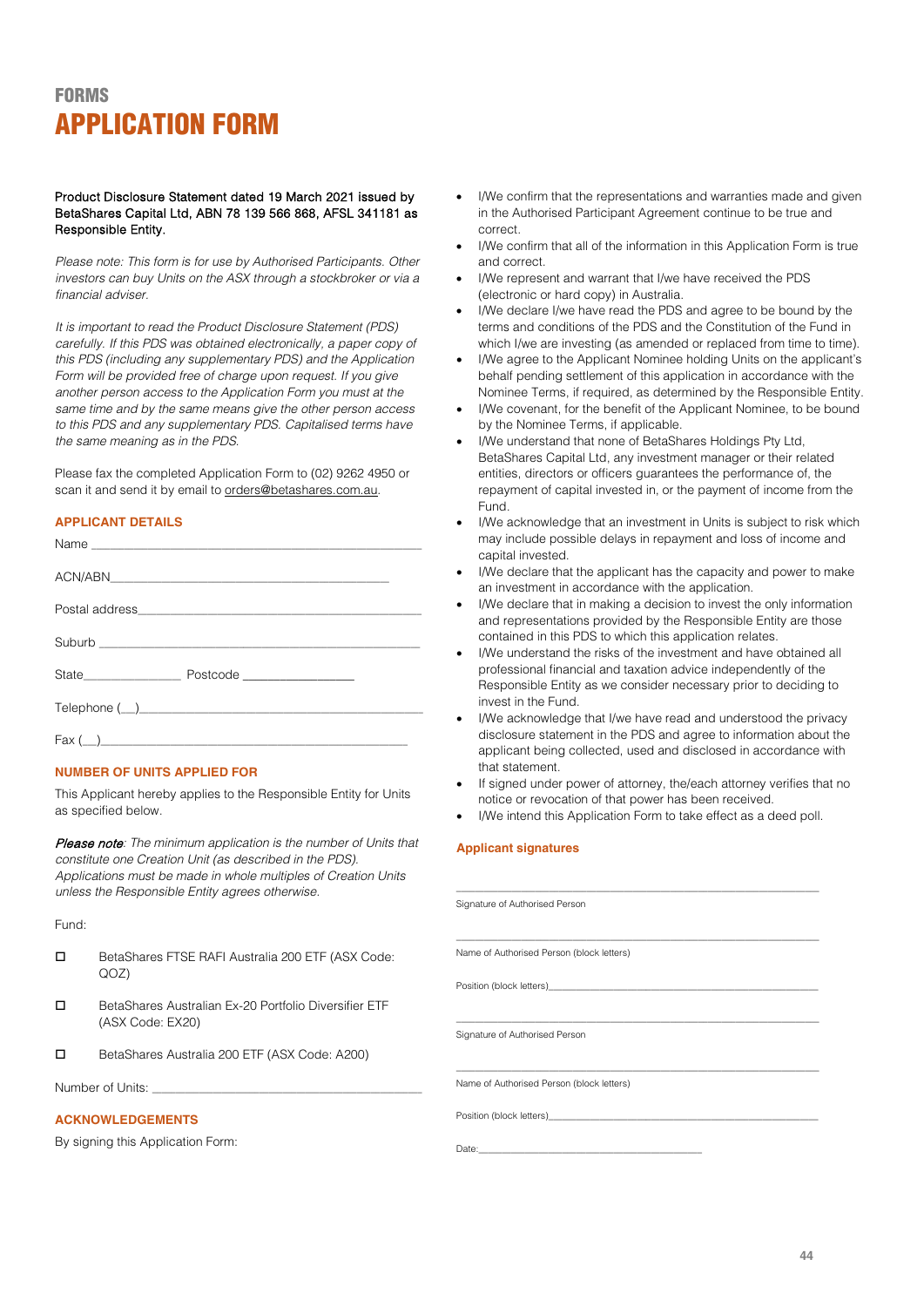## <span id="page-45-0"></span>FORMS REDEMPTION FORM

#### Product Disclosure Statement dated 19 March 2021 issued by BetaShares Capital Ltd, ABN 78 139 566 868, AFSL 341181 as Responsible Entity.

*Please note: This form is for use by Authorised Participants (and other Unitholders where they have a right to redeem Units as described in the PDS). Unitholders can also sell Units on the ASX through a stockbroker or via a financial adviser.* 

*It is important to read the Product Disclosure Statement (PDS) carefully. If this PDS was obtained electronically, a paper copy of this PDS (including any supplementary PDS) and the Redemption Form will be provided free of charge upon request. Capitalised terms have the same meaning as in the PDS.*

Please fax the completed Redemption Form to (02) 9262 4950 or scan it and send it by email to orders@betashares.com.au.

#### **UNITHOLDER DETAILS**

#### **NUMBER OF UNITS TO BE REDEEMED**

We hereby request the Responsible Entity to redeem Units as specified below.

Please note*: The minimum redemption is the number of Units that constitute one Creation Unit (as described in the PDS). Redemptions must be made in whole multiples of Creation Units unless the Responsible Entity agrees otherwise.*

Fund:

- BetaShares FTSE RAFI Australia 200 ETF (ASX Code: QOZ)
- BetaShares Australian Ex-20 Portfolio Diversifier ETF (ASX Code: EX20)
- BetaShares Australia 200 ETF (ASX Code: A200)

#### **SIGNATURE BY REDEEMING UNITHOLDER**

By signing this Redemption Form:

- If an Authorised Participant, I/we confirm that the representations and warranties made and given in the Authorised Participant Agreement in relation to redemption requests continue to be true and correct.
- I/We confirm that I/we am/are entitled to deliver or arrange delivery of the Units the subject of the redemption request to the Responsible Entity or its custodian.
- I/We agree to reimburse and indemnify the Responsible Entity for all taxes, duties and charges imposed against the Responsible Entity or its agents that may be assessed against the Responsible Entity as a result of my/our entitlement to the capital or distributable income of the Fund (Taxation Amount).
- I/We authorise the Responsible Entity to deduct from my/our income distributions payable from the Fund, on account of the Taxation Amount which the Responsible Entity is or may become liable to pay in respect of my/our entitlement to the capital or distributable income of the Fund.
- I/We confirm that I/we have read and understood the PDS as it relates to redemptions.
- If signed under power of attorney, the/each attorney verifies that no notice or revocation of that power has been received.

\_\_\_\_\_\_\_\_\_\_\_\_\_\_\_\_\_\_\_\_\_\_\_\_\_\_\_\_\_\_\_\_\_\_\_\_\_\_\_\_\_\_\_\_\_\_\_\_\_\_\_\_\_\_\_\_\_\_\_\_\_\_\_\_\_\_\_\_\_\_\_\_

\_\_\_\_\_\_\_\_\_\_\_\_\_\_\_\_\_\_\_\_\_\_\_\_\_\_\_\_\_\_\_\_\_\_\_\_\_\_\_\_\_\_\_\_\_\_\_\_\_\_\_\_\_\_\_\_\_\_\_\_\_\_\_\_\_\_\_\_\_\_\_\_

\_\_\_\_\_\_\_\_\_\_\_\_\_\_\_\_\_\_\_\_\_\_\_\_\_\_\_\_\_\_\_\_\_\_\_\_\_\_\_\_\_\_\_\_\_\_\_\_\_\_\_\_\_\_\_\_\_\_\_\_\_\_\_\_\_\_\_\_\_\_\_\_

\_\_\_\_\_\_\_\_\_\_\_\_\_\_\_\_\_\_\_\_\_\_\_\_\_\_\_\_\_\_\_\_\_\_\_\_\_\_\_\_\_\_\_\_\_\_\_\_\_\_\_\_\_\_\_\_\_\_\_\_\_\_\_\_\_\_\_\_\_\_\_\_

#### **Applicant signatures**

Signature of Authorised Person

Name of Authorised Person (block letters)

Position (block letters)

Signature of Authorised Person

Name of Authorised Person (block letters)

Position (block letters)\_

Date:\_\_\_\_\_\_\_\_\_\_\_\_\_\_\_\_\_\_\_\_\_\_\_\_\_\_\_\_\_\_\_\_\_\_\_\_\_\_\_\_\_\_\_\_\_\_\_\_

Number of Units: